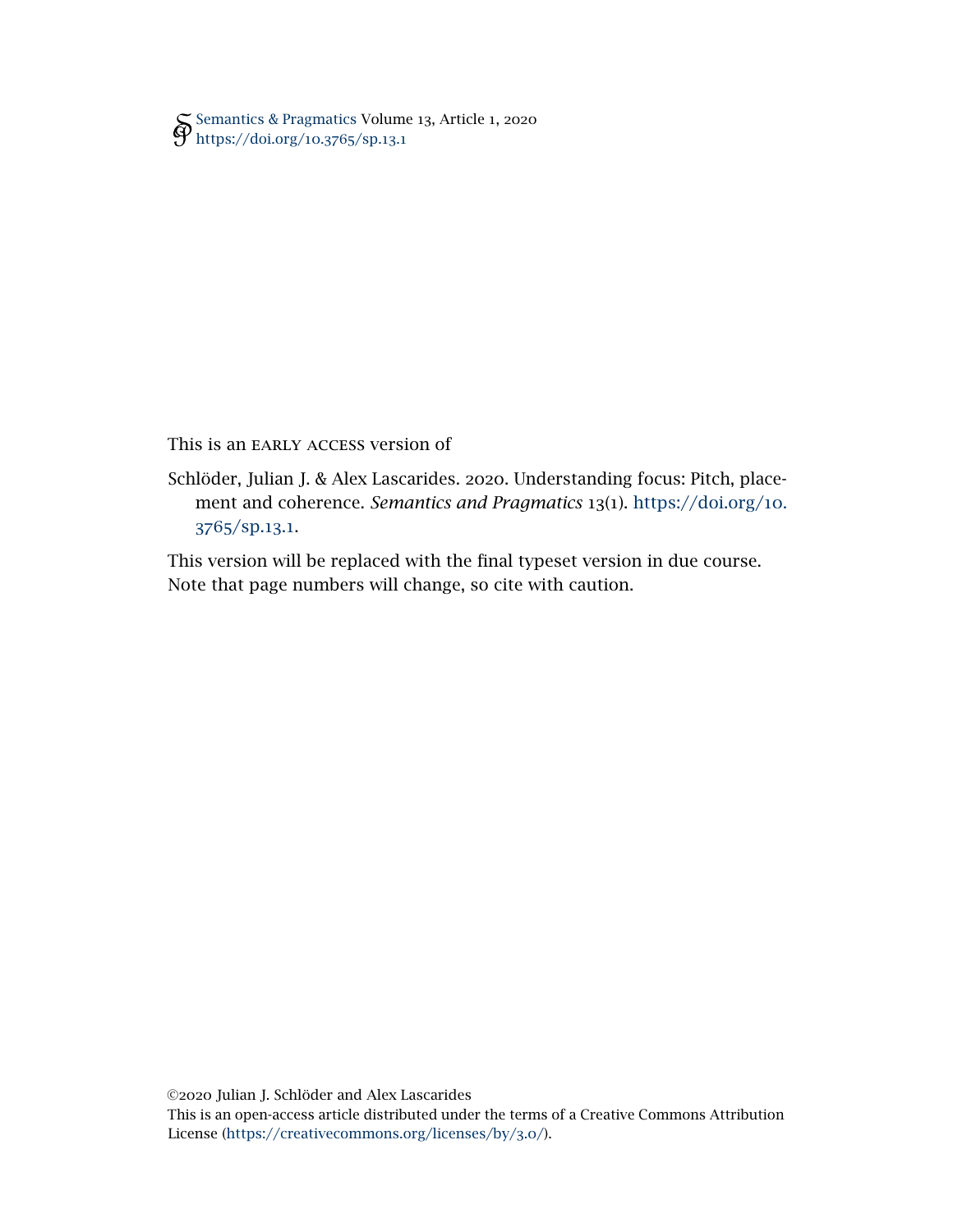# early access

# Understanding focus: Pitch, placement, and coherence\*

| Julian J. Schlöder                     | Alex Lascarides              |
|----------------------------------------|------------------------------|
| <b>ILLC</b> / Department of Philosophy | <b>School of Informatics</b> |
| University of Amsterdam                | University of Edinburgh      |
| julian.schloeder@qmail.com             | alex@inf.ed.ac.uk            |

Abstract This paper presents a novel account of focal stress and pitch contour in English dialogue. We argue that one should analyse and treat focus and pitch contour jointly, since (i) some pragmatic interpretations vary with contour (e.g., whether an utterance accepts or rejects; or whether it implicates a positive or negative answer); and (ii) there are utterances with identical prosodic focus that in the same context are infelicitous with one contour, but felicitous with another. We offer an account of two distinct pitch contours that predicts the correct felicity judgements and implicatures, outclassing other models in empirical coverage or formality. Prosodic focus triggers a presupposition, where what is presupposed and how the presupposition is resolved depends on prosodic contour. If resolving the presupposition entails the proffered content, then the proffered content is *uninteresting* and hence the utterance is infelicitous. Otherwise, resolving the presupposition may lead to an implicature. We regiment this account in SDRT.

Keywords: focus, prosody, dialogue, coherence

### <span id="page-1-0"></span>1 Introduction

Our goals in this paper are twofold. First, we demonstrate that it is a mistake to give a semantic account of prosodic focus while ignoring the overall pitch contour of an utterance. We mean this as both a *challenge* to prior accounts that claim to model prosodic focus without considering contour and as a *methodological* point.

<sup>\*</sup> This work has received funding from the European Research Council (grant no. 758540, H2020) and the European Commission's Marie Curie Actions (grant no. 607062, FP7). We are grateful to Nicholas Asher, Bob Ladd and Mark Steedman, to the audiences of the *Rutgers Semantics and Pragmatics Colloquium 2017* and the *ISSLaC 3 Workshop* at the University of Münster, and to the reviewers for *Semantics & Pragmatics* for valuable comments on earlier versions of this material. We thank the editor, Elizabeth Coppock, for feedback that greatly improved the presentation of the paper. Finally, we want to express our particular gratitude to Bob Ladd for lending his voice to our examples.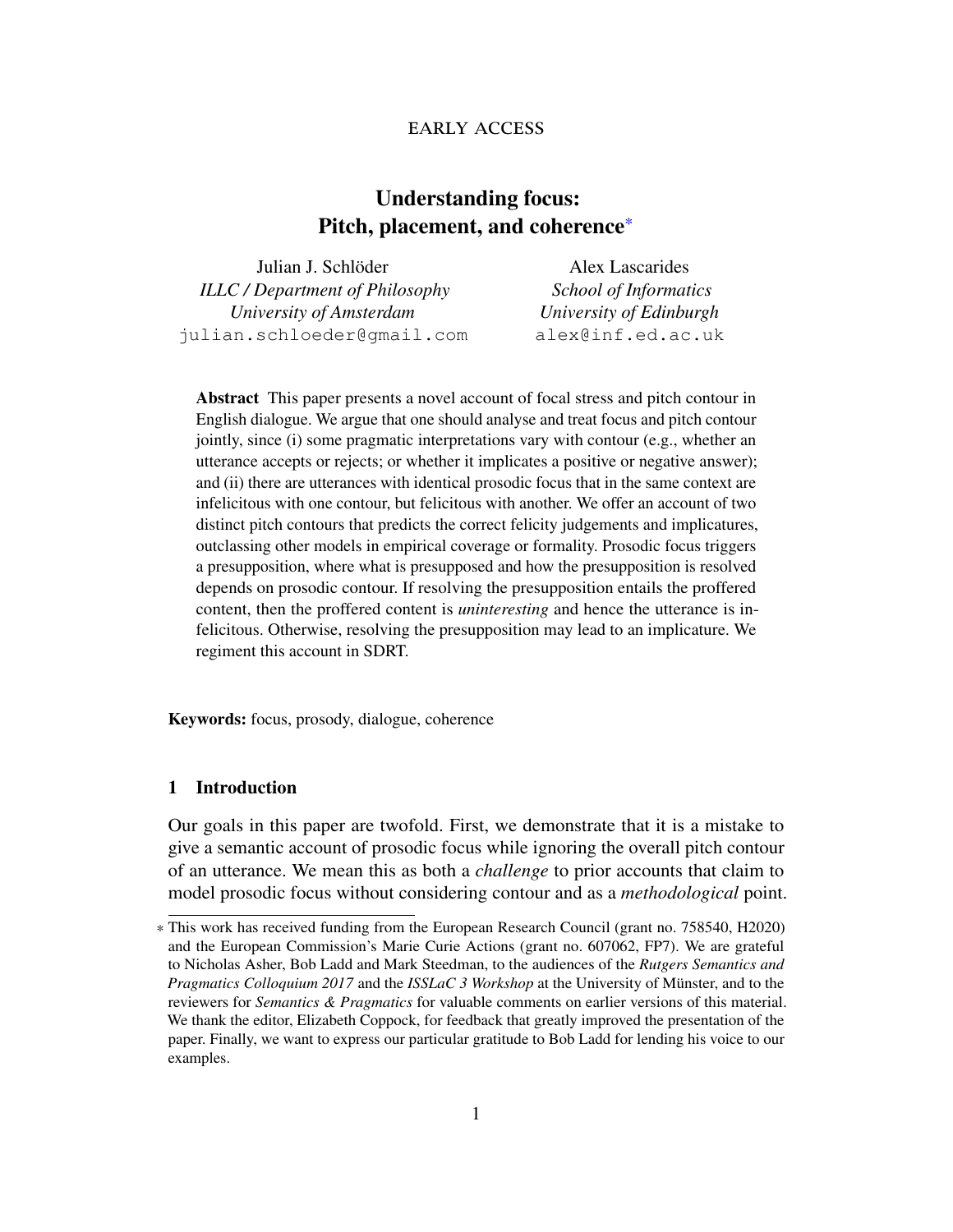The challenge is to explain why certain utterances with identical prosodic focus (i.e., placement of the nuclear accent) are infelicitous with one pitch contour but felicitous with another. For example, if only prosodic focus is annotated (here by underlining), one is inclined to judge [\(1b](#page-2-0)) as felicitous and (1b') as infelicitous [\(Roberts](#page-46-0) [2012:](#page-46-0) p34).

<span id="page-2-0"></span>(1) a. A: Who likes Michael?

b. B: Nobody likes Michael.

b.' B: Nobody likes Michael.

However, when we consider [\(1b](#page-2-0)') with different pitch contours in  $(@2)$ , the judgements are more fine-grained. (Because of their familiarity, we use ToBI labels for now, but see Figure [1](#page-3-0) for the precise contour of  $(Q2b')$  $(Q2b')$  $(Q2b')$  and Section 2 for discussion on how we annotate pitch contour.)

<span id="page-2-1"></span>[\(@2](http://jjsch.github.io/audio/nobody.html)) a. Harvey: Who likes Michael? #b. Jessica: Nobody likes Michael.  $H^*$ LL $\%$ b.' Jessica: Nobody likes Michael. L\*+H L-H%

[\(@2a](#page-2-1)b) is infelicitous but (@2ab') is acceptable — indeed it's natural in a context where Jessica thinks anyone liking Michael is absurd. So it is a mistake to judge [\(1b](#page-2-0)') as infelicitous based on focus alone. Since contour is the only variant here, an account that ignores contour can't model the difference between  $(Q_2b)$  and  $(Q_2b')$ . In Section [3,](#page-7-0) we square these and similar data against a number of established accounts of focus.

Our methodological point is that to empirically test an account of prosodic focus, one must consider data that is annotated with pitch contour. An account of focus that is tested against data not mentioning contour may in fact model an idiosyncratic set of interpretations that derive from assessing the data according to the different contours one unsystematically associates with prosodic focus in the absence of anontation for contour. Based on [\(1\)](#page-2-0) and ( $\mathcal{Q}_2$ ), one may think that if one annotates focus without mentioning contour, one assumes the contour is  $H^* LL\%$ . But this is not so. In Section [3](#page-7-0) we show that some accounts of prosodic focus make the correct predictions for one contour in some examples but correct predictions for a quite different contour in others.

Our second goal is to construct a formally precise model for focus that respects pitch contour and thereby explains  $(\omega_2)$  $(\omega_2)$  $(\omega_2)$  and similar examples (see Section 2 for the type of data we aim to model). We reevaluate the basic data on both focus and contour in this field, leading us to reject some received concepts (namely, *questionanswer congruence*, *contrasting alternatives* and *givenness*; see Section [3\)](#page-7-0). But this also means that we cannot encompass here the whole extent of puzzles and problems

EARLY ACCESS early access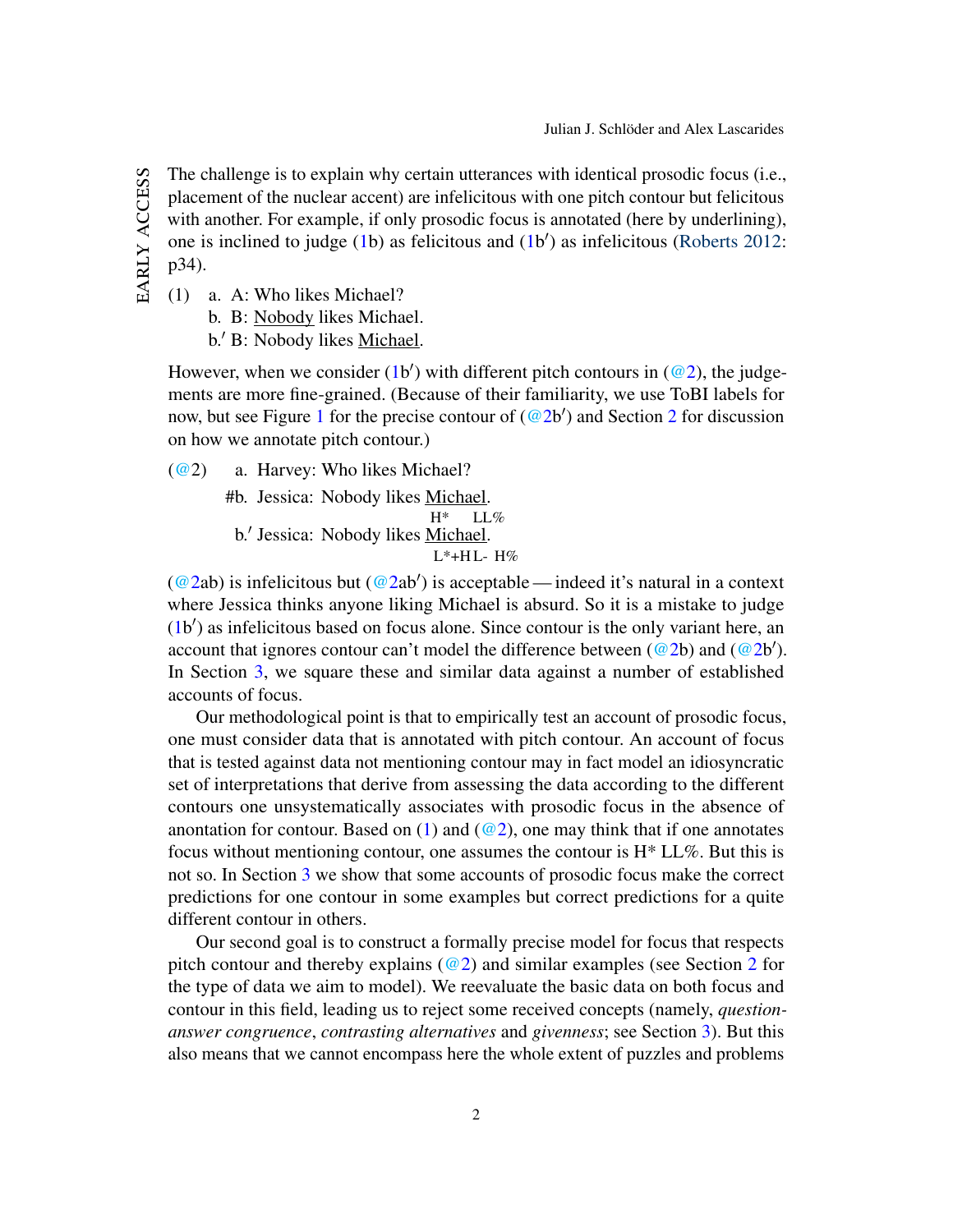<span id="page-3-0"></span>

**Figure 1** Pitch contour of  $(\omega 2b')$ . Thick lines indicate maxima in intensity (measured in decibels). These data were extracted with Praat [\(Boersma & van](#page-44-0) [Heuven](#page-44-0) [2001\)](#page-44-0).

raised in a substantial prior literature addressing these concepts. For instance, we treat here neither focus-sensitive operators like *only* (a challenge for accounts of focus) nor prenuclear pitch accents (a challenge for accounts of pitch contours). We also make no claims about any language other than English. However, we do consider— and formalise an account that explains— some implicatures that vary with contour: *fall–rise contour* utterances appear to frequently carry *as-opposedto* implicatures not typically associated with the *falling contour*; and the fall–rise contour appears to be more suggestive of rejection moves or negative answers [\(Ladd](#page-46-1) [1980,](#page-46-1) [de Marneffe & Tonhauser](#page-46-2) [2019\)](#page-46-2).

We find in Section [3](#page-7-0) that extant accounts of focus predict too many utterances to be infelicitous (e.g.,  $(\textcircled{a2b}^{\prime})$ ). Therefore, we search for a conception of focus that is less restrictive than the received views. In this search, we hold ourselves to the standard of making use of independently motivated and tested theories whenever possible. Our account combines established theories of presupposition and coherence.

Specifically, we consider focus to be a presupposition trigger [\(Jackendoff](#page-46-3) [1972,](#page-46-3) [Geurts & van der Sandt](#page-45-0) [2004a\)](#page-45-0), but let pitch contour influence *what* is presupposed and *how* this presupposition is resolved. We let the presupposition triggered by a fall–rise contour have *underspecified modality* (whether its content is true, false or possible), but the presupposition triggered by focus with a falling contour is not similarly underspecified. Additionally, the falling contour requires that the presupposition is resolved such that the utterance's foreground content *continues* or *elaborates* on the presupposed information, whereas the fall–rise contour demands that the foreground stands in a *contrast* relation to the presupposition. While presupposition accounts of focus have been challenged [\(Dryer](#page-45-1) [1996,](#page-45-1) [Rooth](#page-46-4) [1999,](#page-46-4) [Sæbø](#page-46-5) [2016\)](#page-46-5), the problematic examples have been discussed without mentioning contour — our contour-sensitive semantics accounts for them (Section [4.6\)](#page-23-0).

To explain cases like  $(Q2)$ , we introduce a new take on the intuition that you cannot focus what is given. To wit, you cannot focus that which you also present as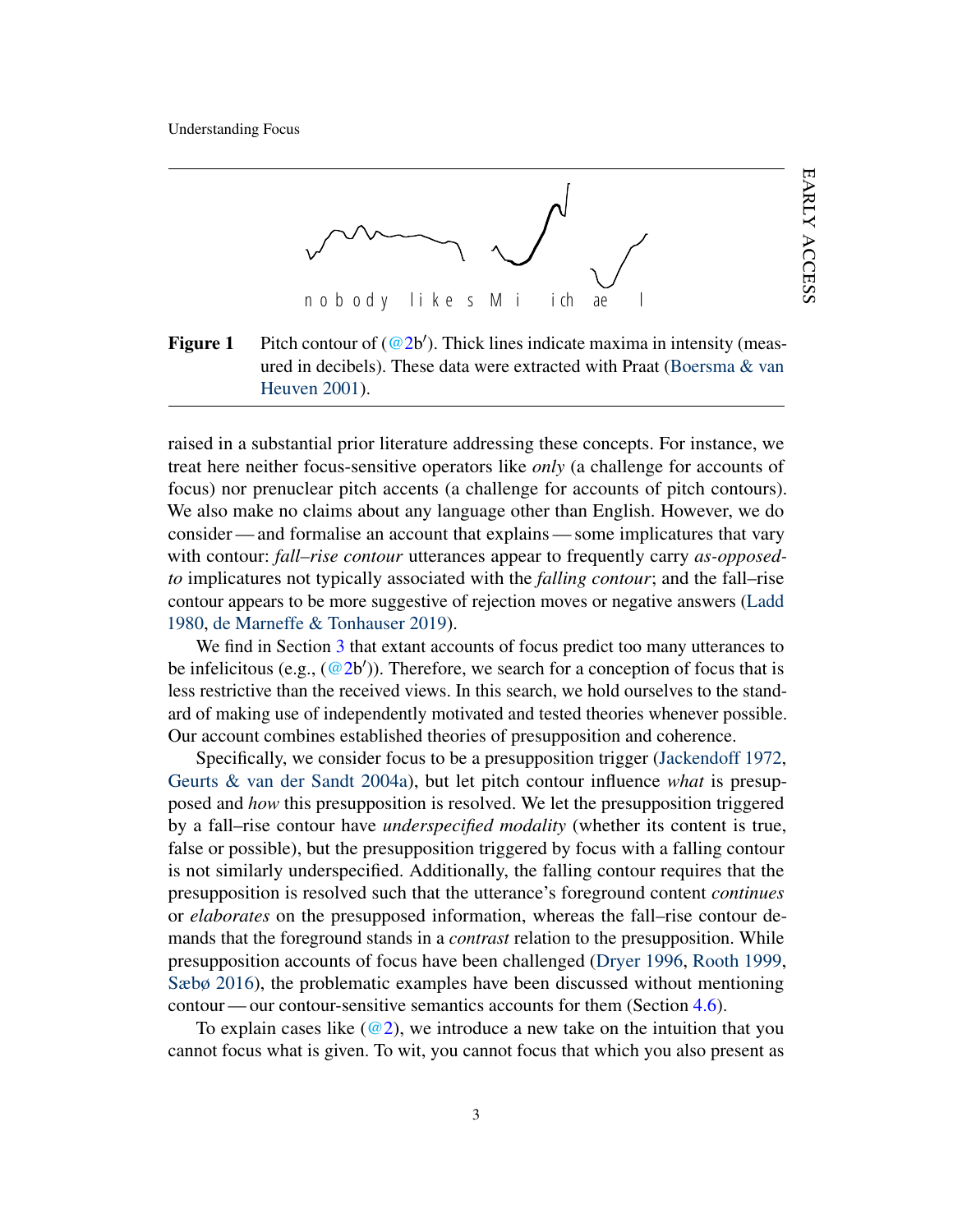EARLY ACCESS early access presupposed. We trace this principle to [Bolinger](#page-44-1) [\(1972,](#page-44-1) [1985\)](#page-44-2), who argues persuasively that focus follows *interest* and what is obvious cannot be interesting. However, we formalise neither interest nor obviousness, instead saying that what is focal ( $\approx$ interesting) cannot be presupposed ( $\approx$  obvious). This allows us to remain entirely within independently motivated theories of presupposition and coherence. Since we let the presupposition triggered by focus vary with contour, out predictions about focus vary with contour — as is required for cases like  $(\omega_2)$ .

We think that modelling focus and contour jointly is the way to go, but acknowledge that our challenges do not conclusively rule out the following option for making them independent. One may state a semantics for focus that over-generates felicitous utterances (including [\(1b](#page-2-0)')) and sort out the missing infelicities in a separate model for contour (separating  $(\textcircled{a2b})$  from  $(\textcircled{a2b}$ )). However, our charge against all extant accounts of focus in Section [3](#page-7-0) is that they predict some utterances to be infelicitous that actually are felicitous (with specific contours). So adding a contour semantics to one of them is not enough; the model of focus must also be revised to permit additional felicities. Our methodological point stands either way: to determine the empirical adequacy of an account of focus, the data needs to be annotated with both focus and contour, regardless of how these are modelled.

There are prior accounts (e.g., [Pierrehumbert & Hirschberg](#page-46-6) [1990,](#page-46-6) [Westera](#page-48-0) [2017\)](#page-48-0) that cover data marked with both focus and contour, but fail to *fully formalise* how the semantics they assign to linguistic and prosodic form supports different implicatures and/or felicity judgements in different contexts.<sup>[1](#page-4-0)</sup> These accounts are complemented by models that *are* formal, but ignore focus (e.g., [Schlöder & Lascarides](#page-47-0) [2015\)](#page-47-0), ignore contour (e.g., [Roberts](#page-46-0) [2012\)](#page-46-0), or apply to only one pitch contour (e.g., [Reese](#page-46-7) [2007,](#page-46-7) [Constant](#page-45-2) [2012\)](#page-45-2). [Steedman](#page-47-1) [\(2014\)](#page-47-1) takes an intermediate position in having a formal semantics, but only an informal pragmatics (we explain the problems with this in Section [3.6\)](#page-13-0).

We aim to develop a formal theory that considers *both* focus and pitch contour *and* formally derives implicatures and infelicity judgements.<sup>[2](#page-4-1)</sup> Our formal account is couched in Segmented Discourse Representation Theory (SDRT, [Asher & Las](#page-44-3)[carides](#page-44-3) [2003\)](#page-44-3), particularly its existing models for presuppositions-as-anaphora and the coherence relations *Continuation*, *Elaboration* and *Contrast*. Crucially, SDRT models the interaction between presupposition and discourse coherence [\(Asher &](#page-44-4)

<span id="page-4-0"></span><sup>1</sup> [Formalisation is a virtue in part because it allows one to generate testable predictions. We only discuss](#page-44-4) accounts in Section [3](#page-7-0) [about which we can compute testable predictions. While](#page-44-4) [Westera](#page-48-1) [\(2018\)](#page-48-1) is more formal than [Westera](#page-48-0) (2017), he only deals with the  $H^* L$ -  $H\%$  contour and does not formalise [the notions needed to derive predictions from the accounts of the falling and fall–rise contours in](#page-44-4) [Westera](#page-44-4) [\(2017\)](#page-48-0).

<span id="page-4-1"></span><sup>2</sup> Some prior work goes in this direction [\(Büring](#page-44-5) [2003\), but we argue that it is too attached to some](#page-44-4) [received concepts we reject \(see Section](#page-44-4) [3\)](#page-7-0).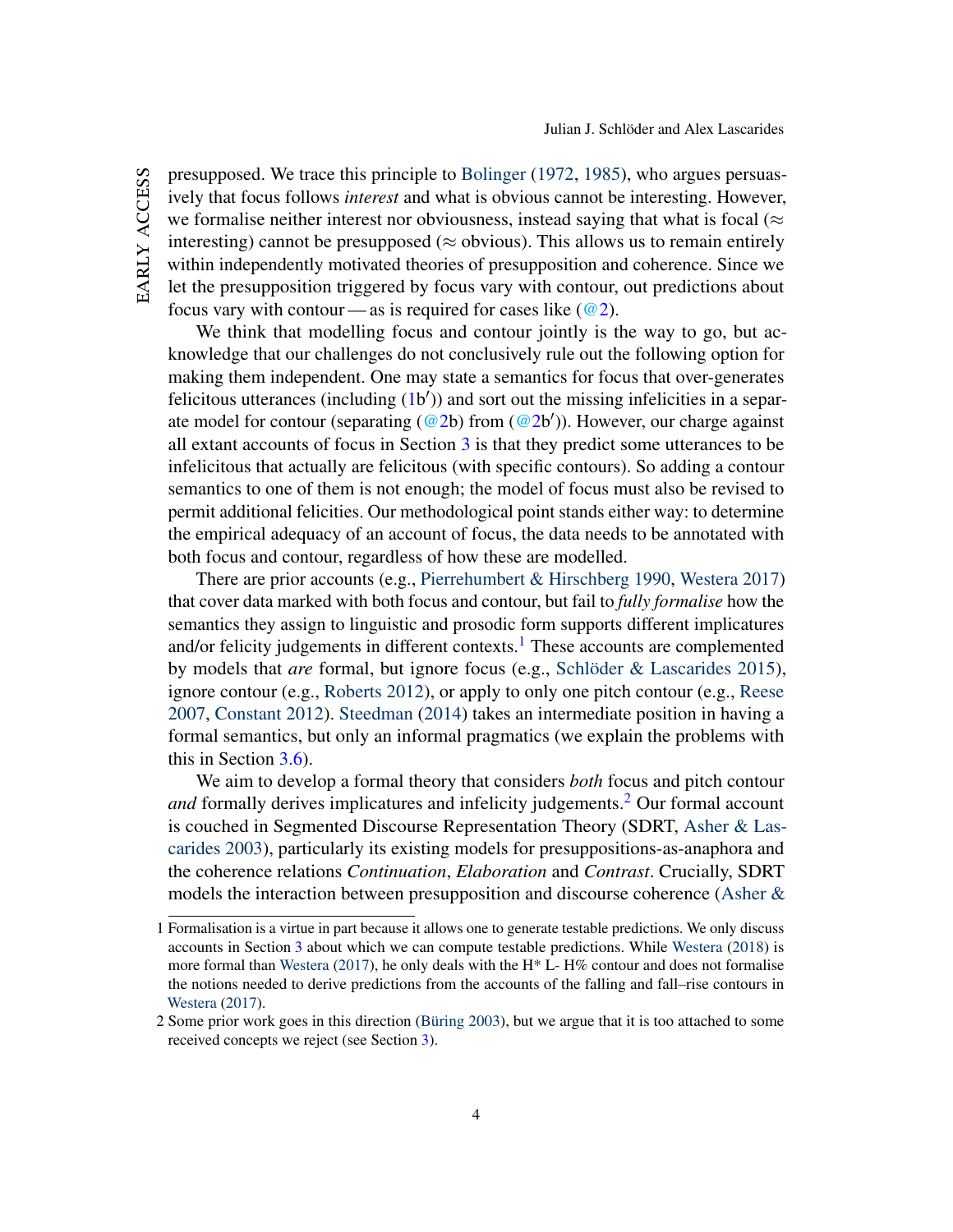[Lascarides](#page-44-4) [1998\)](#page-44-4), allowing us to derive subtle implicatures and constraints on felicity from different presuppositions.

We proceed as follows. In Section [2](#page-5-0) we clarify our methodology. In Section [3](#page-7-0) we elaborate the empirical shortcomings of prior accounts. In Section [4,](#page-15-0) we informally motivate and describe our proposal for a semantics of focus and contour. Throughout, we discuss how and why our semantics replicates or outclasses the predictions made by prior accounts. In Section [5](#page-34-0) we formalise our model in SDRT and compute some interpretations.

# <span id="page-5-0"></span>2 Data and methodology

The study of prosody is fraught with methodological issues. Some researchers aim for compositional meanings of discretised pitch accents (e.g., via ToBI categories; [Silverman et al.](#page-47-2) [1992\)](#page-47-2). Others provide evidence for nondecomposable *tunes* with noncompositional meanings [\(Ladd](#page-46-1) [1980,](#page-46-1) [Bolinger](#page-44-6) [1982,](#page-44-6) [Calhoun](#page-45-3) [2007\)](#page-45-3). Either way, there is ambiguity in (and debate on) how one carves up the data. If pitch contours are decomposable, then one may argue about whether the accents L+H\* and H\* are the same [\(Watson et al.](#page-47-3) [2008\)](#page-47-3); if they aren't decomposable, one needs to decide how and where to demarcate different tunes [\(Calhoun](#page-45-3) [2007\)](#page-45-3).

We make no contribution to these debates. We use the term *pitch contour* (which we take to be methodologically neutral) to denote the intonational form of an utterance. The semantics we propose are for pitch contours, and we do not explore whether that semantics could be composed from the contour's parts (whatever these parts are or may be). We consider only two, easily distinguishable pitch contours. To wit, we analyse single-clause utterances in which there is a single prominent ('focal') constituent such that either

- (i) the pitch rises on this constituent, the strongest stress is on the highest part of this rise, and then it falls after (*falling contour*); or
- (ii) the pitch first falls and then steeply rises on this constituent, the strongest stress is on this rise, and the utterance ends in a final rise (*fall–rise contour*).

All our data are constructed. We annotate for contour by underlining the word on which the prominent stress is placed, adding its pitch contour type as a subscript— either *fall* or *f-r*. This notation obscures intensity: the examples should be intonated with strong and prominent stress. To aid understanding and evaluation of our claims, we provide an audio file for each data point. The audio can be obtained by clicking the  $\omega$  symbol in each example.<sup>[3](#page-5-1)</sup>

<span id="page-5-1"></span><sup>3</sup> List of audio data: <http://homepages.inf.ed.ac.uk/alex/tunes/tunes.pdf>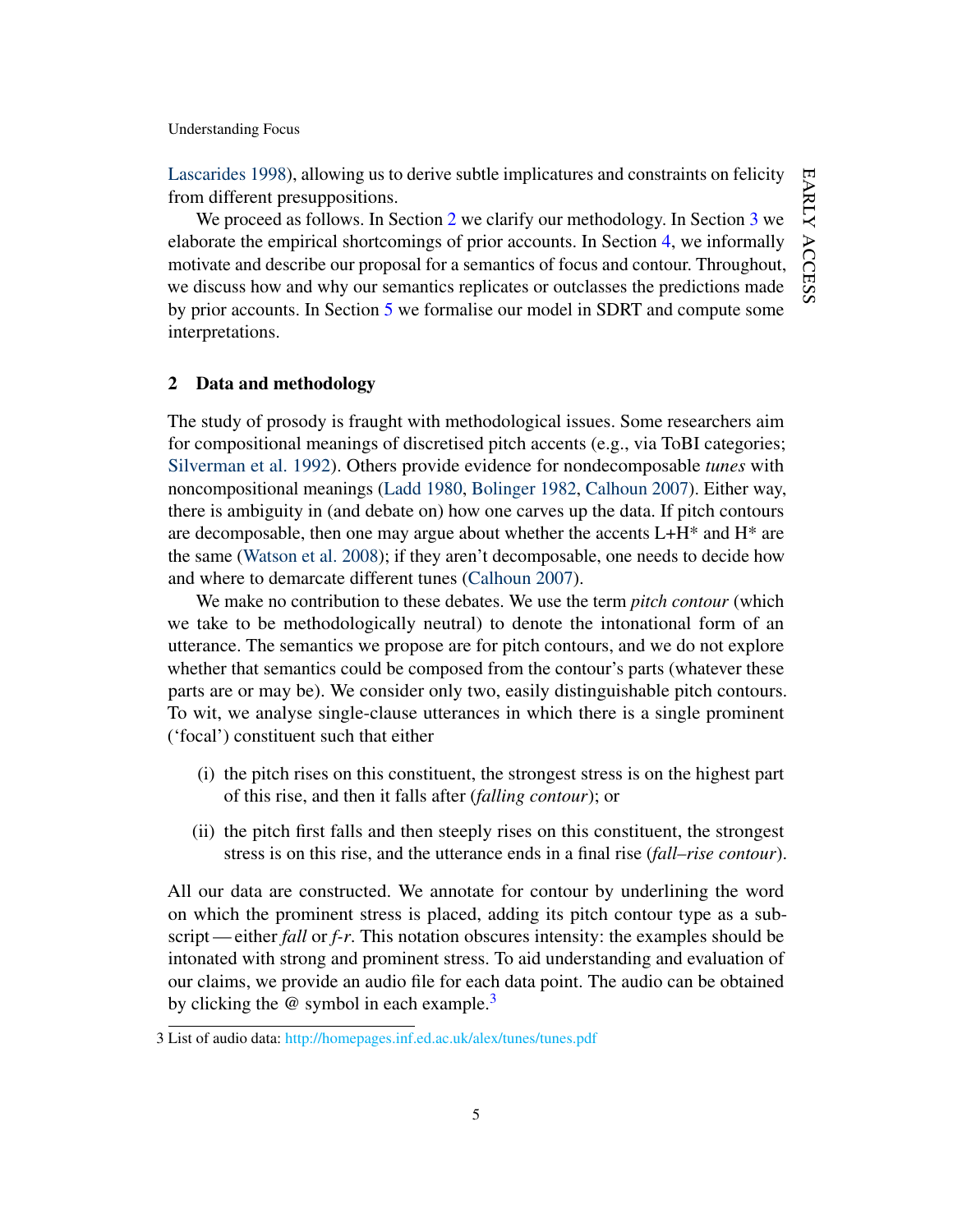

<span id="page-6-1"></span>**Figure 2** Pitch contours of the falling contour of  $(\textcircled{a}3a)$  (left), and the fall–rise contour of  $(Q<sup>3</sup>b)$  (right). Thick lines indicate maxima in intensity (measured in decibel).

For example, the following utterance [\(@3a](#page-6-0)) is intonated with the *falling contour* and the utterance [\(@3b](#page-6-0)) with the *fall–rise contour* (see Figure [2\)](#page-6-1).

- <span id="page-6-0"></span> $(Q<sup>3</sup>)$  a. I'm a millionaire<sub>fall</sub>.
	- b. I'm a millionaire $f_{\text{r}}$ .

The falling contour corresponds roughly to what in ToBI would be annotated as  $H^* LL\%$  and the fall–rise contour to  $L^*+H L$ -H $\%$ . In our discussion of prior accounts in Section [3,](#page-7-0) some relevant examples satisfy this correspondence (and are annotated as such). However, we do not commit to the idea that all our examples can be reduced to these ToBI accents. Also, we do not consider utterances with multiple-focus constructions or prenuclear foci in this paper. We take such utterances to have *different contours* than the two we consider— since we remain agnostic about compositionality and the correct discretised intonational units until such time as the data and its analysis are better understood, we are forced to ignore them.

Following [Steedman](#page-47-1) [\(2014\)](#page-47-1) and others, our goal is to associate each intonational form (i.e., pitch contour) with a *single* semantic value, with its distinct implicatures in distinct contexts being derivable via independently motivated principles of pragmatics. The target data for our formal model are the felicity judgements and implicatures that one intuitively associates with a particular utterance with particular intonation in a particular context. Such intuitions, too, are sometimes vague and subject to debate; notably, there appears to be some variation between British and American English speakers [\(Steedman](#page-47-1) [2014:](#page-47-1) *passim*). Nevertheless, there are strong and robust intuitions regarding the felicity and meaning of some contours in some contexts:  $(Q_4)$ demonstrates the intuition that following a *wh*-question, focal placement should be *congruent* to the question [\(Halliday](#page-45-4) [1967\)](#page-45-4); in [\(@5\)](#page-7-2), the fall–rise contour leads to an *as-opposed-to* implicature [\(Pierrehumbert & Hirschberg](#page-46-6) [1990\)](#page-46-6) (we use to indicate implicatures and sometimes use  $\leftrightarrow$  to record what is *not* implicated to highlight differences in interpretations).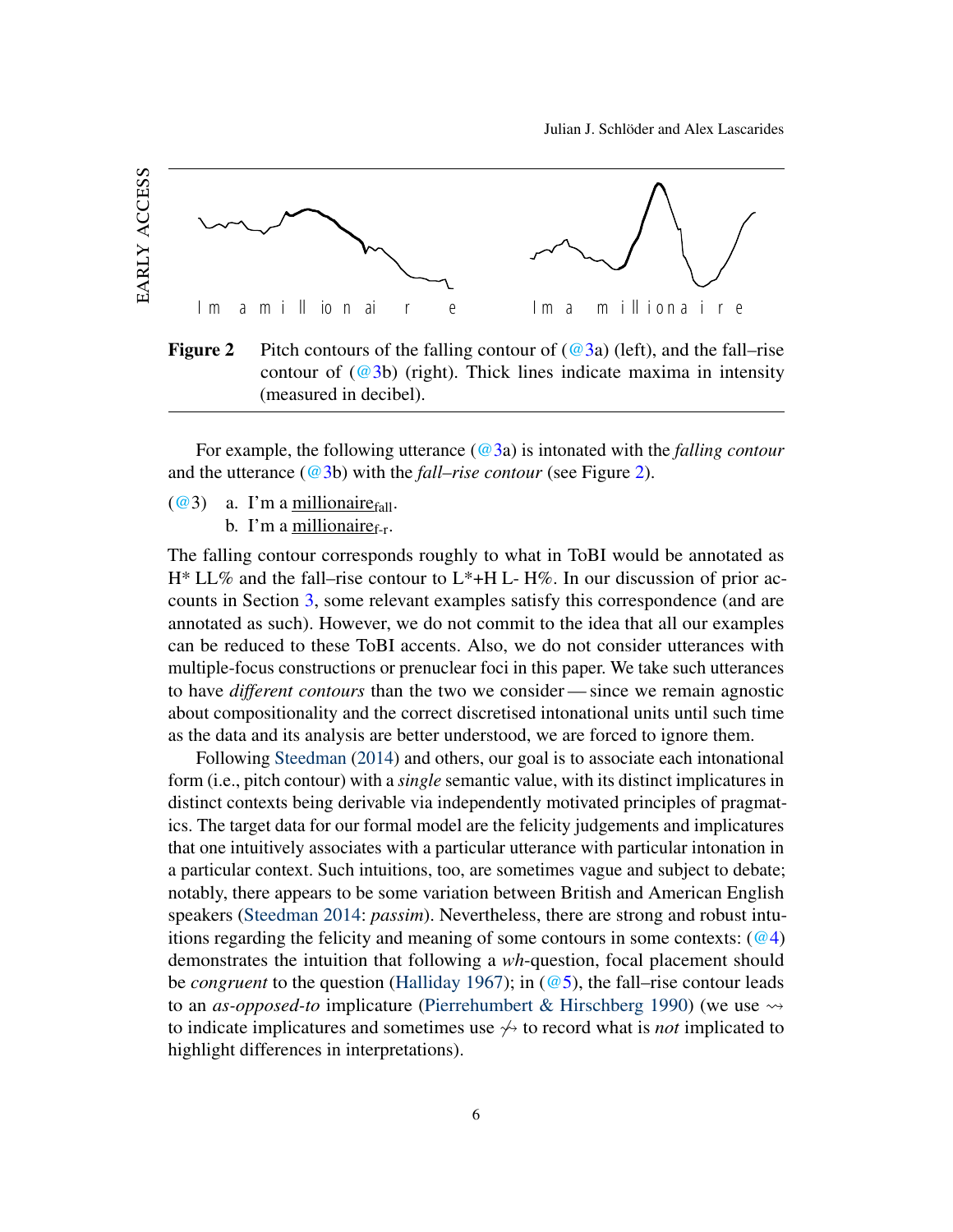<span id="page-7-1"></span>

| (Q(4) | a. Harvey: Who likes Michael?                     |
|-------|---------------------------------------------------|
|       | b. Jessica: Rachel <sub>fall</sub> likes Michael. |
|       | #b.' Jessica: Rachel likes Michael $_{fall}$ .    |

<span id="page-7-2"></span>[\(@5](http://jjsch.github.io/audio/fire-basic.html)) a. Louis: Is Harvey going to fire me? b. Donna:  $H$ arvey<sub>f-r</sub> is not going to fire you. *but someone else is*

Even when judgements about felicity or implicatures in a specific context are clear, such judgements are always *defeasible* in the following sense. If further utterances (prior or posterior context) are present, inferences about implicatures or felicity may get revised. For example, if [\(@4a](#page-7-1)) is preceded by Harvey saying *I bet everyone who* likes Michael also likes John, [\(@4b](#page-7-1)') is acceptable. But this doesn't detract from the fact that if  $(Q4b)$  is all he says,  $(Q4b')$  is infelicitous. We contend that any adequate model of pragmatic interpretation should predict *both* the infelicity of [\(@4b](#page-7-1) 0 ) *and* its felicity in other contexts, as well as implicatures as in  $(\omega_5)$ .

In what follows, we construct such a model. Our target data is derived from a literature consensus of intuitions and our own judgements. We have verified our data with native English speakers, including acknowledged experts in the field (Mark Steedman and Bob Ladd).

### <span id="page-7-0"></span>3 Problems with prior accounts

In Section [1,](#page-1-0) we presented one example where utterances with identical prosodically marked focus (i.e., placement of the nuclear accent) are infelicitous with the falling contour but felicitous with the fall–rise contour. This troubles accounts that do not model contour alongside focus (see Sections [3.1,](#page-7-3) [3.2](#page-9-0) and [3.3\)](#page-10-0). Beyond the specific accounts we criticise, we wish to establish our methodological point: considering focus without pitch contour leads to confusion about what the modelling target is (Section [3.4\)](#page-11-0). This is tentatively acknowledged [\(Beaver & Clark](#page-44-7) [2009:](#page-44-7) p47; [Roberts](#page-46-0) [2012:](#page-46-0) p29), but we want to put pressure on the issue. Some accounts consider both focus and contour, but we demonstrate some empirical shortcomings (Sections [3.5,](#page-12-0) [3.6](#page-13-0) and [3.7\)](#page-14-0).

#### <span id="page-7-3"></span>3.1 Question-answer congruence / Roberts 2012

Example [\(@4\)](#page-7-1) motivates the principle of *question-answer congruence* [\(Halliday](#page-45-4) [1967,](#page-45-4) [Büring](#page-44-5) [2003,](#page-44-5) [Beaver & Clark](#page-44-7) [2009,](#page-44-7) [Roberts](#page-46-0) [2012\)](#page-46-0): that focus indicates the *wh*-question an assertion answers. The congruent question is the one obtained by substituting the focal constituent with a *wh*-element. So [\(@4b](#page-7-1)) succeeds in answering  $(\textcircled{a}4a)$  but  $(\textcircled{a}4b')$  does not. Now, compare [\(1\)](#page-2-0) and ( $\textcircled{a}2$ ).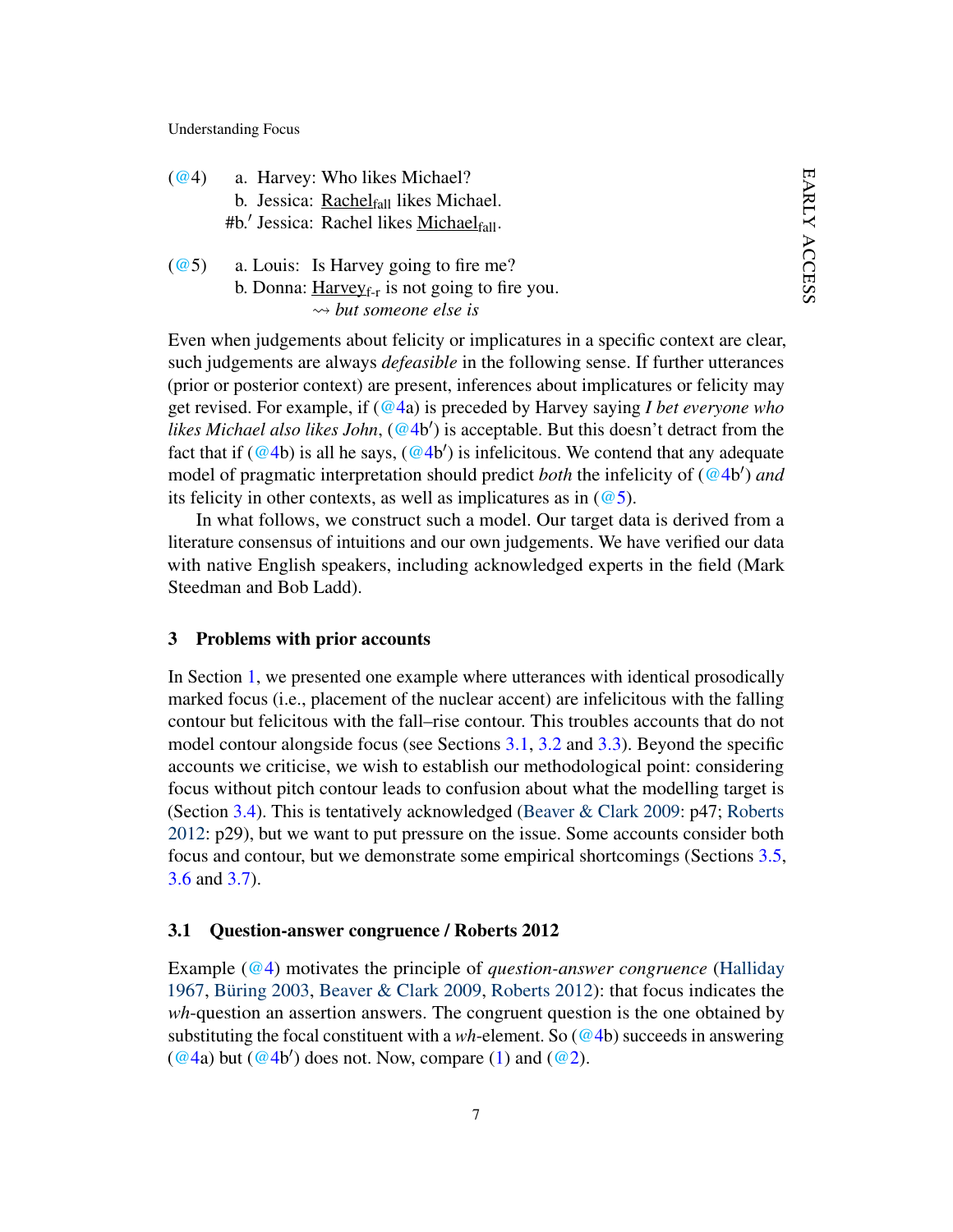early access [\(1\)](#page-2-0) a. A: Who likes Michael? b. B: Nobody likes Michael. b.' B: Nobody likes Michael.  $\left(\frac{\omega_2}{\omega_1}\right)$  a. Harvey: Who likes Michael? #b. Jessica: Nobody likes Michael.  $H^*$ LL% b.' Jessica: Nobody likes Michael. L\*+H L-H%

All congruence accounts we are aware of predict  $(1b')$  $(1b')$  to be infelicitous — hence, falsely predict ( $@2b'$ ) to be infelicitous. We demonstrate this for Roberts' [\(2012\)](#page-46-0) account. The question congruent to  $(Q2b')$  is *Who is liked by nobody?*, so  $(Q2b')$  is felicitous only if this question can be *accommodated* as being part of what is under discussion. (Similar appeals to accommodation are made across the congruence literature; also see Section [3.5.](#page-12-0)) There must be constraints on what questions can be accommodated in a given context, lest all focus placements be felicitous. Roberts gives the constraint [\(6\)](#page-8-0) (our paraphrase).

<span id="page-8-0"></span>(6) A question can be accommodated if all complete answers to it partially answer the question-under-discussion. [\(Roberts](#page-46-0) [2012:](#page-46-0) pp14–15, def. 10g(iii)).

The relevant notions of answerhood are as follows. The denotation of a question is obtained by replacing all *wh*-elements in that question with free variables and computing the set of all propositions where the free variables have been instantiated with suitable referents (p10). If, say, the discourse referents are  $D = \{r, k, m\}$  then the denotation of *Who likes Michael?* is [\(7\)](#page-8-1).

<span id="page-8-1"></span>(7) { $like(r, m)$ ,  $like(k, m)$ ,  $like(m, m)$ }.

Then, a proposition is a *complete answer* to a question if it decides (i.e., entails either truth or falsity of) *each* proposition in the question's denotation. A *partial answer* decides at least one proposition in the denotation (p11).

Now, the congruent question to [\(1b](#page-2-0)') is *Who is liked by nobody?*, which with respect to  $D = \{r, k, m\}$  has the denotation [\(8\)](#page-8-2).

<span id="page-8-2"></span>(8) {∀*x*.¬like(*x*,*r*),∀*x*.¬like(*x*, *k*),∀*x*.¬like(*x*,*m*)}

Some complete answers to [\(8\)](#page-8-2) decide that  $\forall x$ .  $\neg$ like(*x*,*m*) is false (i.e., that *someone likes Michael*). But those answers don't decide any propositions in [\(7\)](#page-8-1). Thus, according to Roberts' definitions, not all complete answers to *Who is liked by nobody?* are partial answers to *Who likes Michael?*. So the former cannot be accommodated according to  $(6)$ , hence  $(1b')$  $(1b')$  is predicted to be infelicitous.

EARLY ACCESS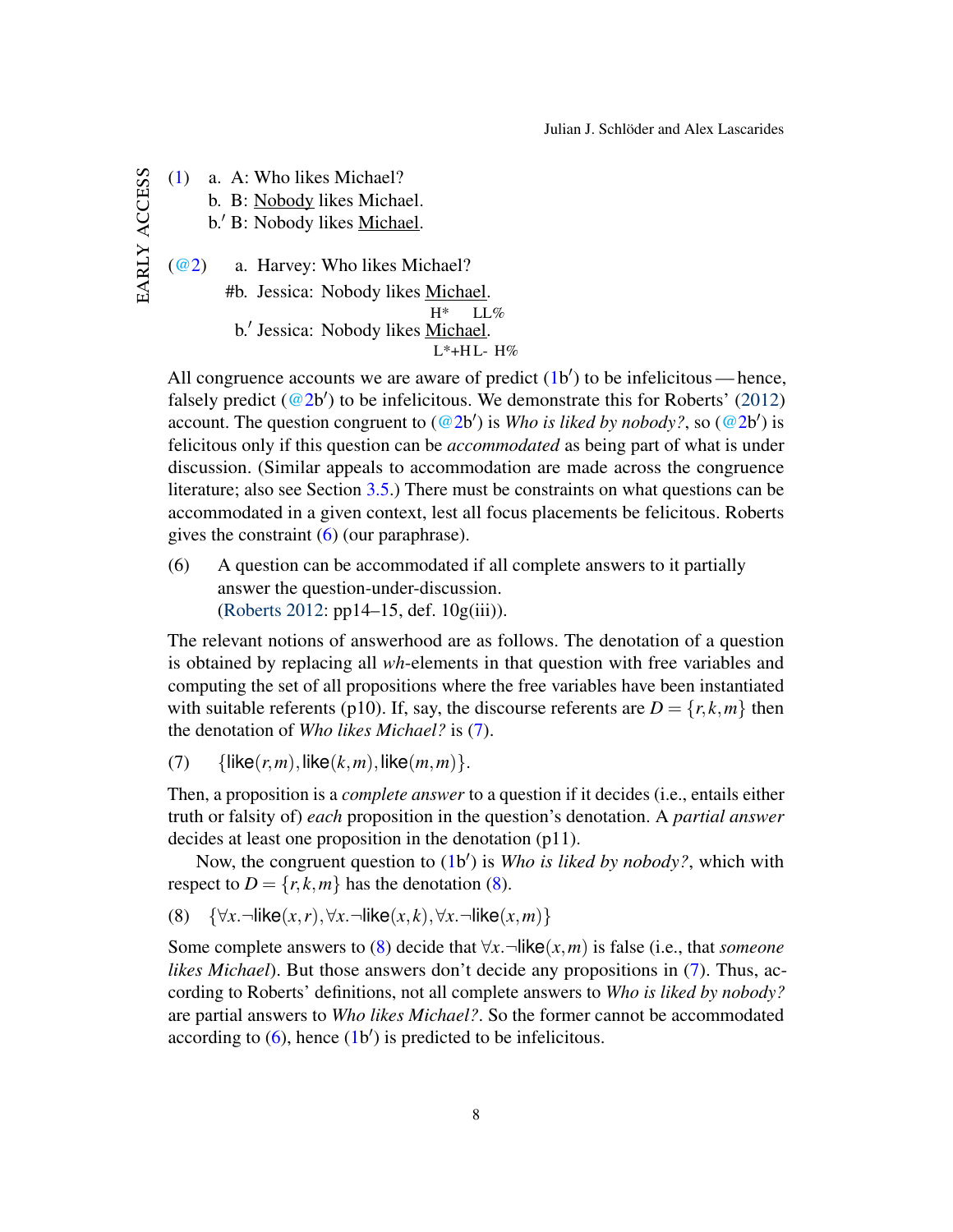For ( $@2$ ), [Roberts](#page-46-0) [\(2012\)](#page-46-0) makes the correct prediction for the falling contour, but in other cases she makes the correct prediction for the fall–rise contour. For example, both [\(@9b](#page-9-1)) and (@9b') are congruent to the same question (*Who does not* like Michael?). However [\(@9b](#page-9-1)) is felicitous while (@9b') is not.

<span id="page-9-1"></span>[\(@9](http://jjsch.github.io/audio/qud2.html)) a. Harvey: Does Rachel like Michael?

b. Jessica: **Rachel** does not like Michael.  $L^* + H$ L- $H%$ #b.' Jessica: Rachel does not like Michael. H\* LL%

Every complete answer to *Who does not like Michael?* entails a (complete) answer to *Does Rachel like Michael?* so both [\(@9b](#page-9-1),b') are predicted to be felicitous. Thus, Roberts' account makes the correct prediction for the fall–rise contour and the wrong prediction for the falling contour here. Similar objections, based on  $(Q2)$  and  $(Q9)$ , can be made against other congruence accounts as well.

# <span id="page-9-0"></span>3.2 Alternative Semantics / Rooth 1992

Alternative Semantics (proposed by [Rooth](#page-46-8) [\(1992,](#page-46-8) [2016\)](#page-46-9) and developed by many others) claims that an utterance evokes a set of *alternatives*. The Roothian set of alternatives is the denotation of the congruent question. That is, the alternatives evoked by *Rachel likes Michael* are as in [\(10\)](#page-9-2).

<span id="page-9-2"></span>(10) {Rachel likes  $x | x \in D$ } for *D* the set of contextually available referents.

Rooth then claims that this set can relate to the prior discourse in different ways, leading to the characteristic implicatures and felicity judgements one associates with focus. The alternatives may be *congruent* in that they are the denotation of a question in the context or *contrasting* in that some alternative in the set is salient in the prior context [\(Rooth](#page-46-8) [1992:](#page-46-8) p85). (Rooth includes further options for focus adverbs and scalar items, but these are not relevant here.) On this account,  $(Q_2b)$  and  $(Q_2b')$ evoke the same set of alternatives that must be related to the context. Since the account does not mention contour, it has no explanation of why this succeeds for  $(Q<sup>2</sup>b')$  but fails for  $(Q<sup>2</sup>b)$ . (The same can be said about  $(Q<sup>9</sup>)$ .)

An anonymous reviewer suggests a potential explanation of  $(Q2)$  that doesn't require mentioning contour in the focus semantics. They point out that dialogues like [\(@4a](#page-7-1),b') occur felicitously in contexts like [\(@11\)](#page-10-1).

[\(@4\)](#page-7-1) a. Harvey: Who likes Michael?

b. Jessica:  $Rachel_{fall}$  likes Michael.

#b.' Jessica: Rachel likes **Michael**fall.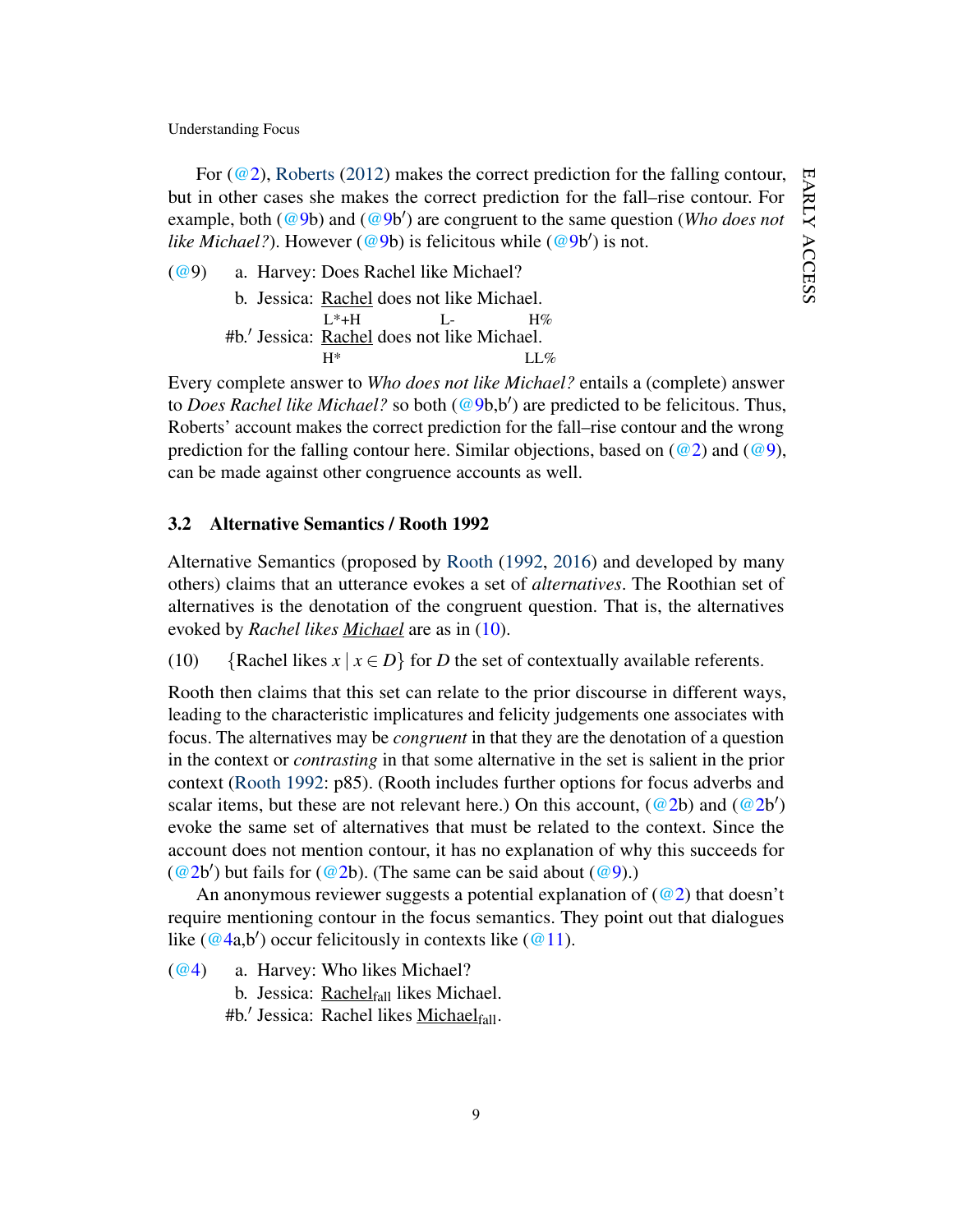EARLY ACCESS early access <span id="page-10-1"></span>[\(@1](http://jjsch.github.io/audio/rooth-contrasting.html)1) a. Harvey: I bet everyone who likes Michael also likes John.

- b. Harvey: Let's see: Who likes Michael?
	- c. Jessica: Rachel likes Michael.

H\* LL%

d. Jessica: But she doesn't like John.

[\(@11c](#page-10-1)) is felicitous because an evoked alternative — *Rachel likes John* — is salient due to  $(Q11a)$ , so the evoked alternatives are contrasting. The suggestion is that the pair [\(@4a](#page-7-1),b') is therefore felicitous *in principle*: one *could* accommodate such information as is made explicit in  $(Q_11)$ , but (for some reasons unrelated to focus) this is difficult in ( $@4$ ). Similarly, one might claim that both responses in ( $@2$ ) are in principle felicitous, but [\(@2b](#page-2-1)) is dispreferred to (@2b'), possibly because a fall–rise contour makes it easier to accommodate the missing information.

We don't think this argument is sound. There being *some* contexts where an utterance is felicitous does not entail felicity in *every* context. We and our informants cannot read [\(@2b](#page-2-1)) or [\(@4b](#page-7-1)') as contrasting in the way that [\(@11c](#page-10-1)) is and indeed cannot consider them felicitous at all. A good account of focus, we contend, must be context-sensitive enough to explain *both* the infelicity of [\(@4b](#page-7-1)') and [\(@2b](#page-2-1)) *and* the felicity of  $(Q11c)$  and  $(Q2b')$ . Our own account does just that (see Section [4.8\)](#page-27-0)

In fact, Rooth's theory (correctly) predicts that  $(\textcircled{4ab}')$  is infelictous, as the context has neither congruent nor contrasting alternatives. But the same can be said about [\(@2a](#page-2-1)b'), so Rooth's theory (incorrectly) predicts (@2ab') to be infelicitous. However, Rooth's theory is not necessarily mistaken. It may simply be incomplete. Possibly, it can be modified to account for  $(Q2)$  by adding a relation from alternatives to context that accounts for  $(Q2ab')$ . Such an amended theory still wouldn't mention contour, so it would *overgenerate* felicities (e.g., that [\(@2a](#page-2-1)b) is felicitous). These would need to be curtailed by an independent semantics for pitch contour. We don't know how this would be done and leave the matter open.

### <span id="page-10-0"></span>3.3 Givenness / Schwarzschild 1999

Another influential tradition in research on focus draws a distinction between *given* and *new* content [\(Selkirk](#page-47-4) [1984,](#page-47-4) [Krifka](#page-46-10) [1991,](#page-46-10) [Schwarzschild](#page-47-5) [1999,](#page-47-5) [Büring](#page-45-5) [2006,](#page-45-5) [Beaver & Clark](#page-44-7) [2009](#page-44-7) among others). They endorse the principle GIVENNESS: "If a constituent is not F-marked, it must be given" (Schwarzschild's [\(1999\)](#page-47-5) formulation). Our issue with these accounts is much the same as with the congruence accounts.

- [\(1\)](#page-2-0) a. A: Who likes Michael?
	- b. B: Nobody likes Michael.
	- b.' B: Nobody likes Michael.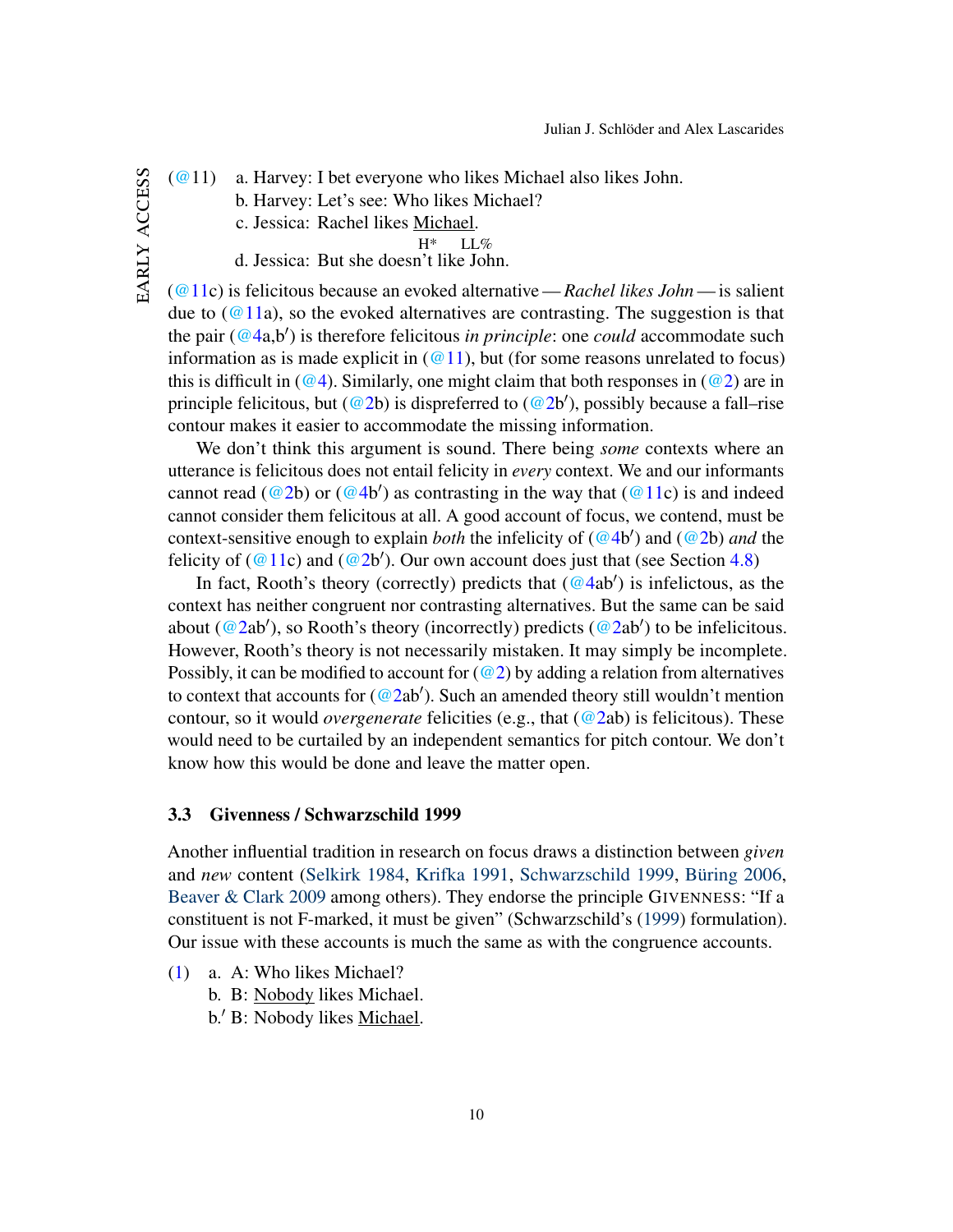The new/given accounts we are aware of *uniformly* consider *Michael* to be given in the context after  $(1a)$  $(1a)$  which entails that  $(1b')$  $(1b')$  is infelicitous. We show this for Schwarzschild's [\(1999\)](#page-47-5) account.

Schwarzschild's formal definition of givenness, when combined with GIVEN-NESS, entails that "an expression which is entirely new in the discourse will have to be F-marked" (p160; the formal details do not matter here). In a discourse that begins with [\(1a](#page-2-0)), *nobody* is a new expression in [\(1b](#page-2-0)) and (1b'). Thus, *nobody* must be F-marked in these utterances. This does not entail that *nobody* must be stressed, since more can be F-marked than is prosodically stressed (p155). But prosodic stress entails F-marking (*ibid.*). Hence, [\(1b](#page-2-0)') must F-mark (at least) *Michael* and *nobody*. But [\(1b](#page-2-0)) can F-mark only *nobody* (*likes Michael* is given after [\(1a](#page-2-0)) and hence need not be F-marked; cf. [Schwarzschild](#page-47-5) [1999:](#page-47-5) sec3.2.2).

Schwarzschild uses the principle AVOIDF — "F-mark as little as possible, without violating GIVENNESS" (p156) — to predict felicity judgements. Because [\(1b](#page-2-0)) does not violate GIVENNESS and F-marks only one constituent, AVOIDF entails that [\(1b](#page-2-0)') is infelicitous for having two F-markings. So the prediction for  $(Q_2b')$  is also infelicity. Similar derivations of the same false prediction can be found for any other account that uses GIVENNESS+AVOIDF.

# <span id="page-11-0"></span>3.4 Presupposition accounts / Kratzer 1989

Many accounts of focus (e.g., [Partee](#page-46-11) [1991,](#page-46-11) [Geurts & van der Sandt](#page-45-0) [2004a\)](#page-45-0) follow Kratzer's [\(1989\)](#page-46-12) influential claims about [\(12\)](#page-11-1).

- <span id="page-11-1"></span>(12) a. Paula doesn't live in Paris.
	- b. Paula doesn't live in Paris.

She claims that [\(12a](#page-11-1)) presupposes that *someone who is not Paula lives in Paris* (and this contrasts with the proffered content) whereas [\(12b](#page-11-1)) presupposes that *Paula lives somewhere that is not Paris* (also contrasting the proffered content). But in fact, Kratzer's claims only hold if [\(12\)](#page-11-1) is intonated with a fall–rise contour. Observe that felicity and presupposition vary when placing  $(12a)$  $(12a)$  in different contexts with different contours:

<span id="page-11-2"></span>[\(@1](http://jjsch.github.io/audio/paula-pitch2-sp.html)3) a. William: Does Paula live in Paris?

| b. Edith:     | Paula <sub>f-r</sub> doesn't live in Paris.          |  |
|---------------|------------------------------------------------------|--|
|               | $\rightsquigarrow$ someone (else) does live in Paris |  |
| $#b.'$ Edith: | Paula $_{fall}$ doesn't live in Paris.               |  |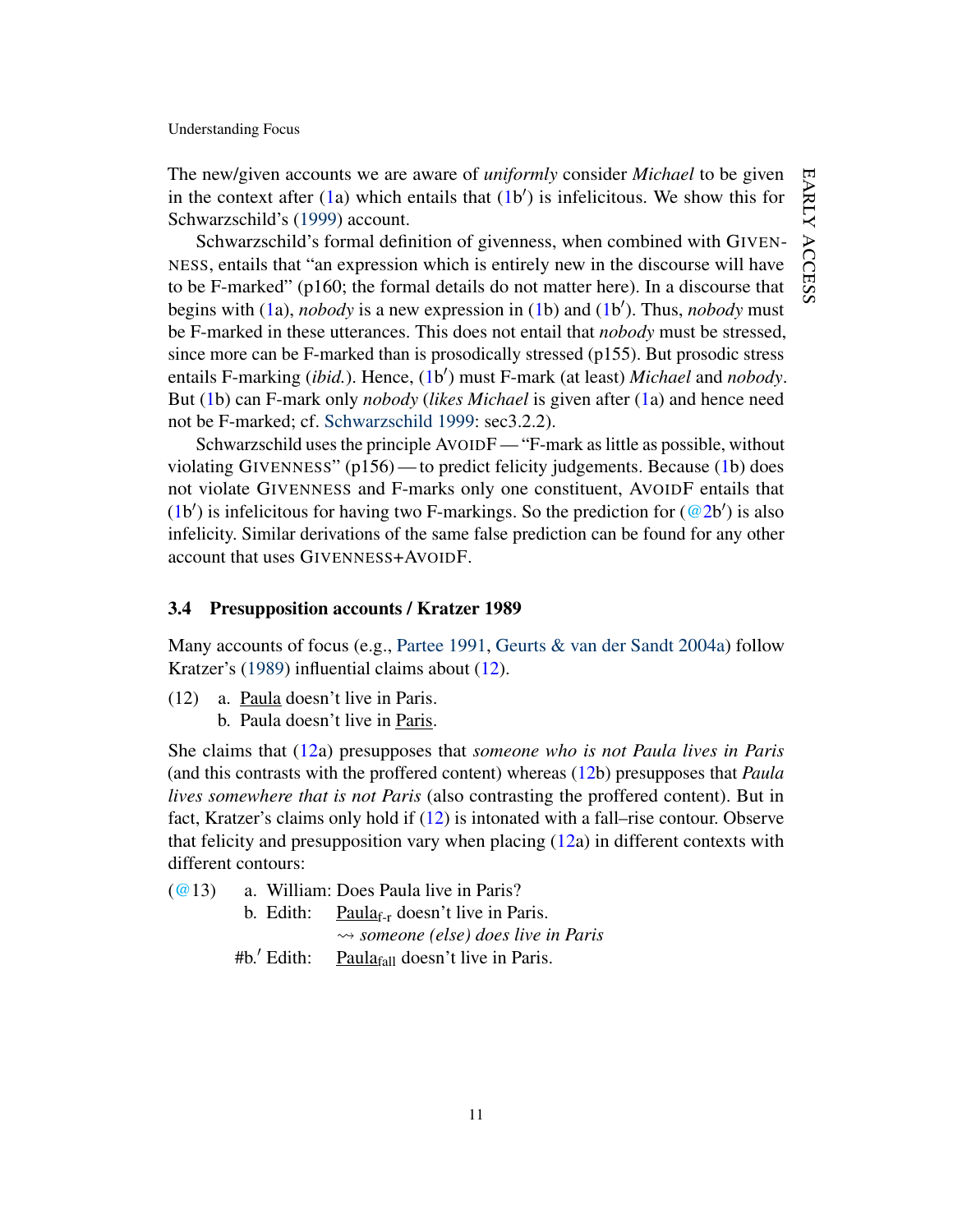<span id="page-12-2"></span>[\(@1](http://jjsch.github.io/audio/paula-pitch2-sp.html)4) a. William: Who does not live in Paris? b. Edith: Paula<sub>f-r</sub> doesn't live in Paris. *But is this what you wanted to know?* b.' Edith: Paula $_{fall}$  doesn't live in Paris. 6 *someone (else) does live in Paris*

Now, on Kratzer's reading, [\(12a](#page-11-1)) has the truth conditions of [\(15a](#page-12-1)), as is indeed the case in  $(Q_1 13b)$ . But  $(Q_1 14b')$  shows that  $(12a)$  $(12a)$  can be interpreted in a way similar to  $(15b)$  $(15b)$  too. Thus, any account that assigns to  $(12a)$  $(12a)$  the truth-conditions of  $(15a)$  $(15a)$ misses the data in  $(\omega$  14).

- <span id="page-12-1"></span>(15) a. It is not Paula who lives in Paris.
	- b. It is Paula who does not live in Paris.

The fact that [\(15a](#page-12-1)) is an anomalous response to the question ( $@14a$ ) and an acceptable response to  $(Q13a)$ , while it is the other way round for  $(15b)$  $(15b)$ , suggests that [\(15a](#page-12-1)) broadly corresponds to the fall–rise contour and [\(15b](#page-12-1)) to the falling contour (Section [4.2](#page-16-0) addresses how ( $@14b$ ) defies this correspondence). Since ( $@13a$ ) is a *prima facie* more natural context than [\(@14a](#page-12-2)), it seems reasonable to assume that one reads [\(12a](#page-11-1)) in its null context with the fall–rise contour given in  $(Q13b)$ ; this would explain Kratzer's intuitions.

Recall our methodological point: not annotating contour confuses the modelling target. If we were to drop the annotation for contour from  $(Q_1)$  and  $(Q_1)$ , we could use  $(\omega 13)$  to criticise accounts that fail to predict the presupposition Kratzer attributes to [\(12a](#page-11-1)), but use [\(@14\)](#page-12-2) against accounts that do predict it. Worse, if we (idiosyncratically) read data annotated for focus but not contour with a falling contour, we'd consider  $(\textcircled{a} 13b')$  as falsifying accounts predicting the felicity of [\(12a](#page-11-1)) after ( $@13a$ ). But if we (idiosyncratically) read the same data with the 'most natural' contour, we may judge [\(12a](#page-11-1)) after ( $\omega$ 13a) to be felicitous — drawing wholly different conclusions from the same data. Worse still, there is no guarantee that judgements about which contour is 'most natural' are intersubjective.

#### <span id="page-12-0"></span>3.5 Büring 2003

[Büring](#page-44-5) [\(2003\)](#page-44-5) combines congruence and givenness accounts, while countenancing that contour influences how focus is interpreted in context. Specifically, this account distinguishes *focus* and *contrastive topic*; the former being indicated by a high pitched accent and the latter by a fall–rise accent.

This theory is not perfectly applicable to cases like  $(Q2b')$ , since it does not model utterances with *only* a fall–rise accent (p532).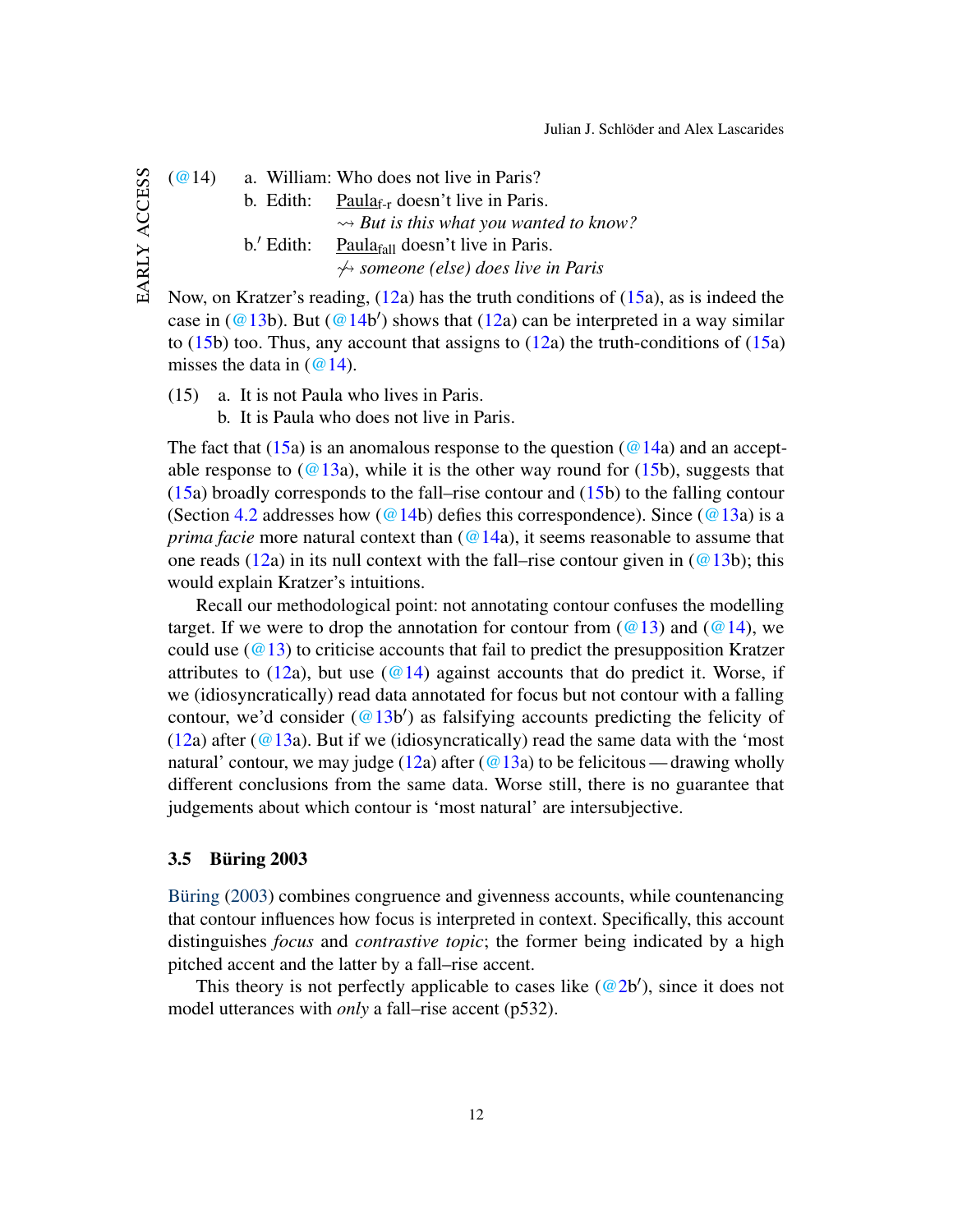- [\(@2\)](#page-2-1) a. Harvey: Who likes Michael?
	- b.' Jessica: Nobody likes Michael.

L\*+H L-H%

However, [Büring](#page-44-5) [\(2003:](#page-44-5) p528) gives a sketch of an extension to such cases (which he embraces in [Büring](#page-45-6) [2016:](#page-45-6) p75): such utterances have contrastive topics that are sets of polar questions. This means that, given a set of referents *D*, the contrastive topic of [\(@2b](#page-2-1)') would be {does nobody like  $x$ ? |  $x \in D$ }. According to Büring's definitions (p528), a congruent (i.e., felicitous) contrastive topic contains at least two questions that are part of a strategy to answer the question under discussion. But the contrastive topic of  $(Q2b')$  only contains a single question that is part of a strategy to answer  $(Q^2a)$ : *does nobody like Michael?* So this does not work for  $(Q^2b')$ .

### <span id="page-13-0"></span>3.6 Steedman 2014

[Steedman](#page-47-1) [\(2014\)](#page-47-1). provides a formally precise semantics for focus with a range of possible contours. However, it fails to predict certain implicatures. Recall  $(@13)$ , here annotated using Steedman's categories for pitch.

[\(@13\)](#page-11-2) a. William: Does Paula live in Paris?  $b.$  Edith:  $L^*+H$ Paula doesn't live in Paris. LH% *someone (else) does live in Paris*

Steedman's account makes the following prediction. The  $L^*$ +H pitch expresses that Edith sees a *failure* to coordinate on what is jointly supposed and LH% attributes this failure to the hearer (i.e., William) [\(Steedman](#page-47-1) [2014:](#page-47-1) sec3.4.2). Paraphrased, [\(@13b](#page-11-2)) means *you fail to suppose that Paula does not live in Paris* (cf. Steedman's discussion of his (24)).

We would not know how to arrive at the implicature annotated in  $(Q13b)$  from there. Steedman does not offer formal elaborations, but claims to derive such implicatures by *truth maintenance* (p25): the pragmatic principle that one (dynamically) constructs the interpretation of an utterance by updating the interpretation of the discourse context with the compositionally derived semantic value of the current utterance *such that the result is consistent*. By definition, only if the interpretation of an utterance is inconsistent in its context, does truth maintenance demand that certain contents in the context be modified. When there is no inconsistency, then by definition the result of update is just logical conjunction — implicatures arise via the process of restoring consistency in what would otherwise be inconsistent.

However, William's question presupposes that William doesn't know an answer, and in particular does not know whether *Paula lives in Paris*. And so it is *consistent* (with respect to classical logic, at least) with William's dialogue move that he failed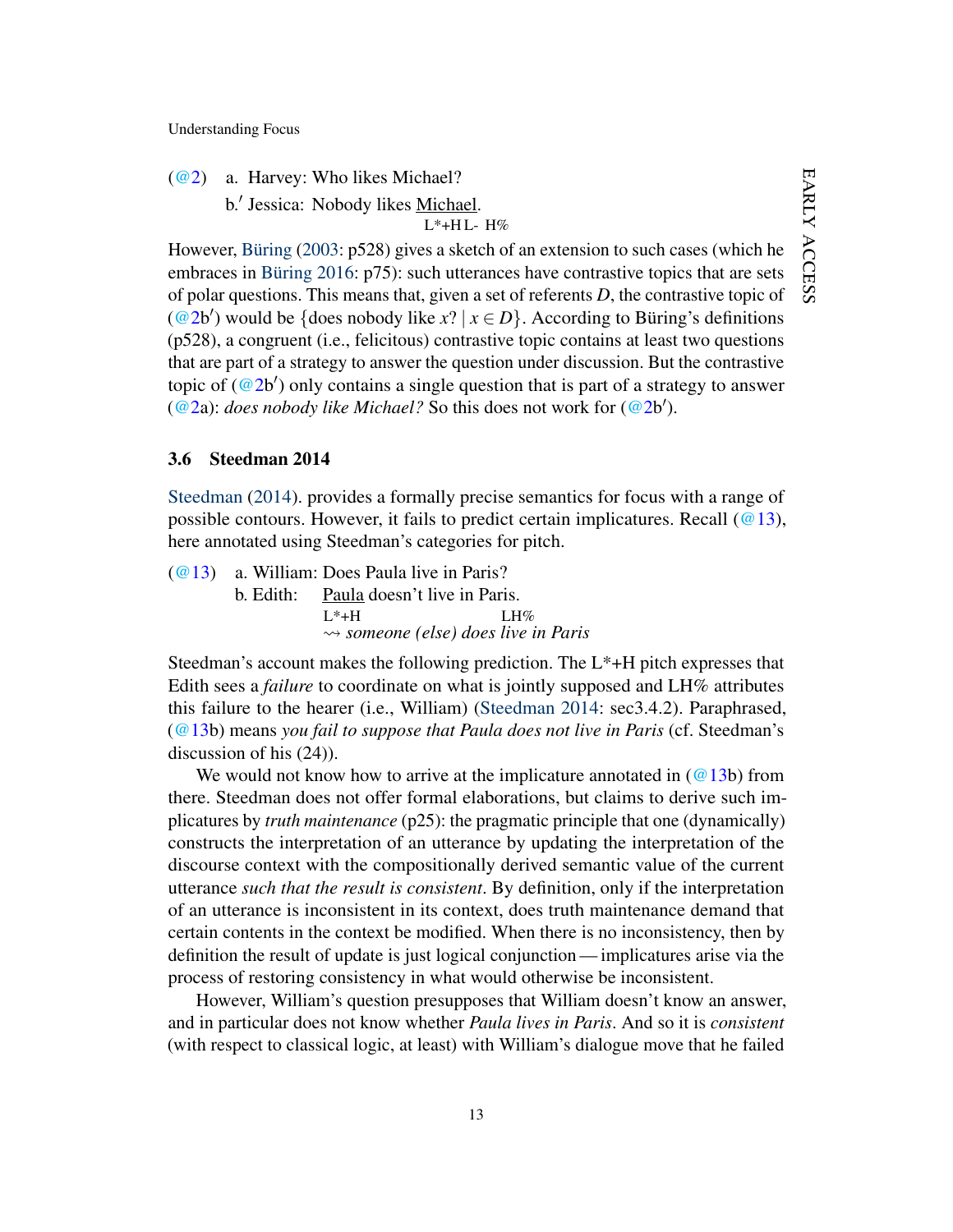to suppose that *Paula does not live in Paris*. But if the content of [\(@13b](#page-11-2)) is consistent with its context, then no implicatures are generated by truth maintenance.

### <span id="page-14-0"></span>3.7 Fall–rise signalling nonexhaustiveness / Constant 2012

[Constant](#page-45-2) [\(2012\)](#page-45-2) offers an account that integrates focus with the fall–rise contour that comes close to predicting the implicature given in  $(Q13)$ . He models the fall–rise contour as expressing that the present utterance is not 'alternative dispelling' — meaning that the present utterance does *not* decide all propositions in the denotation of the congruent question (per the definitions in Sections [3.1\)](#page-7-3). In ( $@13$ ), this account would not predict the implicature we indicate, but instead that *Edith is not saying nobody (among the relevant referents) is living in Paris*.

This may be close enough — independent pragmatics might validate an inference from *not saying nobody* to *somebody*— but there is room for improvement. Our own account predicts both the strong reading we indicate in  $(Q_1)$  and allows for the cancellation of that to then predict Constant's weaker reading (see Section [4.5](#page-21-0) for details). The merits of doing so can be appreciated by considering the following example, due to [Ladd](#page-46-1) [\(1980\)](#page-46-1).

<span id="page-14-1"></span> $(@16)$  $(@16)$  a. Amy: Harry is the biggest liar in town.

b. Bob: The biggest fool maybe.

H\* LL%  $b'$  Bob: The biggest <u>fool</u> maybe.

L\*+H L- H%

[Ladd](#page-46-1) [\(1980\)](#page-46-1) and [Walker](#page-47-6) [\(1996a\)](#page-47-6) observe that in  $(\textcircled{a} 16)$ , prosody affects illocutionary force: [\(@16b](#page-14-1)) is interpreted to agree (*a liar and maybe also a fool*), but (@16b') is a rejection move (*not a liar but maybe a fool*). These are *defeasible* interpretations: Bob could continue with *but not a liar*, and thus express rejection, whatever the contour. As we explained in Section [2,](#page-5-0) it is nevertheless incumbent on any model of pragmatic meaning to validate defeasible interpretations such as  $(Q16b)$  vs.  $(Q16b')$ in the precise context we've given, and *also* validate how the interpretation of  $(Q_1 6b)$ changes when accompanied by the continuation *but not a liar*.

Contrary to its intuitive interpretation, Constant predicts that [\(@16b](#page-14-1)') is *not* a rejection. If *liar* and *fool* are the only salient alternatives about Harry, then [\(@16b](#page-14-1)') rejecting ( $@16a$ ) means that all alternatives are dispelled—which is not the case according to Constant's semantics for the fall–rise. The defect is that his account entails that one cannot reject using fall–rise. But one can, as in  $(\mathcal{Q}17)$ .

<span id="page-14-2"></span> $(Q(2)$  a. Louis: I heard you live in Cleveland now. b. Harvey: I live in New York City $_{f-r}$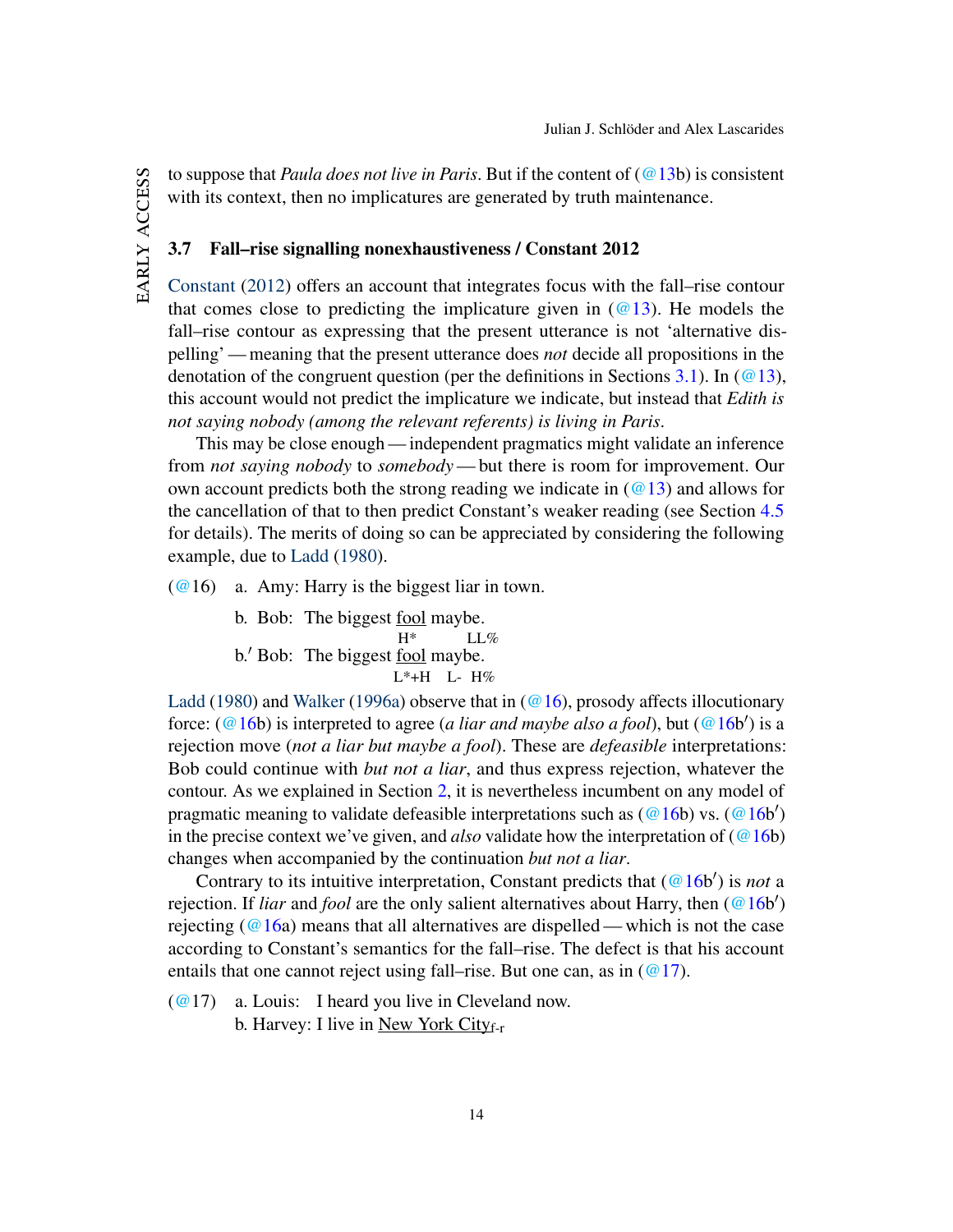Harvey's utterance [\(@17b](#page-14-2)) dispells all alternatives of the form *Harvey lives in x* (given that he only lives in one place), so Constant wrongly predicts infelicity.

Constant's account belongs to a class of analyses of the fall–rise contour that predict (in some form or other) that this contour entails the non-exhaustivity of the current utterance with respect to the current issue under discussion (e.g., [Hara](#page-45-7) [& van Rooij](#page-45-7) [2007,](#page-45-7) [Wagner](#page-47-7) [2012,](#page-47-7) [Wagner et al.](#page-47-8) [2013\)](#page-47-8). These accounts differ in their formal details, but all wrongly predict that  $(Q17b)$  is infelicitous, because, supposedly, [\(@17a](#page-14-2)) puts *Where does Harvey live?* or *Does Harvey live in Cleveland?* under discussion and  $(Q17b)$  exhaustively answers either question. Our own account makes the right predictions for ( $@16$ ) and ( $@17$ ); see Section [5.5.](#page-39-0)

# <span id="page-15-0"></span>4 Our semantics for intonation

We propose a new take on the *background presupposition* semantics of focus [\(Jackendoff](#page-46-3) [1972,](#page-46-3) [Geurts & van der Sandt](#page-45-0) [2004a\)](#page-45-0), expanding the basic idea by combining it with principles of discourse coherence (see also [Hobbs](#page-45-8) [1990,](#page-45-8) [Reese](#page-46-7) [2007\)](#page-46-7) and by making the background presupposition sensitive to pitch contour. Presuppositional accounts of focus face substantial challenges [\(Dryer](#page-45-1) [1996,](#page-45-1) [Rooth](#page-46-4) [1999,](#page-46-4) [Sæbø](#page-46-5) [2016\)](#page-46-5) and we do not agree with how [Geurts & van der Sandt](#page-45-0) [\(2004a,](#page-45-0)[b\)](#page-45-9) address these. Our solution to these challenges is elaborated in Section [4.6.](#page-23-0)

In this section, we develop our account piece by piece, discussing new and old data along the way. As said in Section [2,](#page-5-0) we assign semantics to *entire pitch contours* (like, e.g., [Ladd](#page-46-1) [1980,](#page-46-1) [Constant](#page-45-2) [2012\)](#page-45-2) and remain agnostic about whether these can be decomposed. Our ambition is to demonstrate the advantages of modelling focus and pitch contour jointly, skirting the pitfalls of not doing so (see Section [3\)](#page-7-0).

### 4.1 Background and foreground

Most accounts of focus separate *foregrounded* (focal, rhematic) content from *backgrounded* (given, thematic) content (see [Féry & Ishihara](#page-45-10) [2016](#page-45-10) for an overview). The accounts differ on how these two parts interact with the context and each other. We make the background trigger a presupposition.

<span id="page-15-1"></span>(I) *Focus Semantics* (falling contour)

Focal placement separates an utterance into a *foreground f* and a *background*  $\varphi$ , where a variable *x* of the same type as *f* occurs freely in  $\varphi$ . Updating a discourse with an utterance that has a falling contour with focal constituent *f* proceeds as follows:

– Update with the *presupposition* ϕ; that is, its free variable *x* must be resolved anaphorically (either bound or accommodated as ∃*x*.ϕ).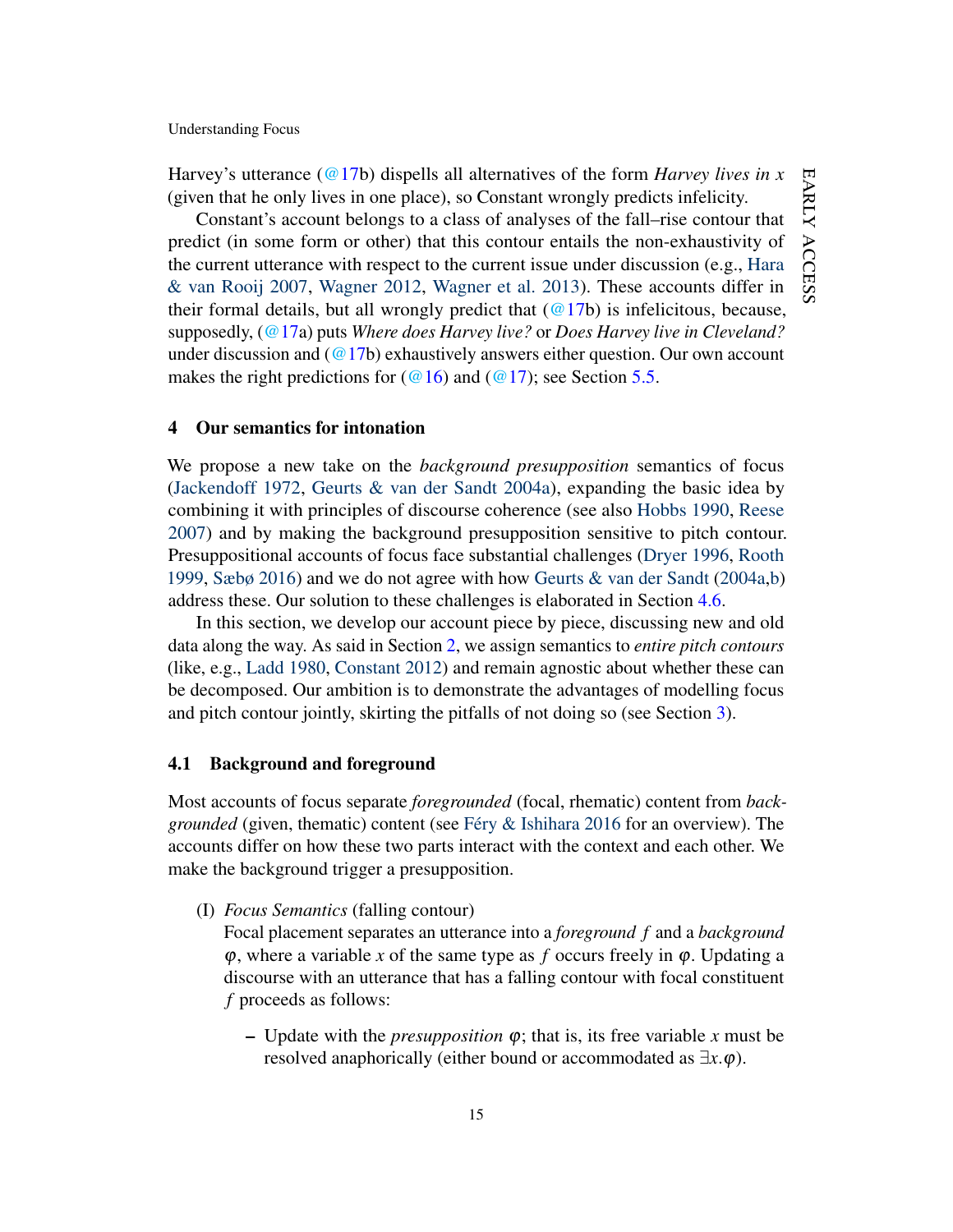– Update the result with the *proffered* content  $(\lambda x.\varphi)(f)$  (and all its presuppositions), such that the proffered content and  $\varphi$  are coherently connected to form a common topic (i.e., the proffered content must *elaborate* the presupposition or form a *continuation* with it [\(Asher &](#page-44-3) [Lascarides](#page-44-3) [2003\)](#page-44-3)).

We treat presuppositions as anaphora — a presupposition must be bound to an available unit in the discourse context or accommodated by existentially closing it [\(van der Sandt](#page-47-9) [1992,](#page-47-9) [Asher & Lascarides](#page-44-4) [1998\)](#page-44-4). Now, in  $(Q4b)$ ,  $f = Rachel$  and  $\varphi = x$  *likes Michael* (the foreground triggers a presupposition via the proper name, but by Rule [\(I\)](#page-15-1) this updates the context *after*  $\varphi$ )

[\(@4\)](#page-7-1) a. Harvey: Who likes Michael? b. Jessica: Rachelfall likes Michael.

After  $\varphi$  updates the context, the proffered content  $\varphi(f)$  must attach to it with *Elaboration* (making their common topic  $\varphi$ ) or *Continuation* (their common topic is a generalisation of their distinct but related contents). The question ( $@4a$ ) presupposes *someone likes Michael*, and so the background *x likes Michael* binds to this, with *x* bound to the existential quantifier [\(van der Sandt](#page-47-9) [1992\)](#page-47-9). The proffered content then attaches to this background with *Elaboration*; colloquially, *someone likes Michael — specifically, Rachel does*. The proffered content *also* attaches to [\(@4a](#page-7-1)) as a direct answer.

[Geurts & van der Sandt](#page-45-0) [\(2004a\)](#page-45-0) argue convincingly that standard models for how presuppositions get bound or accommodated make the right predictions for focus (but see Section [4.6\)](#page-23-0). The above informal analysis of  $(Q4ab)$  is an example of binding;  $(Q18)$  exemplifies accommodation.

<span id="page-16-1"></span>[\(@1](http://jjsch.github.io/audio/anybody.html)8) a. Harvey: Does anybody like Michael?

b. Jessica: Rachel $_{fall}$  likes Michael.

Unlike [\(@4a](#page-7-1)), [\(@18a](#page-16-1)) doesn't trigger an existential presupposition, so *x likes Michael* is accommodated (i.e., closed with  $\exists x$ ). The rest of the analysis then proceeds as before.

#### <span id="page-16-0"></span>4.2 Negation and contrast

In Section [3.4](#page-11-0) we argued that  $(Q13b)$  has the truth-conditions of  $(15a)$  $(15a)$  and  $(Q14b')$ of  $(15b)$  $(15b)$ .

| (@13) |               | a. William: Does Paula live in Paris?                 |
|-------|---------------|-------------------------------------------------------|
|       |               | b. Edith: Paula <sub>f-r</sub> doesn't live in Paris. |
|       |               | $\rightsquigarrow$ someone (else) does live in Paris  |
|       | $#b.'$ Edith: | Paula $_{fall}$ doesn't live in Paris.                |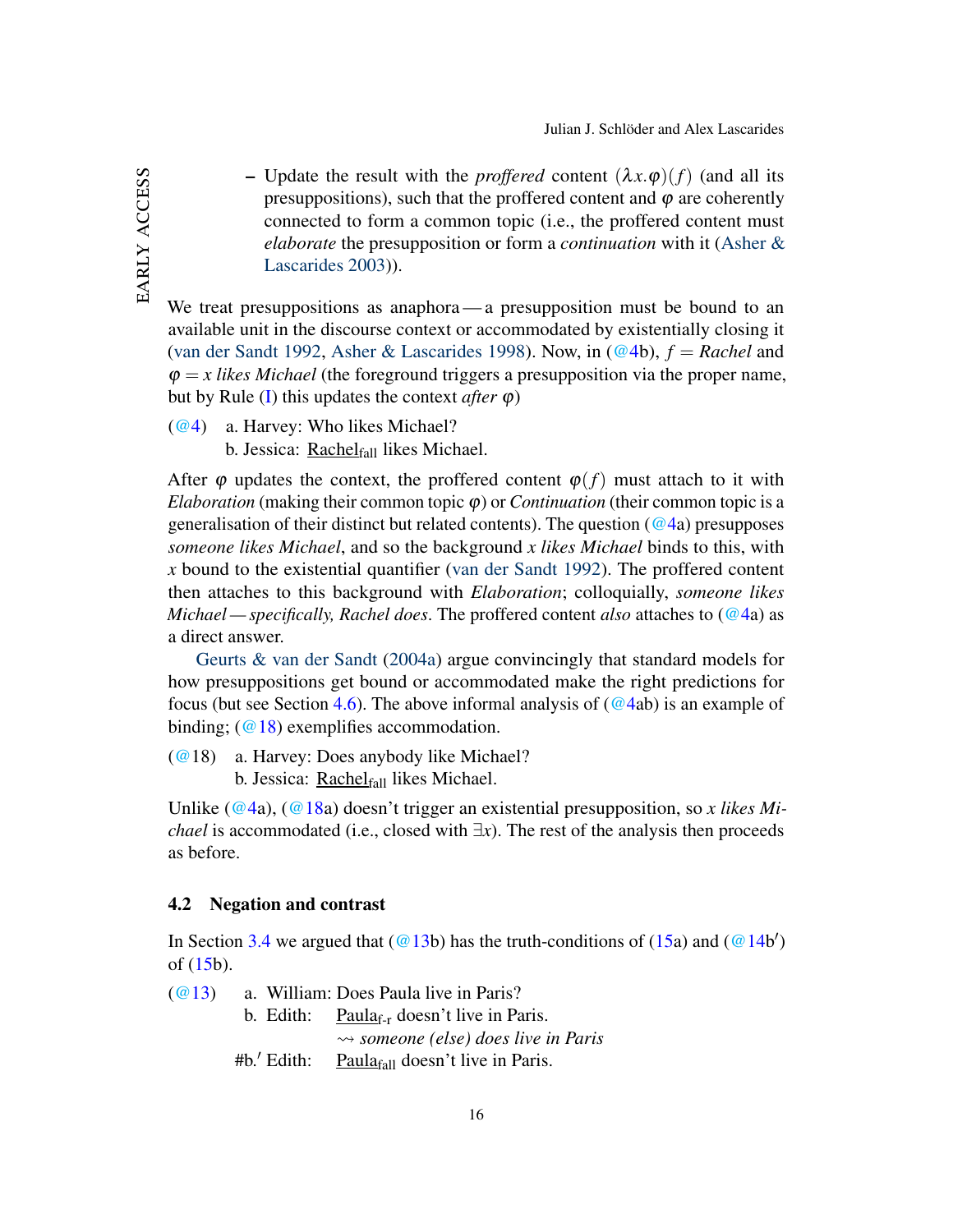| (Q(24)) |             | a. William: Who does not live in Paris?               |
|---------|-------------|-------------------------------------------------------|
|         |             | b. Edith: Paula <sub>f-r</sub> doesn't live in Paris. |
|         |             | $\rightarrow$ But is this what you wanted to know?    |
|         | $b'$ Edith: | Paula $_{fall}$ doesn't live in Paris.                |
|         |             | $\leftrightarrow$ someone (else) does live in Paris   |

[\(15\)](#page-12-1) a. It is not Paula who lives in Paris. b. It is Paula who doesn't live in Paris.

But in [\(@14b](#page-12-2)) the fall–rise contour is acceptable and its meaning is *not* that of the *it*-cleft [\(15a](#page-12-1)). Thus the fall–rise contour doesn't *mandatorily* result in the same presupposition as that of  $(15a)$  $(15a)$ . Furthermore, the as-opposed-to implicature associated with the fall–rise contour in  $(\textcircled{a} 13b)$  can arise in the absence of any overt negation:

<span id="page-17-0"></span>[\(@1](http://jjsch.github.io/audio/paula-q3.html)9) a. William: Does Paula live in Paris? b. Edith:  $Paula_{f-r}$  lives in Paris. *someone (else) does not*

There is no negation in ( $@19b$ ), so we cannot attribute its implicature to determining the relative scope of a presupposition to a linguistically-introduced negation. Rather, this as-opposed-to reading derives from *adding* a negation and determining its relative scope. We regiment this as follows: if the contour is fall–rise, then unlike Rule [\(I\)](#page-15-1), we leave the *polarity* of the background underspecified. Moreover, to obtain the intuitive readings in ( $@14b$ ) and ( $@19b$ ), we specify that the proffered content is in *contrast* to the background. This semantics is expressed as follows.

- <span id="page-17-1"></span>(II) *Focus Semantics* (fall–rise contour, first attempt) Updating a discourse with a fall–rise utterance with background  $\varphi$  and foreground *f* proceeds as follows:
	- Update with the *presupposition*  $y(\varphi)$  where *y* is an underspecified variable of type *polarity*; that is,  $y \in \{\top, \neg\}.$
	- Update with the *proffered* content  $(\lambda x.\varphi)(f)$  (and all its presuppositions) such that the proffered content *contrasts with* the presupposition.

Rule [\(II\)](#page-17-1) leaves some leeway in *what* precisely is being presupposed in a way that Rule [\(I\)](#page-15-1) does not. This is similar to Büring's [\(2016\)](#page-45-6) suggestion that a single fall– rise accent yields a contrastive topic of polar questions (i.e., where the polarity is left open) that has to be congruent to its context. However, our account makes no use of congruence, but instead uses general and independent mechanisms of discourse coherence to resolve in context the underspecified polarity introduced in the semantics. Hence, we understand *contrast* as in coherence theory (which differs from how Büring understands contrast). We now explain this notion in detail.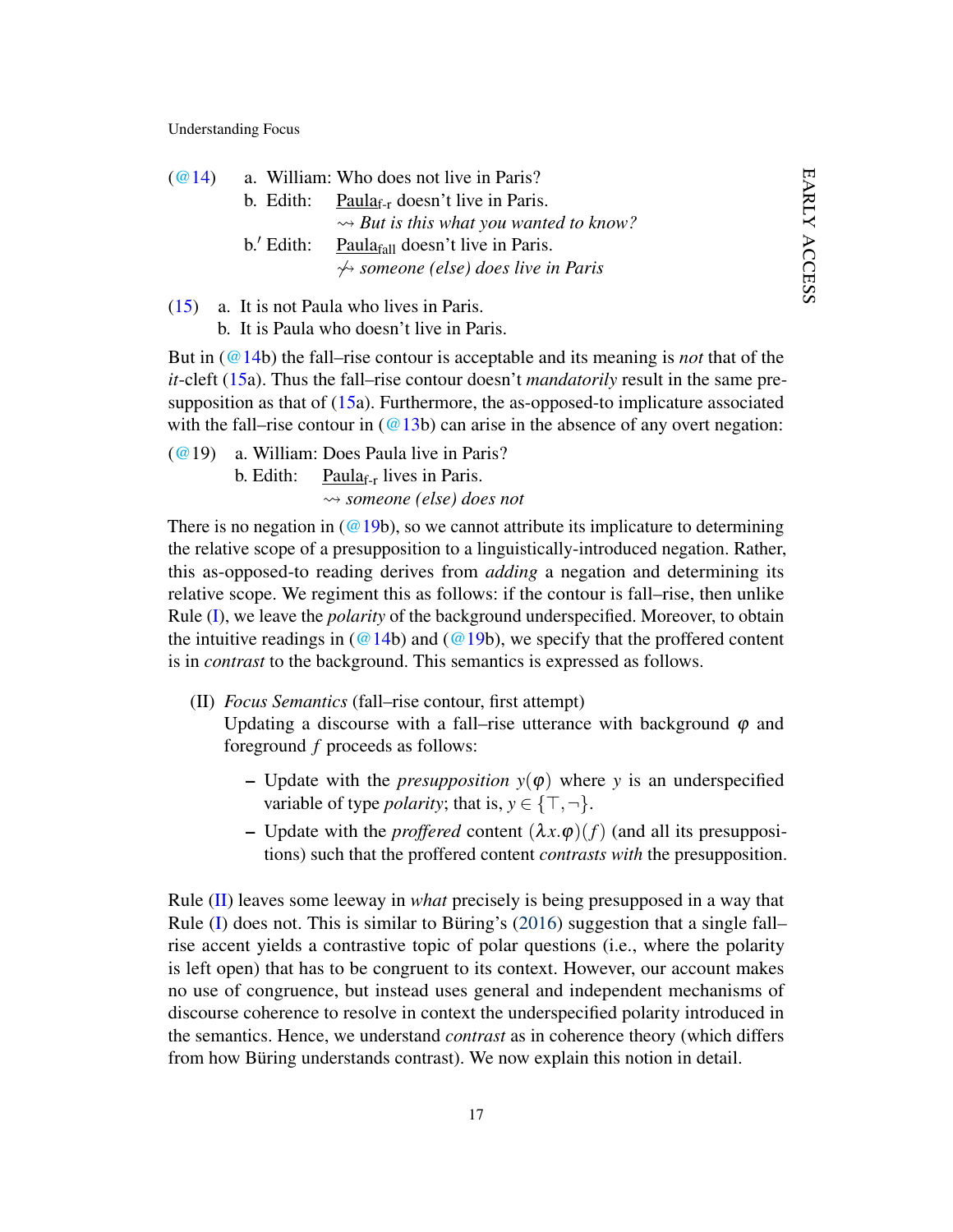# <span id="page-18-1"></span>4.3 A primer on *Contrast*

Coherence relations capture the different ways in which distinct contents that are expressed in a discourse can combine to form a coherent discourse interpretation. One such way is for two contents to *contrast* one another. The relation *Contrast* corresponds to the particle *but*; that is, the contents of two clauses can contrast when they can be connected with *but*. As with any discourse relation, *Contrast* can also connect discourse segments that do not correspond to overt clauses in a discourse. For instance, a presupposition can be part of a *Contrast* (as is the case for the presuppositions triggered by fall–rise contours.)

A formal account of this goes roughly as follows. Two contents can form a contrast when their logical forms are *structurally partially isomorphic* and some isomorphic parts are *semantically dissimilar* [\(Asher & Lascarides](#page-44-3) [2003\)](#page-44-3). The isomorphism is computed over the tree structures of the logical forms of the contrasting contents. It is partial in the following sense: one content may contain a scope bearing element (like negation) that is absent from the other. In such cases, the (partial) isomorphism ignores parts of the structure that are below such a scope bearer [\(Asher](#page-44-8) [1999\)](#page-44-8). This is best seen by example, starting with a simple case were a complete isomorphism is possible. In *John takes Maths but Bill takes German*, the isomorphism is between *take*(*john*,*maths*) and *take*(*bill*,*german*), and so *take* in the first logical form is mapped by the isomorphism to *take* in the second, *john* maps to *bill* and *maths* to *german*. Here, the requirement that there are semantically dissimilar parts in the isomorphic parts is satisfied: *maths* is semantically dissimilar from *german* (and arguably John is dissimilar from Bill, too). Now let's see an example of a partial isomorphism: *this is red, but it isn't scarlet*, where the logical forms for the two clauses are  $red(x)$  and  $-scarlet(x)$  (assuming the pronoun is correctly resolved). There isn't a complete isomorphism but there is a partial one:  $x$  in the first logical form maps to *x* in the second, and *red* to the semantically dissimilar ¬*scarlet*.

To judge dissimilarity, one identifies isomorphic parts from the same scale and judges their distance on the scale— farther apart means more dissimilar. This entails that some contrasts are better than others (the more dissimilar the contrasting elements, the better the contrast), so the relation *Contrast* occurs with varying *degrees of coherence* [\(Asher & Lascarides](#page-44-3) [2003\)](#page-44-3). For example, *does*/*does not* and *love*/*hate* are (scalar) opposites, making [\(20a](#page-18-0)) and [\(20b](#page-18-0)) high quality contrasts, whereas the less opposed scalar pairs *might*/*definitely* and *like*/*love* result in acceptable, but less coherent, contrasts in [\(21a](#page-19-0)) and [\(21b](#page-19-0)).

- <span id="page-18-0"></span>(20) a. Paula lives in Paris, but Jessica does not.
	- b. John loves Mary, but Paula hates her.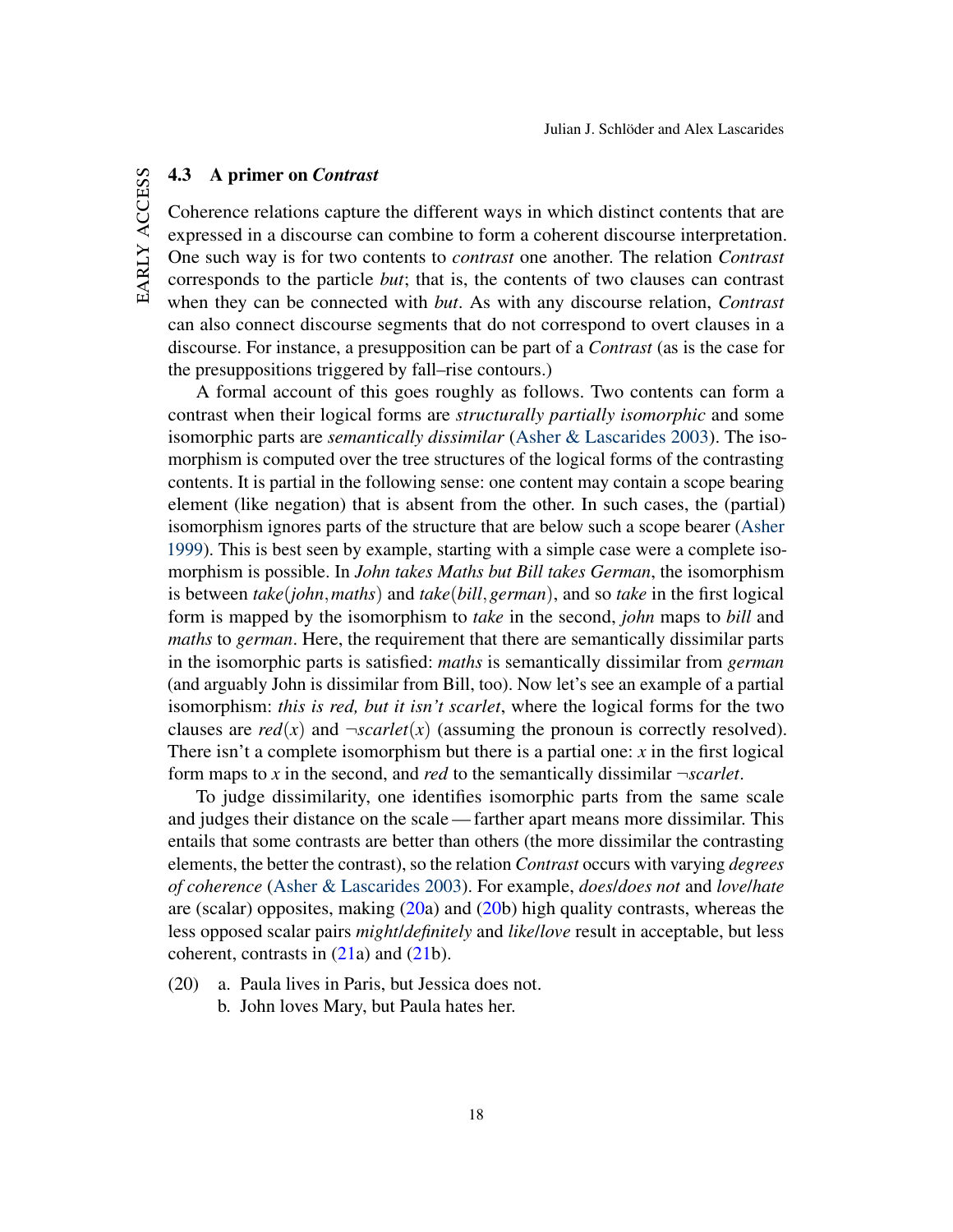<span id="page-19-0"></span>(21) a. Paula might live in Paris, but Jessica definitely does. b. John likes Mary, but Paula loves her.

There are also constraints that rule out contrasting certain contents. First, the relation *Contrast* entails the contents of the discourse segments that are so related — so outright *contradictory* contents are not coherent, like [\(22a](#page-19-1)). Second, *entailment* counts as semantic similarity, which is cashed out in two ways: (i) putatively contrasting predicates cannot stand in an entailment relation, as in [\(22b](#page-19-1)) where ¬*bad* denotes a superset of *perfect*;<sup>[4](#page-19-2)</sup> (ii) the first clause of a contrast cannot entail the second, like  $(22c)$  $(22c)$  (but the second can entail the first, like  $(22d)$  $(22d)$ ).

- <span id="page-19-1"></span>(22) #a. This is scarlet, but it isn't red.
	- #b. This is not bad, but it is perfect.
	- #c. Katrina raced Jessica. Jessica lost, but Katrina won.
	- d. Katrina and Jessica were in a race. Jessica lost, but Katrina won.

The reason for (ii) is from another aspect to contrast: two clauses may also contrast if the second defies an expectation raised by the first. For example, *Michael had a flush, but lost* is felicitous because someone having a flush is expected to win. Conversely, if the second clause *confirms* an expectation of the first, contrast is ruled out. For example, *Michael had a flush, but didn't have the lowest hand* is bad because someone *having a flush* is expected to *not have the lowest hand*. Since entailment is a form of expectation, this explains why one needs (ii). Instead of merely stipulating (ii), we would prefer a definition of contrast that unifies the ideas about expectations with those about contrasting elements. However, such a definition does not yet exist.

For the remainder of this paper, the expectation defying component of contrast is not relevant, so we do not explore it further.

# <span id="page-19-4"></span>4.4 Most coherent resolutions

We make use of the independently motivated principle that discourses are interpreted in a way that *maximises their coherence* (described semi-formally in [Asher & Las](#page-44-3)[carides](#page-44-3) [\(2003\)](#page-44-3), and axiomatised in [Asher & Lascarides](#page-44-9) [\(2011\)](#page-44-9)).[5](#page-19-3) As said, *Contrast* is a relation that varies in coherence, so preferred interpretations maximise the quality of contrasts. This interfaces with the Focus Semantics [\(II\)](#page-17-1) as follows.

<span id="page-19-2"></span><sup>4</sup> This constraint can be flouted for emphasis, as in *Latin is not dead, but alive and well!*. We will ignore such cases.

<span id="page-19-3"></span><sup>5</sup> This principle has been defended extensively and via several phenomena in the wider literature on discourse coherence (e.g., [Hobbs](#page-45-11) [1985,](#page-45-11) [Hobbs et al.](#page-45-12) [1993\)](#page-45-12). We apply this principle without rehearsing these arguments, for now relying on informal judgements about what sounds more vs. less coherent.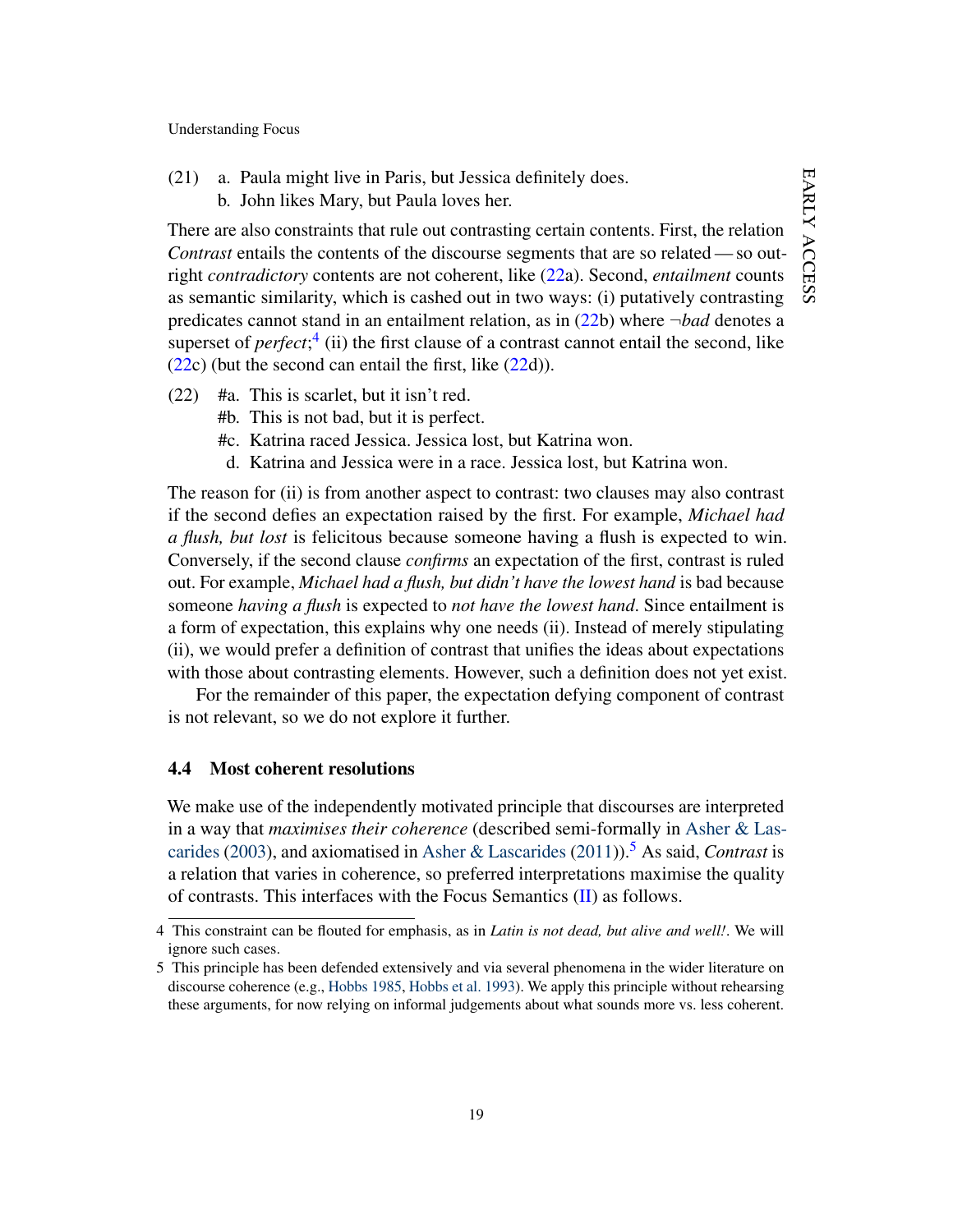[\(@13\)](#page-11-2) a. William: Does Paula live in Paris?

b. Edith: Paula<sub>f-r</sub> doesn't live in Paris.

*someone (else) does live in Paris*

 $#b.'$  Edith: Paula $_{fall}$  doesn't live in Paris.

The utterance ( $@13b$ ) presupposes *y(x doesn't live in Paris*). The only available referent to bind *x* to is *Paula*, but this is blocked by the requirement that it contrast the proffered content (if  $y = \neg$ , the contents contradict; if  $y = \top$  there are no contrasting parts). Thus, the presupposition is accommodated as  $\exists x. y(x$  *doesn't live Paris*).

Both  $y = \top$  and  $y = \neg$  would be permissible now, but  $y = \neg$  establishes a stronger contrast to the proffered content. To see this, compare these approximate paraphrases of the two possible ways to resolve *y* (we eliminate the double negation in [\(23b](#page-20-0))):

<span id="page-20-0"></span>(23) a.( $y = T$ ) *There is someone (other than Paula) who doesn't live in Paris, but Paula doesn't live in Paris.*

 $b.(\gamma = \neg)$  *There is someone (other than Paula) who lives in Paris, but Paula doesn't.*

While [\(23a](#page-20-0)) can contrast *someone (other than Paula)* with *Paula*, the contrast in [\(23b](#page-20-0)) is better. The independently motivated principles that (i) stronger contrasts are more coherent and (ii) that underspecified elements in the discourse units are resolved to maximise coherence predict that the pragmatic interpretation of  $(Q13b)$ can be paraphrased as  $(23b)$  $(23b)$  rather than  $(23a)$  $(23a)$ . What is entailed by resolving an underspecification is implicated. Thus, we derive the implicature that *someone (else) lives in Paris*.

The implicature of  $(Q19b)$  is computed analogously, but we will need additional machinery from Section [4.8](#page-27-0) to explain the infelicity of  $(Q13b')$ . Now recall  $(Q14ab)$ .

[\(@14\)](#page-12-2) a. William: Who does not live in Paris?

b. Edith:  $\frac{\text{Paula}_{f-r}}{\text{d} \cdot \text{d} \cdot \text{d} \cdot \text{d} \cdot \text{d} \cdot \text{d} \cdot \text{d} \cdot \text{d} \cdot \text{d} \cdot \text{d} \cdot \text{d} \cdot \text{d} \cdot \text{d} \cdot \text{d} \cdot \text{d} \cdot \text{d} \cdot \text{d} \cdot \text{d} \cdot \text{d} \cdot \text{d} \cdot \text{d} \cdot \text{d} \cdot \text{d} \cdot \text{d} \cdot \text{d} \cdot \text{d} \cdot \text{d} \cdot \text{d} \cdot \text{$ 

The *wh*-question [\(@14a](#page-12-2)) presupposes *some e doesn't live in Paris*. By Rule [\(II\)](#page-17-1), [\(@14b](#page-12-2)) presupposes *y*(*x doesn't live in Paris*). This presupposition can bind to the presupposition of [\(@14a](#page-12-2)) by making  $y = \top$  and  $x = e$ . Such binding is impossible for  $y = -$ . Hence, as binding presuppositions is preferred, the preferred interpretation resolves  $y$  to  $\top$ .

Now, the proffered content must *contrast* with this resolution, and so binding  $e = x =$ *Paula* is blocked: this would result in the presupposition *Paula doesn't live in Paris* and the identical, therefore noncontrasting, proffered content *Paula doesn't live in Paris*. Thus,  $e = x \neq P$ *aula*, resulting in the reading [\(23a](#page-20-0)). In other words, Edith implicates that *Paula* is an answer to William's question, but not the answer he is looking for — the desired implicature of  $(\omega$  14b).

Typically  $y = -r$  results in a better contrast with the proffered content and is thus often the pragmatic interpretation. In particular, in the null context  $y = -i$  is

EARLY ACCESS early access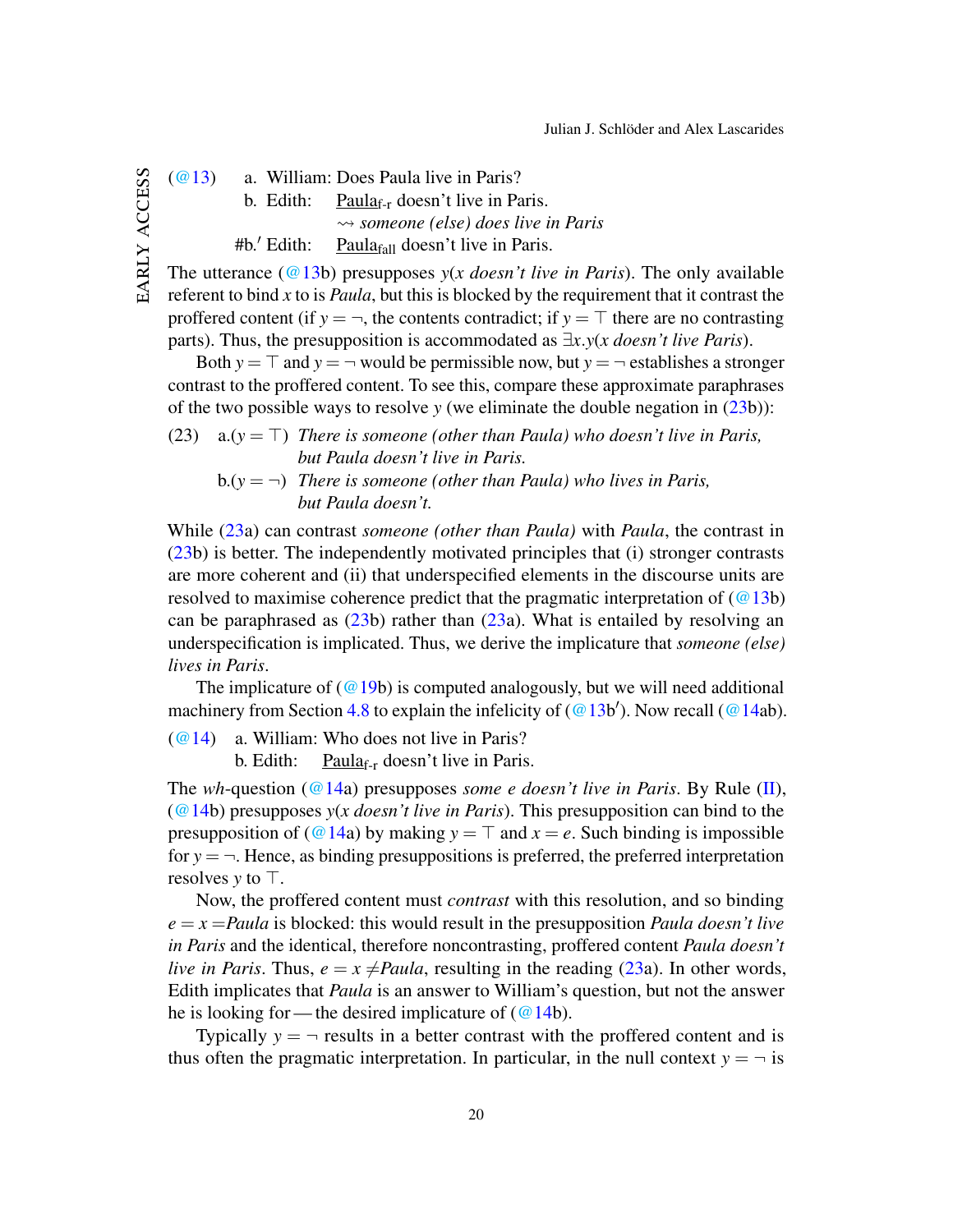preferred, yielding the as-opposed-to reading of fall–rise. Only in highly particular contexts, such as  $(Q14a)$ , does binding *x* to an available antecedent and resolving *y* to  $\top$  yield a more coherent discourse.

Finally, the negation that *y* resolves to can be *metalinguistic* [\(Horn](#page-45-13) [1989,](#page-45-13) [Carston](#page-45-14) [1996;](#page-45-14) also see [Beaver & Clark](#page-44-7) [2009\)](#page-44-7).

<span id="page-21-1"></span>[\(@2](http://jjsch.github.io/audio/potato.html)4) a. William: We bought po-tah-toes.

b. Edith: We bought po-tay-toes $_{f-r}$ . *not "po-tah-toes"*

In [\(@24b](#page-21-1)) Edith is not denying the propositional content of [\(@24a](#page-21-1)). We can account for these cases by allowing the  $\neg$  in Rule [\(II\)](#page-17-1) to be metalinguistic and the *x* in Rule [\(II\)](#page-17-1) to resolve to prior *use* or *mention*. [6](#page-21-2) This also accounts for examples where fall–rise signals a speaker taking issue with the *presentation* of a proposition: While Edith gives a *positive* answer to [\(@25a](#page-21-3)), her intonation implicates that "in the US", while true, mischaracterises the circumstances.

<span id="page-21-3"></span>[\(@2](http://jjsch.github.io/audio/nyc.html)5) a. William: Do you live in the US? b. Edith: I live in <u>New York City</u><sub>f-r</sub>.  $\rightsquigarrow$  *not in the US.*  $\rightsquigarrow$  *not "the US".* 

#### <span id="page-21-0"></span>4.5 Uncertainty readings

Rule [\(II\)](#page-17-1), as it stands, fails to model *uncertainty readings*.

<span id="page-21-4"></span> $(Q<sup>26</sup>)$  a. William: Did Paula eat all the cookies?

b. Edith: Paula ate some $f_{\text{rf}}$  of the cookies.  $\rightarrow$  *but not all of them*; or *but Edith is not sure whether it was all the cookies*.

<span id="page-21-5"></span> $(Q27)$  a. William: Is Michael coming to the party?

b. Edith: He is  $\text{invited}_{f-r}$ .

 $\rightarrow$  *but he is not coming*;

or *but Edith does not know whether Michael is coming*.

Edith's utterances in  $(Q26b)$  and  $(Q27b)$  are ambiguous: they can be interpreted as indirect *negative answers* or as indicating that Edith *is uncertain about* the answer; in the latter case, Edith is giving information that she has prosodically marked as perhaps relevant but insufficient to resolve the question.

<span id="page-21-2"></span><sup>6</sup> One can formalise this as *metatalk* relations that connect the content of one utterance to the *performance* of another [\(Asher & Lascarides](#page-44-3) [2003:](#page-44-3) p333).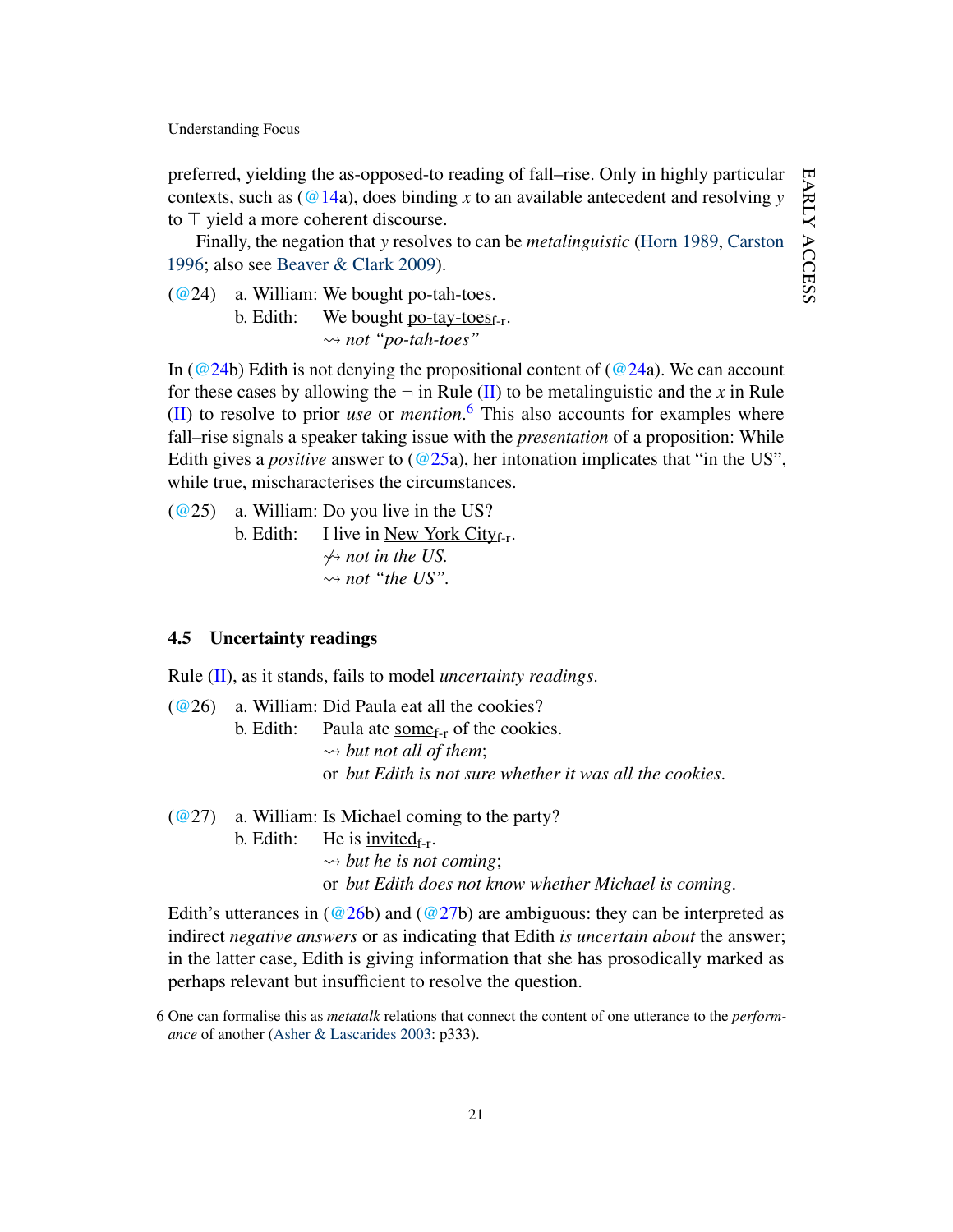Which of the two readings is preferred seems to vary with as well as contextual knowledge of the speaker's knowledge or intentions, but also with the intensity of the intonation and the steepness of the rises [\(Ward & Hirschberg](#page-47-10) [1988\)](#page-47-10). Our notional categorisation of the falling and fall–rise contours underspecifies such features. Thus, to ensure that our account makes both readings *available*, we amend the Focus Semantics for fall–rise (Rule  $II$ ) by adding the option that the underspecified polarity *y* may resolve to a modal  $\Diamond$ , as in Šafářová's [\(2005\)](#page-47-11) semantics of final rise or Wagner's [\(2012\)](#page-47-7) proposal for the fall–rise contour.

# [\(II\)](#page-17-1) *Focus Semantics* (fall–rise contour, final version)

Updating a discourse with a fall–rise utterance with background  $\varphi$  and foreground *f* proceeds as follows:

- Update with the *presupposition*  $y(\varphi)$  where *y* is an underspecified variable of type (alethic) *modality*; that is,  $y \in \{\top, \Diamond, \neg\}$ .
- Update with the *proffered* content  $(\lambda x.\varphi)(f)$  (and all its presuppositions) such that the proffered content *contrasts with* the presupposition.

As before, *maximising contrast* typically favours the ¬ reading: *something isn't P but C is P* is typically a better contrast than either *something (other than C) is P but C is P* or *something is possibly P but C is (definitely) P*. So the interpretations we outlined in Section [4.4](#page-19-4) are replicated by this final version of the Focus Semantics. Thus our semantics favours interpreting ( $@26b$ ) and ( $@27b$ ) as indirect negative answers. But the reading where  $y = \Diamond$  is available, to interpret ( $@27b$ ) (for instance) as *possibly Michael is coming, but he (definitely) is invited*, and this reading arises if the indirect answer reading is pragmatically *blocked*, for instance by the knowledge that Edith cannot know for sure whether Michael is coming.

More generally, real world knowledge can substantially affect how *y* resolves in context. Example ( $@28ab$ ) is a case where the uncertainty reading is preferred:

- <span id="page-22-0"></span>[\(@2](http://jjsch.github.io/audio/wagner.html)8) a. Amy: Does Paula like opera?
	- b. Bob: She likes  $Wagner_{f-r}$ .

*possibly Paula likes opera*.

b.' Bob: She likes Wagner $_{fall}$ . *Paula likes opera*.

Axioms of rationality and cooperativity predict that responses to polar questions provide evidence for a positive answer or for a negative answer [\(Asher & Lascarides](#page-44-3) [2003:](#page-44-3) pp403–405); when the evidence proffered is conclusive, a particular answer is implied. Combining this expectation with the real world knowledge that *liking Wagner* is strong evidence for *liking opera (in general)* predicts that Bob has offered evidence for a *positive* answer; so the reading *Paula does not like opera (in general),*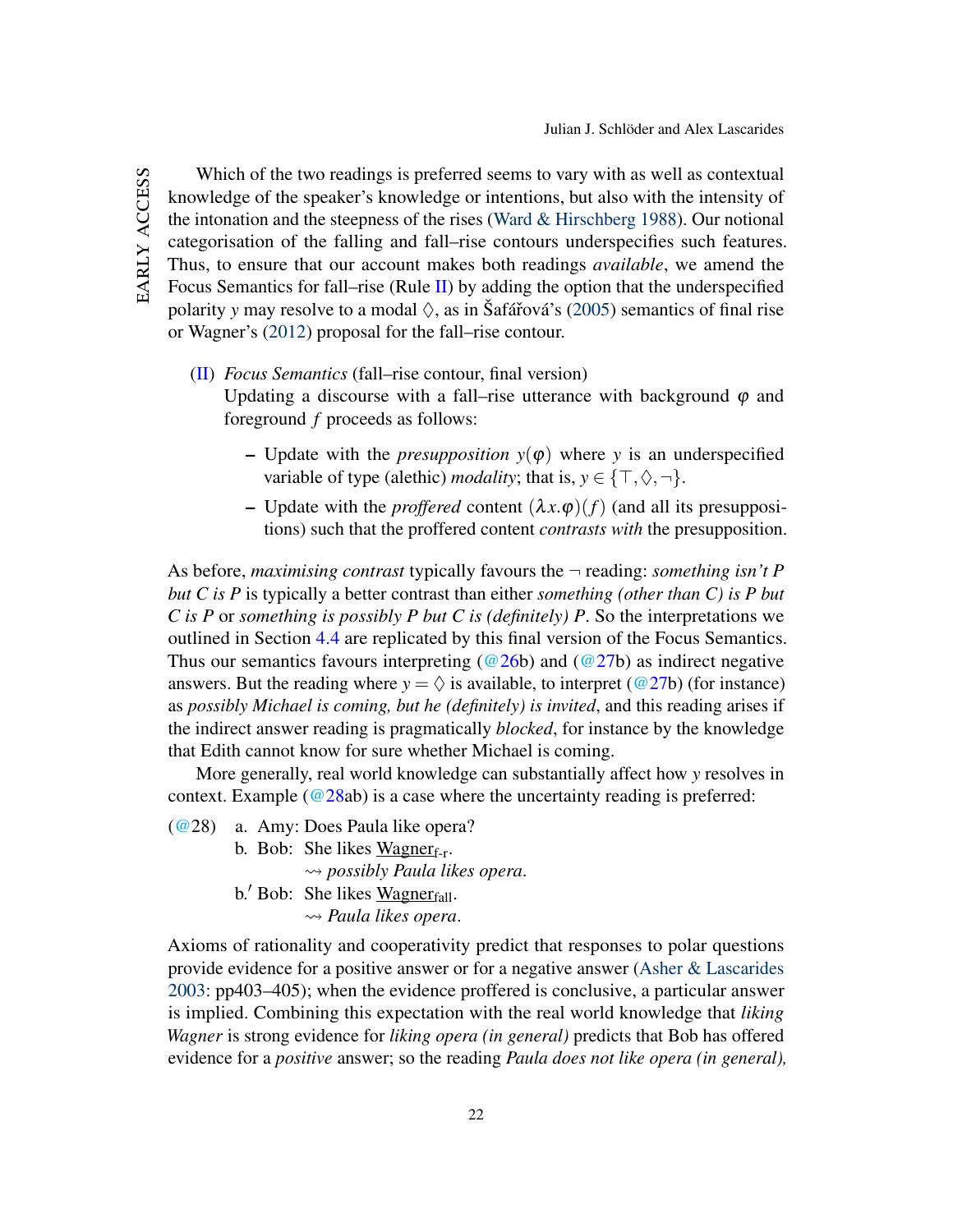*but she likes Wagner* (i.e.,  $y = \neg$ ) is dispreferred. Further,  $y = \Diamond$  is preferred to  $y = \top$ because  $y = \Diamond$  produces a better contrast: *Paula possibly likes opera (in general) but she (definitely) likes Wagner* vs. *Paula likes opera (in general)* ?*but she (also) likes Wagner*. Thus in this context, the fall–rise intonation conveys that Bob doesn't quite commit to a positive answer.

This contrasts with  $(Q28b')$  uttered with falling intonation, where the (same) evidence for a positive answer, provided by real world knowledge about Wagner and opera, commits Bob to a positive answer (*Paula likes opera (in general), specifically, she likes Wagner*). These differences are predicted by our semantics: the fall–rise contour demands a contrast between presupposed and proffered content, while a falling contour does not. However, such readings are a matter of degree:  $(\textcircled{a} 29b)$  (derived from [Steedman](#page-47-1) [2014\)](#page-47-1) is arguably ambiguous as to which answer it implicates because we cannot decide whether Bob presents *liking musicals* as positive evidence for *liking opera*, or as negative evidence.

<span id="page-23-1"></span>[\(@2](http://jjsch.github.io/audio/musical.html)9) a. Amy: Does Paula like opera?

b. Bob: She likes  $\frac{\text{musicals}_{f-r}}{\text{musicals}_{f-r}}$ .

Implicatures towards a negative answer can arise independently of the pitch contour by purely Gricean reasoning. But our semantics makes the fall–rise contour more suggestive of a negative answer, since for a negative answer it is easier to validate a contrast than elaboration or continuation. This is in line with the empirical evidence collected by [de Marneffe & Tonhauser](#page-46-2) [\(2019\)](#page-46-2). Their results indicate that an utterance with a fall–rise contour is more likely to be read as a negative answer to a polar question than the same utterance with a falling contour. But a fall–rise contour also does not *guarantee* a negative answer interpretation. Our semantics predicts that in the cases where a fall–rise contour utterance is not a negative answer, it is preferably interpreted as expressing uncertainty, but [de Marneffe & Tonhauser](#page-46-2) did not test for this.

### <span id="page-23-0"></span>4.6 Some challenges to a presupposition approach

Our account of focus triggers a presupposition, but such accounts have been forcefully criticised. [Sæbø](#page-46-5) [\(2016:](#page-46-5) sec. 7.3) lists three challenges to the presupposition account of [Geurts & van der Sandt](#page-45-0) [\(2004a\)](#page-45-0), derived from the writings of [Rooth](#page-46-4) [\(1999\)](#page-46-4) and [Büring](#page-44-10) [\(2004\)](#page-44-10). The first challenge relates to [Geurts & van der Sandt'](#page-45-0)s assumption that the presuppositions triggered by focus have different accessibilityconstraints than other presuppositions. We do not make this assumption, so this challenge does not apply to us.

The second challenge concerns focussed quantifiers: the readings in  $(\textcircled{30})$  are faulty (*x*'s type appears in subscript).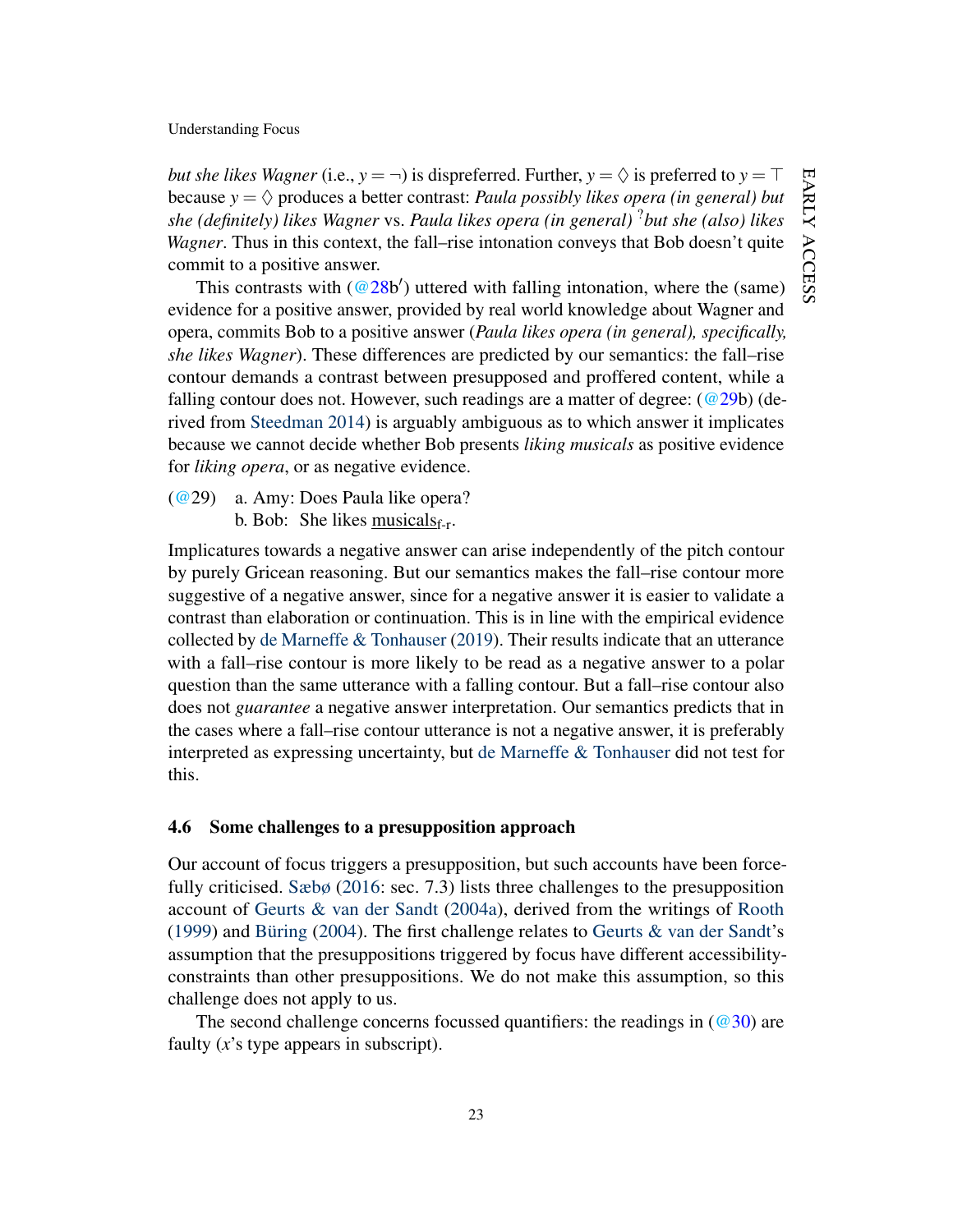<span id="page-24-0"></span> $(Q<sup>30</sup>)$  a. Nobody<sub>fall</sub> likes Michael. ??background: *xentity likes Michael*. b. Somebodyfall likes Michael. ??background: *xentity likes Michael*.

The background in  $(\omega 30a)$  contradicts the proffered content:  $x_{entity}$  denotes an individual in the model and so cannot be nobody. In  $(\mathcal{Q}30)$ , any update with the background entails what is proffered. In both cases presupposing the background is absurd. So [Geurts & van der Sandt](#page-45-0) [\(2004a:](#page-45-0) pp28–30) argue instead for a *polarity* focus, thereby yielding for both ( $@30a$ ) and ( $@30b$ ) the tautological presupposition *either nobody likes Michael or somebody does*. [Sæbø](#page-46-5) [\(2016\)](#page-46-5) and [Büring](#page-44-10) [\(2004\)](#page-44-10) argue convincingly that this strategy doesn't work, and we agree. [Geurts & van der](#page-45-0) [Sandt](#page-45-0) [\(2004a:](#page-45-0) p29) justify polarity focus for focussed quantifiers as follows.

The nonlogical part of the semantic content of words like 'somebody' and 'nobody' is so general that it is unlikely to attract the focus of a statement; 'somebody' cannot be used to mean 'some person, as opposed to some vehicle' (say).

But when we consider the fall–rise contour, we find (i) cases where *somebody* gets an 'as opposed to' reading; and (ii) cases where focus on an existential quantifier is not polar (i.e., not contrasting with 'nobody' or 'nothing'). To see (i) consider [\(@31\)](#page-24-1), derived from a similar example by [Walker](#page-47-6) [\(1996a\)](#page-47-6).

<span id="page-24-1"></span> $(@31)$  $(@31)$  a. William: There is something in the garage. b. Edith: There is somebody $f_{\text{tr}}$  in the garage.

The meaning of [\(@31\)](#page-24-1) is exactly what [Geurts & van der Sandt](#page-45-0) [\(2004a\)](#page-45-0) deny: *some person, as opposed to some thing*.

Dialogue ( $@32$ ) is an example of case (ii):<sup>[7](#page-24-3)</sup> Danny's denial move with focus on 'some' cannot be about polarity— the issue is not between *some* and *none*, but between *some* and *all*.

<span id="page-24-2"></span> $(Q^{\circ}32)$  a. James: [...] we're all mad, aren't we? b. Danny: Well,  $\underset{\text{some}_{f-r}}{\text{some}}$  of us.

We propose that in ( $@30-@32$ ), the second speaker takes issue with the first speaker's choice of *specific quantifier*. So, like [Constant](#page-45-2) [\(2012\)](#page-45-2), we allow quantifiers as foregrounds, and hence as free variables in the presupposition triggered by our Focus Semantics:

EARLY ACCESS early access

<span id="page-24-3"></span><sup>7</sup> This is from the British National Corpus, file HUV, lines 1468–1469. The pitch contour is constructed by us; original audio is not available.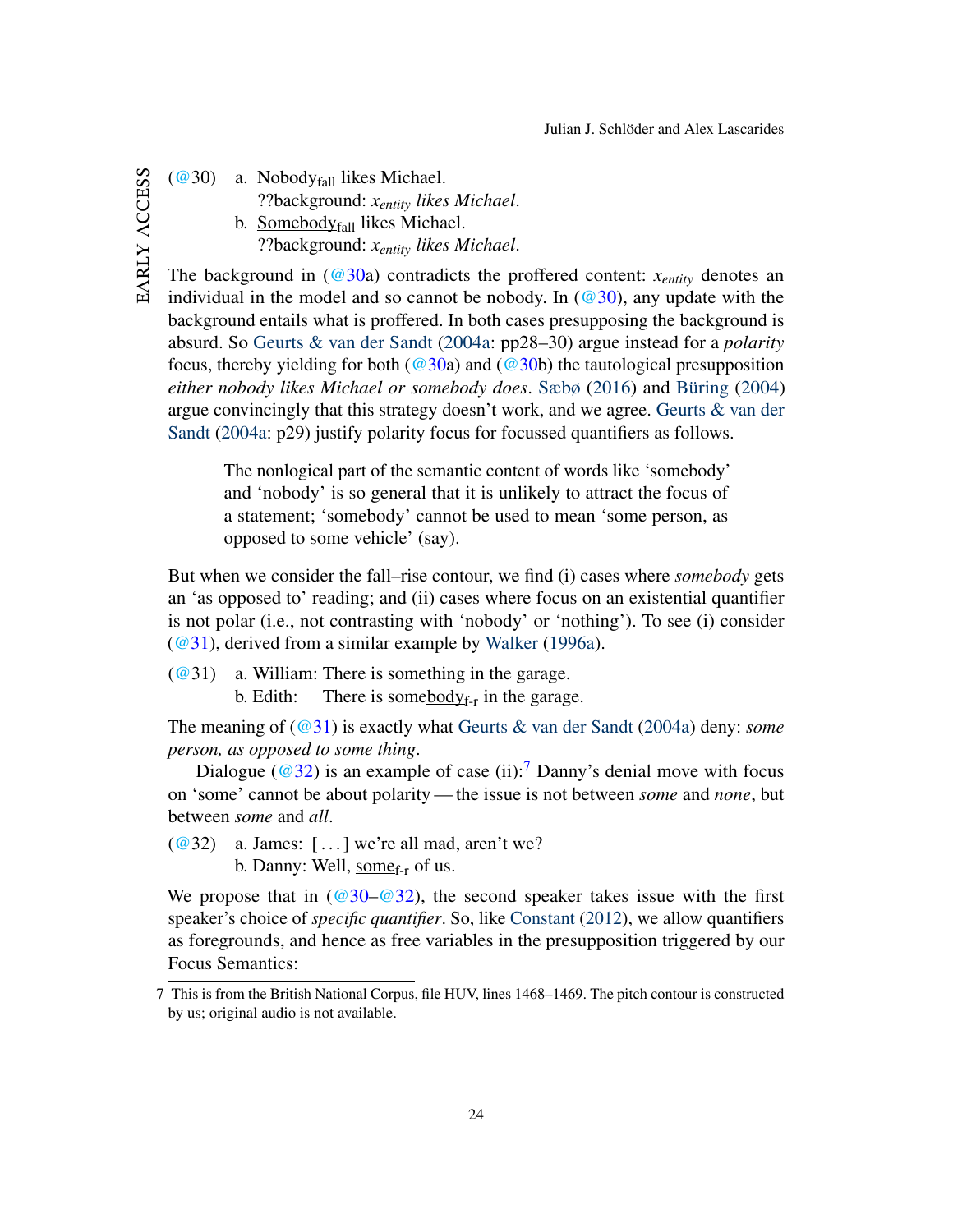<span id="page-25-0"></span> $(Q<sup>33</sup>)$  a. Nobody<sub>fall</sub> likes Michael. background: *xquantifierz*.(*z likes Michael*). b. Somebody<sub>fall</sub> likes Michael. background: *xquantifierz*.(*z likes Michael*).

The presupposition in  $\left(\frac{\omega 33}{2}\right)$  can be accommodated to form a tautology, since 'there is a quantifier *x* such that  $x(p)$ ' is true of any proposition  $p$ .<sup>[8](#page-25-1)</sup> Thus we obtain the reading of [Geurts & van der Sandt](#page-45-0) (a null presupposition) but avoid the problems with polarity focus pointed out by [Büring](#page-44-10) [\(2004\)](#page-44-10) and [Sæbø](#page-46-5) [\(2016\)](#page-46-5). In addition, this semantics is also compatible with the data ( $@31$ ) and ( $@32$ ) involving the fall–rise contour.

The final challenge in [Sæbø'](#page-46-5)s list is due to [Rooth](#page-46-4) [\(1999\)](#page-46-4). His example [\(34\)](#page-25-2) supposedly shows that sometimes a felicitous focus can not be replaced by an *it*-cleft triggering (on a simple background–presupposition account) the same proposition. (The *it*-cleft also triggers an exhaustivity implication, but since this is already entailed by *win*, we ignore it here.)

- <span id="page-25-2"></span>(34) a. A: Did anyone win the football pool this week?
	- b. B: Probably not, because it's unlikely that Mary won it, and she's the only person who ever wins.
	- b. B: Probably not, because it's unlikely that it's Mary who won it, and she's the only person who ever wins.

[\(34b](#page-25-2) 0 ) is (supposedly) infelicitous because the presupposition of the *it*-cleft — *someone* won *it* — contradicts *probably not*.<sup>[9](#page-25-3)</sup> If focus on *Mary* triggers the same presupposition, then we should expect  $(34b)$  $(34b)$  to be infelicitous as well (which allegedly it is not). The theoretical option to accommodate *someone won it* locally under *unlikely* is available, but there is no reason to suppose that this would be possible in [\(34b](#page-25-2)), but not in  $(34b')$  $(34b')$ .

Again, we complain that this example is discussed without mentioning its potential pitch contours. For when pitch contour is taken into account, there is no counterexample. Consider [\(@35\)](#page-25-4).

<span id="page-25-4"></span> $(Q<sup>2</sup>35)$  a. A: Did anyone win the football pool this week?

- ??b. B: Probably not, because it's unlikely that  $\text{Mary}_{fall}$  won it, and she's the only person who ever wins.
	- b.' B: Probably not, because it's unlikely that  $Mary_{f-r}$  won it, and she's the only person who ever wins.

<span id="page-25-1"></span><sup>8</sup> But not any focus marking of a quantifier is felicitous, since there are additional constraints on focus (Section [4.8\)](#page-27-0).

<span id="page-25-3"></span><sup>9</sup> One reviewer reports that they find [\(34b](#page-25-2) 0 ) felicitous as *. . . it's Maryf-r, who . . .* . This may reveal something about how contours influence affect the interpretation of *it*-cleft constructions; we leave this to further work.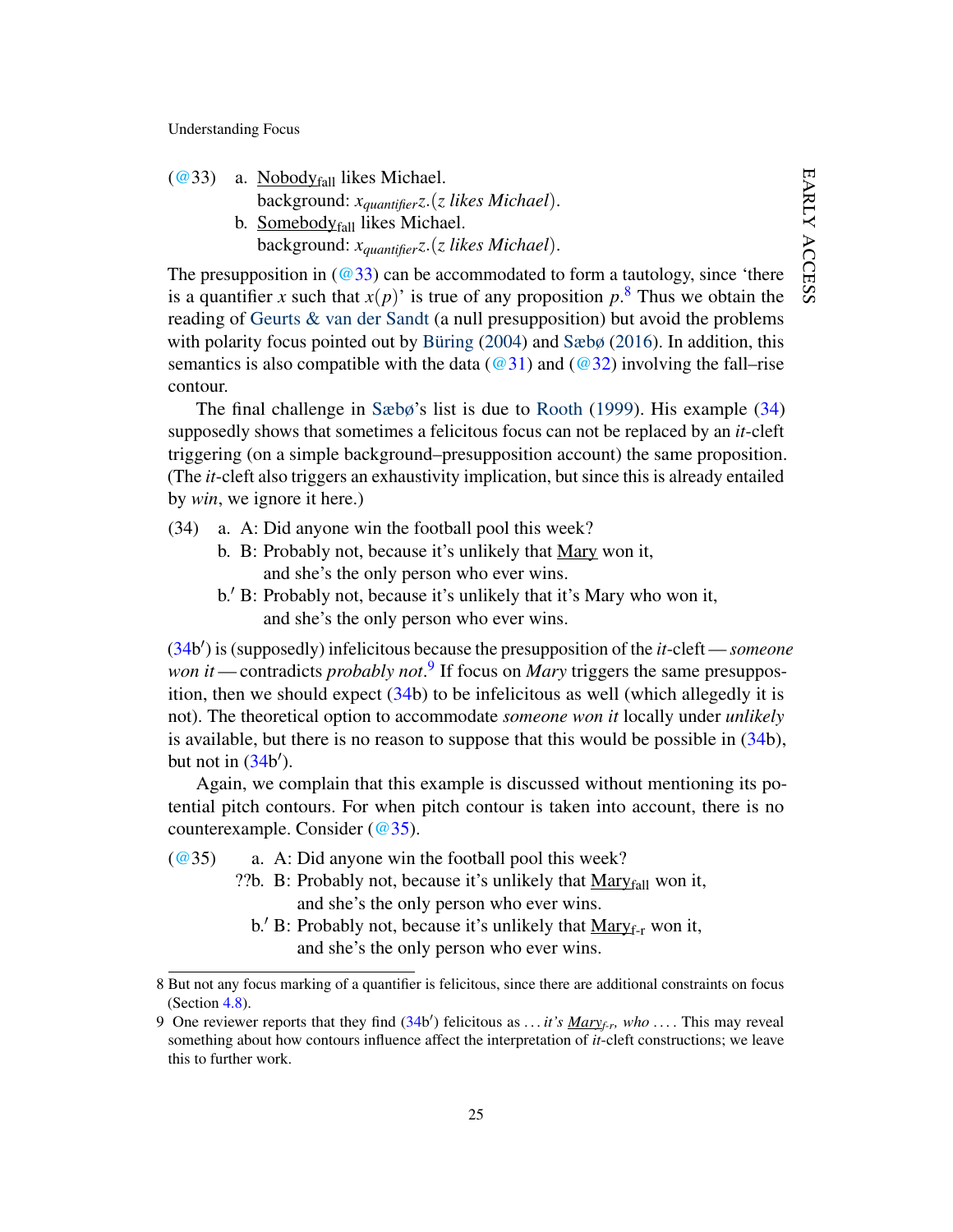EARLY ACCESS early access We consulted four native speakers of English about this example (they read A's question and B's full response and listened to the linked audio). All agreed that  $(\textcircled{a} 35b')$  sounds better than  $(\textcircled{a} 35b)$ : two found  $(\textcircled{a} 35b)$  outright infelicitous (as did a reviewer of this paper), while the other two were able to accommodate ( $@35b$ ), albeit with some difficulty. However, those who could accommodate ( $@35b$ ) were also able to accommodate [\(34b](#page-25-2)<sup>'</sup>).

Our semantics for the falling contour triggers the same presupposition as the it-cleft in [\(34b](#page-25-2)'). Some speakers can accommodate this presupposition— they find *both* [\(34b](#page-25-2)') and [\(@35b](#page-25-4)) acceptable. Other speakers find *both* (34b') and (@35b) infelicitous. Thus, our semantics for the falling contour is consistent with the data: it triggers in  $(\textcircled{a} 35b)$  the presupposition also triggered in  $(34b')$  $(34b')$  and speakers report identical judgements for these two utterances. Certain variations in the ability to accommodate presuppositions may have to be countenanced in the model for presupposition, but this does not affect the Focus Semantics.

In addition, our Focus Semantics for the fall–rise contour predicts that  $(\textcircled{35b}')$ sounds universally acceptable. The presupposition trigger predicted by our account for  $(\textcircled{a} 35b')$  is underspecified with regard to the following three options.

- <span id="page-26-0"></span>(36) a. *someone didn't win it*
	- b. *someone possibly won it*
	- c. *someone won it*

[\(36a](#page-26-0)) and [\(36b](#page-26-0)) allow for the following global accommodations; so they are preferred over any putative local accommodation of [\(36c](#page-26-0)).

<span id="page-26-1"></span>(37) a. *someone didn't win, but probably no-one won . . .* b. *someone possibly won, but probably no-one won . . .*

 $(37b)$  $(37b)$  is the most coherent contrast here. Indeed,  $(37b)$  appears to be the correct interpretation of ( $@35b'$ ). The speaker communicates that possibly Mary won, which is unlikely, but probably no-one won. This explains why all our informants find  $(\omega$ 35b') felicitous.

So our proposal is entirely consistent with the judgements on Rooth's alleged counterexample [\(34\)](#page-25-2), once contour is taken into account.

#### <span id="page-26-3"></span>4.7 Scalar maxima

We now briefly outline how our model accounts for some interesting fall–rise data from [Constant](#page-45-2) [\(2012\)](#page-45-2). He observes that scalar maxima like *perfect* in [\(@38\)](#page-26-2) cannot be focussed with the fall–rise contour.

<span id="page-26-2"></span> $(Q_38)$  # The food was perfect<sub>f-r</sub>.

Our semantics predicts this. The three options for resolving the presupposition triggered by the fall–rise contour in  $(\textcircled{38})$  can be paraphrased as follows. (Since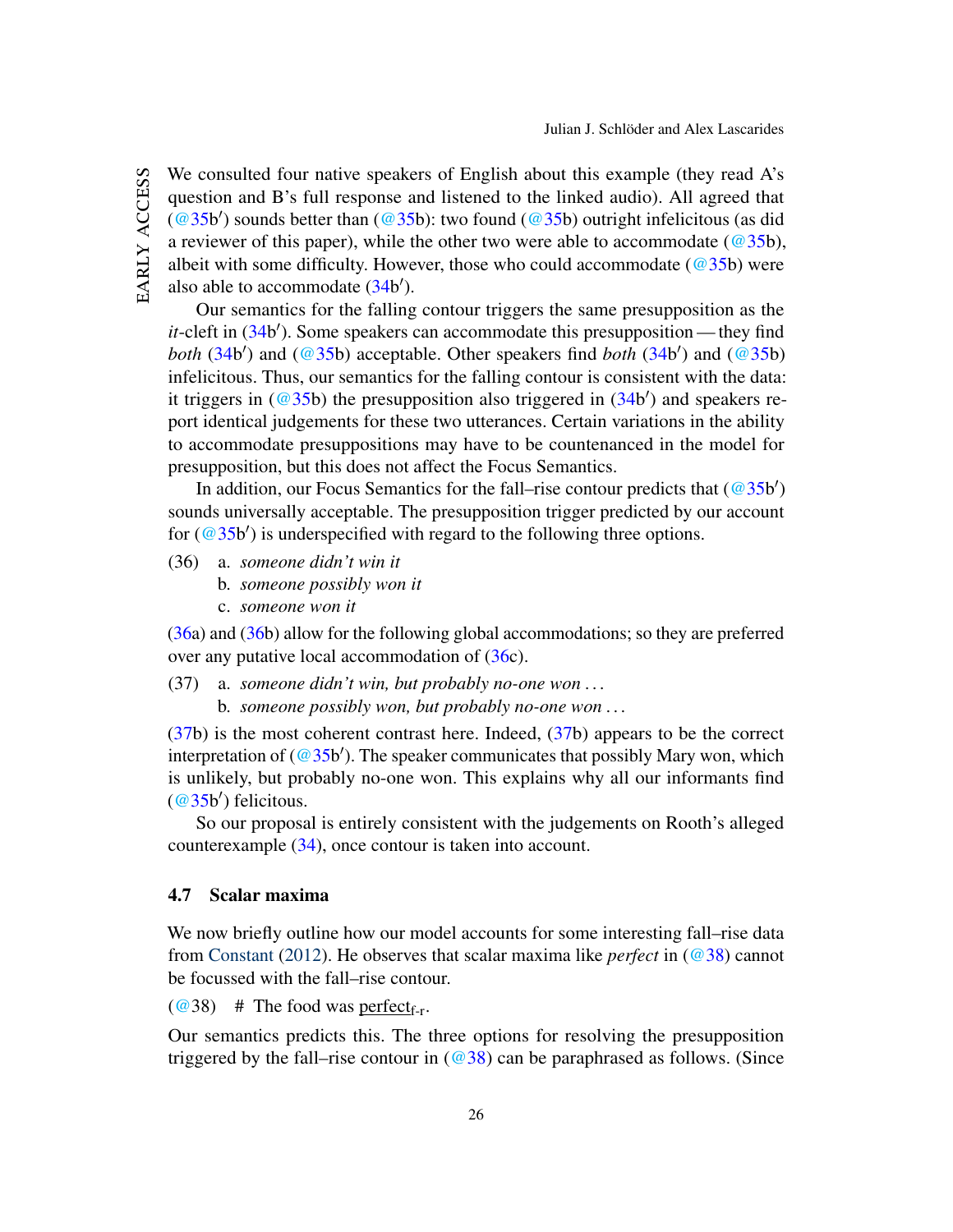we interpret ( $@38$ ) in a null context, the variable *x* (of type *property*) must be accommodated (i.e., existentially closed).)

<span id="page-27-1"></span>(39) a.  $(y = \neg)$  There is some  $x_{\langle e,t \rangle}$  that the food did not have, but it was perfect. b.  $(y = \Diamond)$  There is some  $x_{\langle e, t \rangle}$  that the food possibly had, but it was perfect. c. ( $y = \top$ ) There is some  $x_{\langle e,t \rangle}$  that the food had, but it was perfect.

All three options sound odd, since one cannot think of an appropriate  $x_{\langle e,t \rangle}$ . If  $x_{\langle e,t \rangle}$ is a positive property, then  $(39a)$  $(39a)$  is contradictory, since if the food did not have this property, it wasn't perfect. Similarly, if  $x_{\langle e,t \rangle}$  is positive, then [\(39b](#page-27-1)) and [\(39c](#page-27-1)) fail to be contrasting (since positive properties are entailed by *perfect*). If, on the other hand,  $x_{\langle e,t\rangle}$  is a negative property, then [\(39a](#page-27-1)) fails to be a contrast (because perfection entails no negative properties), and [\(39b](#page-27-1)) and [\(39c](#page-27-1)) are contradictory. If  $x_{(e,t)}$  is a neutral property, it fails to establish a contrast in all three cases (it would invite you to draw a comparison between, say, *red* and perfection, with no information on why they contrast each other). Thus, the presupposition cannot be accommodated at all and, thus,  $(\textcircled{38})$  sounds infelicitous.

By the same reasoning, we can account for Constant's observation that fall–rise intonation can disambiguate quantifier scope (also see [Wagner](#page-47-7) [2012\)](#page-47-7).

<span id="page-27-2"></span> $\left(\frac{\omega}{40}\right)$  All<sub>f-r</sub> my friends didn't come.

Were it not for the fall–rise contour, the surface form of  $(\textcircled{a}40)$  would be ambiguous between a linear scope reading (*all didn't*) and a scope inversion (*not all*). The contour disambiguates to the scope inversion [\(Constant](#page-45-2) [2012:](#page-45-2) p408).

On our account, the linear reading is unavailable because it would require to resolve the background *y*(*xquantifier of my friends didn't come)* in a way that establishes a contrast with what is proffered (*all my friends didn't come*). Any resolution of *y* and *x* either entails that *(maybe) some of my friends came* or that *(maybe) none of my friends came*. The latter is inconsistent with the proffer (*all my friends didn't come*) and the former fails to establish a contrast. Either way, we cannot validate the requisite *Contrast* relation.

Thus, the scope inversion reading must be selected. Its background presupposition *y*( $\neg x_{quantifier}$  *of my friends came)* can be resolved as  $y = \neg, x = \exists$  to yield an interpretation paraphrasable as *some of my friends came, but not all of my friends came*.

#### <span id="page-27-0"></span>4.8 Given and interest

Our account does not yet explain why in many cases like  $(\mathcal{Q}_4)$ , prosodic focus appears to follow the structure of an antecedent question.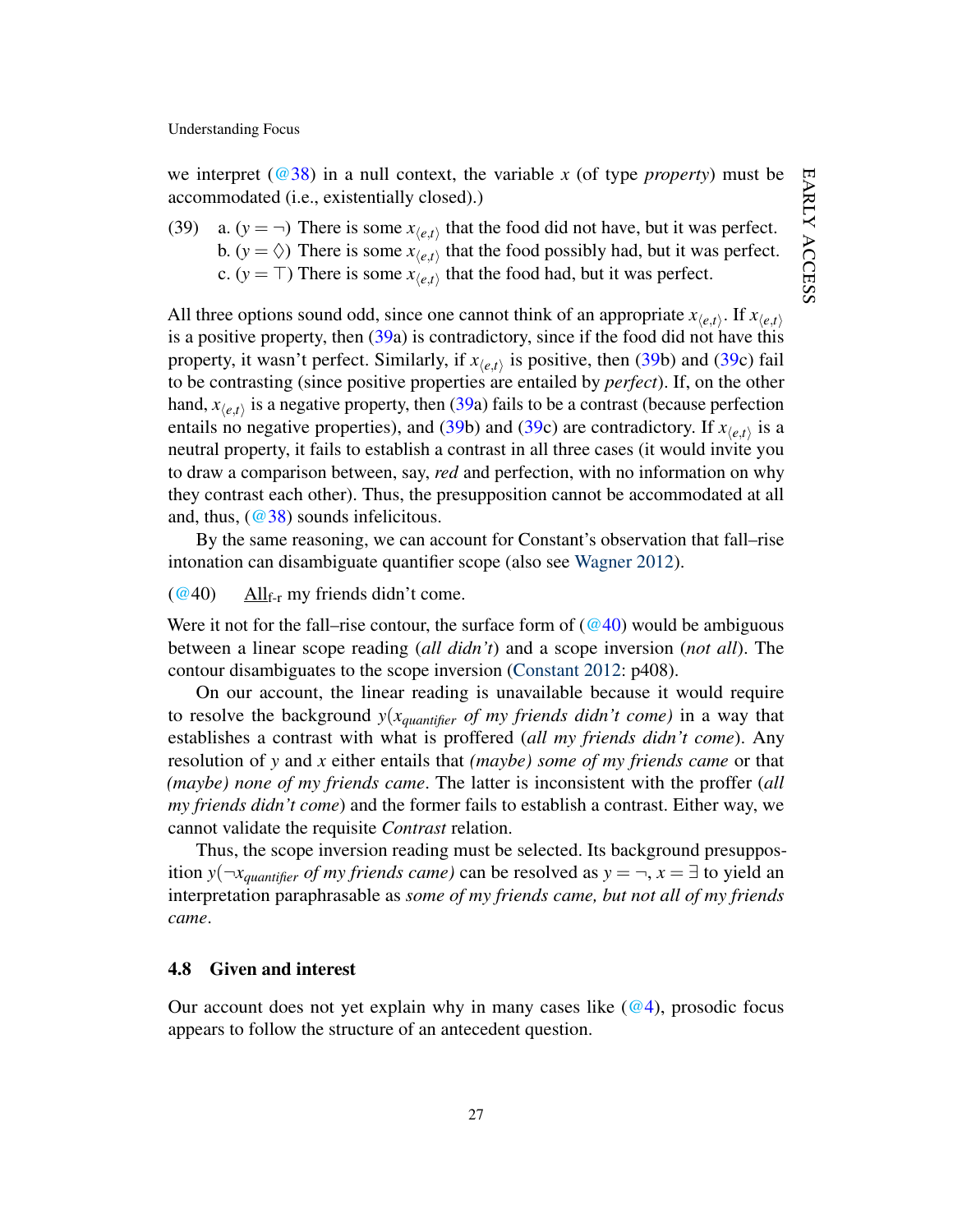- EARLY ACCESS early access
- [\(@4\)](#page-7-1) a. Harvey: Who likes Michael?
	- b. Jessica: Rachel $f_{\text{all}}$  likes Michael.
	- #b.' Jessica: Rachel likes <u>Michael<sub>fall</sub>.</u>

Intuitively, Bolinger's [\(1972\)](#page-44-1) slogan *focus follows interest* offers an explanation. One way to be interesting is to be important [\(Bolinger](#page-44-2) [1985\)](#page-44-2). It seems reasonable to assume that *Rachel* is the part of Jessica's response that is important, since Harvey would understand her even if she mumbled the rest. But *Michael* does not seem to be important or otherwise interesting. Thus, Jessica should focus *Rachel*.

We cannot define what it means for a speaker to find something interesting. But we can identify and formalise conditions that are necessary for something to be *presented as* interesting. [Bolinger](#page-44-1) [\(1972\)](#page-44-1) provides one such condition: what is obvious cannot be interesting. We find this suggestion plausible and, based on the good predictions our formal theory will make, fruitful. We formally approximate Bolinger's suggestion by saying that to be (presentable as) interesting it is necessary (but not sufficient) to be not (also presented as) given. Because focus marks the speaker's interest, we take the backgrounded content of the current utterance to contribute to what is considered given. Further, given information is restricted to the (salient) part of the discourse context which is being addressed by the current utterance, and thus Rule  $(IV)$  draws on the definition  $(III)$ :

<span id="page-28-1"></span>(III) *Relevant Segment*

The *relevant segment* for a foreground–background pair  $\langle f, \varphi \rangle$  is the segment of the prior discourse that the *proffered* content most coherently relates to.[10](#page-28-2)

<span id="page-28-0"></span>(IV) *Givenness*

The given information is everything entailed by the coherent update of the relevant segment of the prior discourse with the (presupposed) background of the current utterance.

This definition of Givenness [\(IV\)](#page-28-0) departs substantially from prior accounts (cf. Section [3.3\)](#page-10-0). We do not say that what *can* be background is *constrained* by what is given, but instead *use* the background to *compute* what is given.

Now, if the most coherent way to update the discourse context with the background content results in a meaning that entails the proffered content, then by Rule [\(IV\)](#page-28-0) what is proffered is *given*. Rule [\(V\)](#page-28-3) makes this anomalous:

<span id="page-28-3"></span><span id="page-28-2"></span><sup>10</sup> In all our examples, the relevant segment is the last part of the prior discourse, but in general it can be any prior discourse unit [\(Hobbs et al.](#page-45-12) [1993\)](#page-45-12).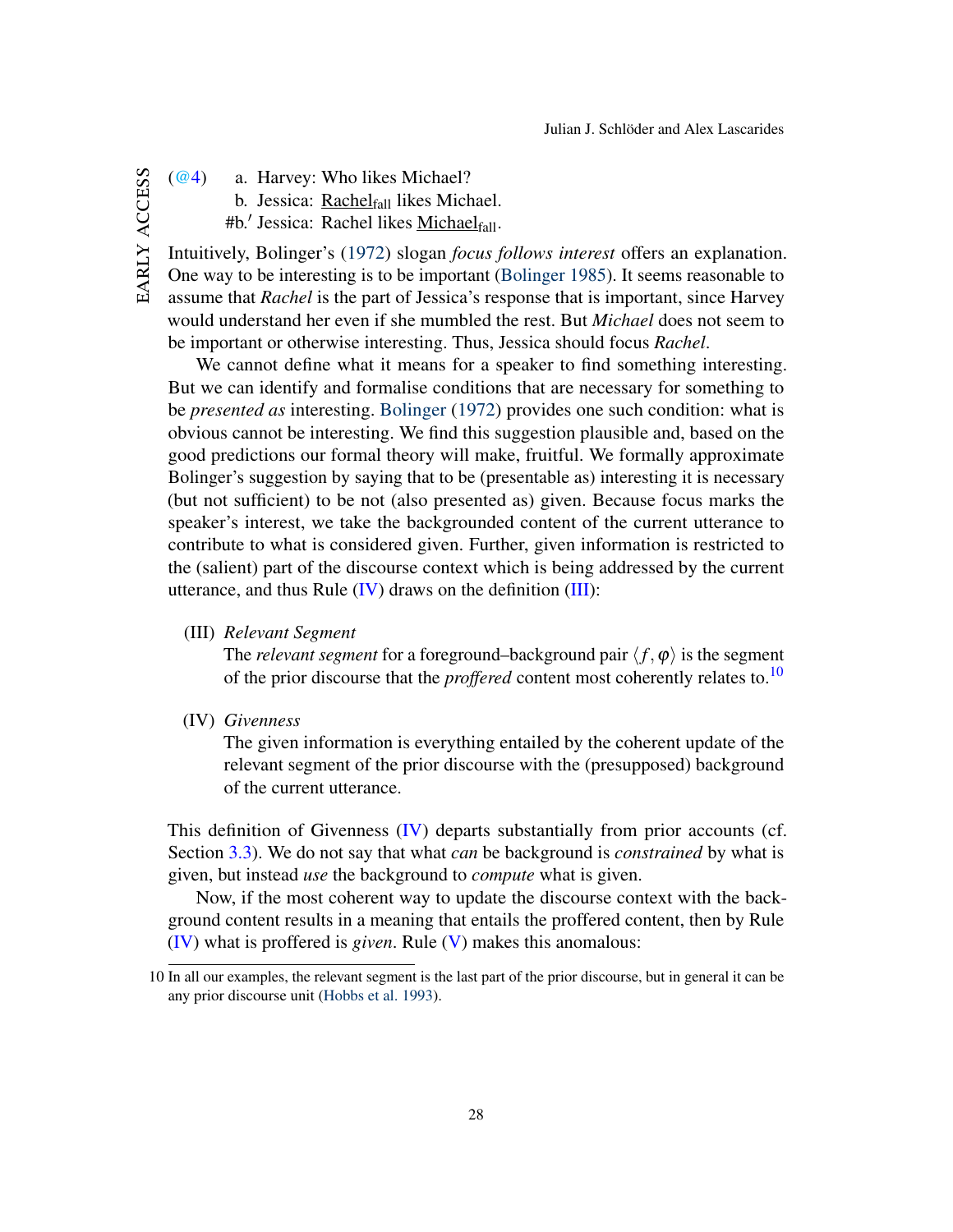(V) *Necessary Condition for Interest* A foreground–background pair  $\langle f, \varphi \rangle$  is *not interesting* if the proffered content  $\varphi(f)$  is given.

We will sometimes say *f is not interesting* for  $\langle f, \varphi \rangle$  *is not interesting* if it is clear from context what  $\varphi$  is.

Now, recall that according to the Focus Semantics for the falling contour [\(I\)](#page-15-1), a foreground–background pair  $\langle f, \varphi \rangle$  triggers a presupposition of  $\varphi$  (with a free varible *x* for the focal constituent *f*) and proffers the content  $\varphi(f)$ . And according to the Focus Semantics for the fall–rise contour [\(II\)](#page-17-1),  $\langle f, \varphi \rangle$  triggers a presupposition of  $y(\varphi)$  (with a free variable x for f and y underspecifying modality) and also proffers the content  $\varphi(f)$ . Hence, according to [\(V\)](#page-28-3) a falling contour utterance is *not interesting* if it is given that *x* resolves to *f* ; for the fall–rise contour additionally that *y* resolves to  $\top$ .<sup>[11](#page-29-0)</sup>

Only the *relevant* segment is given because attention in discourse is limited and dynamic [\(Walker](#page-47-12) [1996b\)](#page-47-12), and so a fall–rise contour can be used to repeat prior information.

<span id="page-29-1"></span>[\(@4](http://jjsch.github.io/audio/reminder.html)1) a. Harvey: Who likes Michael?

b. Jessica: Rachelfall likes Michael. .

. . y. Harvey: Who likes Michael again?

z. Jessica: Rachel $f_{\text{tr}}$  likes Michael.

As demonstrated in Section [4.4,](#page-19-4) the Focus Semantics predicts an implicature for [\(@41z](#page-29-1)) that can roughly be paraphrased *but Rachel is not who I take your question to be about*. Depending on the circumstances, this could express confusion or exasperation.

<span id="page-29-0"></span><sup>11</sup> Elizabeth Coppock points out to us that, *prima facie*, discourses like *(a) Larry brought flowers. (b) And not only Larryfall brought flowers! (c) Seanfall did too!* seem to contradict Rule [\(V\)](#page-28-3). If the focus presupposition of (b) is *not only x brought flowers*, then in the context of (a), *x* is resolved to *Larry*—so the proffered content of (b) is given by Rule [IV.](#page-28-0) (Note that (b) arguably sounds more natural with a fall–rise contour. But with a fall–rise contour, the example is harmless, since in the context of (a), the underspecified modality *y* is not resolved to  $\top$ .)

So far, we have computed what is background simply by abstracting a variable in the focal constituent, but this is a simplification. Properly, this turns on a compositional semantics that in particular respects focus-associating operators like *only*. We do not elaborate an account of *only* here, but are sympathetic to [Geurts & van der Sandt'](#page-45-0)s [\(2004a\)](#page-45-0) suggestion that *only*-clauses trigger the focus presuppositions of the content below *only* and add to the proffer that the focus presupposition is instantiated by at most one referent (thus, for *not only* it must be instantiated by more than one). This is compatible with Rule [\(V\)](#page-28-3) and explains Coppock's example: (b) presupposes *x brought flowers*, which in the context of (a) is resolved to *Larry brought flowers*. Since this does not entail that a second person brought flowers, the proffered content of (b) is not entailed. We leave to further work whether our account can adopt this semantics for *only* without modification.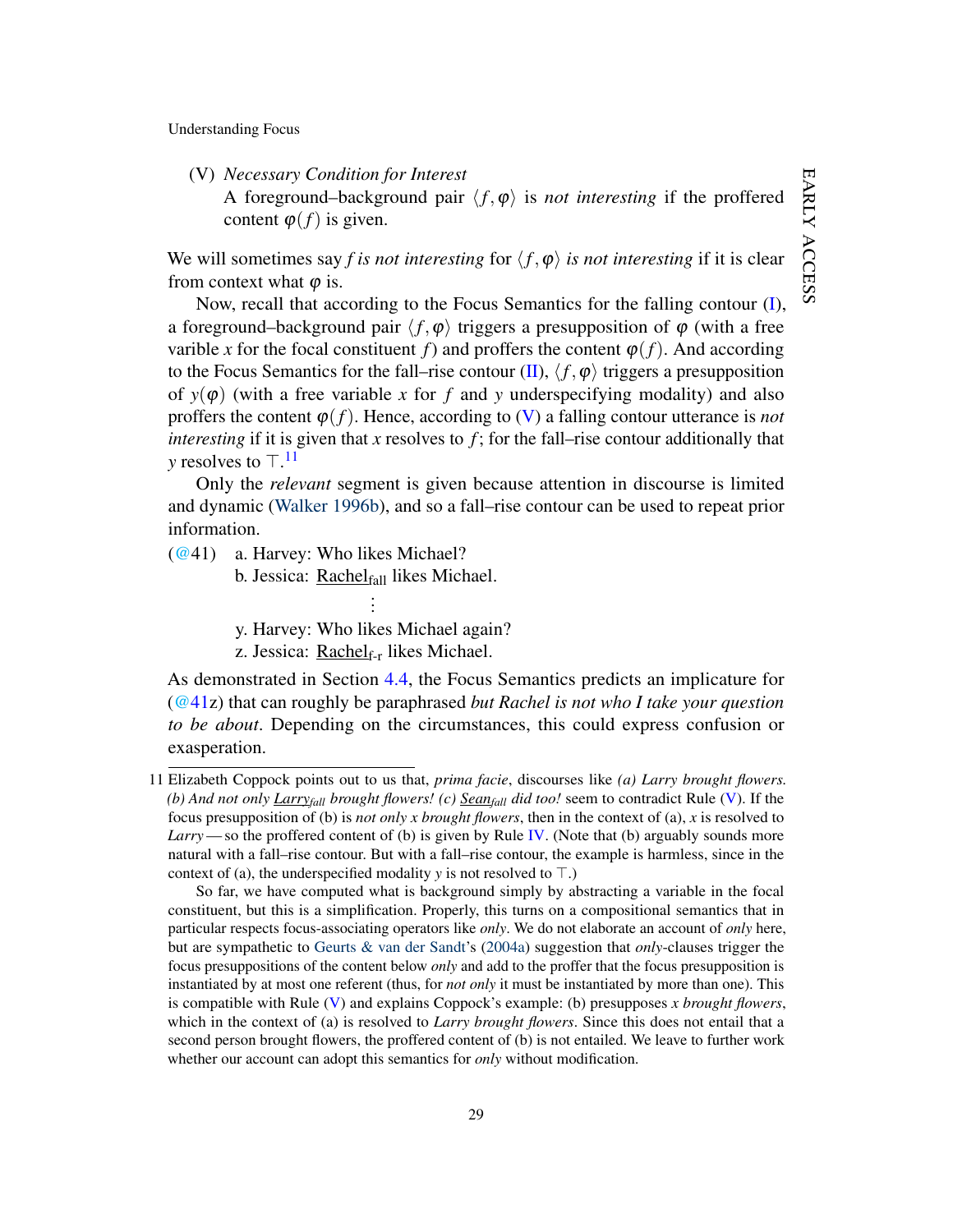Now note that  $(III)$ ,  $(IV)$  and  $(V)$  predict that  $(@4b')$  $(@4b')$  sounds odd. In the context of [\(@4a](#page-7-1)), the most coherent way to resolve the presupposition *Rachel likes x* triggered by [\(@4b](#page-7-1)') is to bind *x* to *Michael* to form an answer to [\(@4a](#page-7-1)). Thus the proffered content is given, violating Rule  $(V)$ .<sup>[12](#page-30-0)</sup> So we capture the basic data motivating question-answer congruence. But other than the accounts we criticised in Section [3,](#page-7-0) Rule [\(V\)](#page-28-3) allows that  $(\textcircled{a} 2b')$  is acceptable.

[\(@2\)](#page-2-1) a. Harvey: Who likes Michael?

b.' Jessica: Nobody likes Michael<sub>f-r</sub>.

In [\(@2\)](#page-2-1), the presupposition triggered by *nobody likes Michaelf-r* is *y(nobody likes x)*. This can be resolved to  $y = \neg$ ,  $x = Michael$  to *bind* to the presupposition triggered by the *wh*-element of [\(@2a](#page-2-1)): *someone likes Michael*. Since such binding is preferred over any other option to deal with a presupposition,  $y = -i$  is given, and hence *nobody likes Michael*<sub>f-r</sub> passes the interest test  $(V)$ .<sup>[13](#page-30-1)</sup> (We formalise this reasoning in Section [5.5.](#page-39-0))

Just like presuppositions generally, the coherent interpretation of the background presupposition needn't be unique; in such cases, the given information is the information all equally coherent interpretations agree on. Also, it is possible that once the proffered content is considered, the initial interpretation of the given information must be revised. Dialogue ( $@13$ ) is a case where a highly salient coherent interpretation of given information gets overridden by proffered content:

[\(@13\)](#page-11-2) a. William: Does Paula live in Paris?

b. Edith: Paula $_{f-r}$  doesn't live in Paris.

The presupposed content of  $(Q_13b)$  is  $y(x \text{ does not live in Paris})$ . The most coherent update of [\(@13a](#page-11-2)) with the (underspecified) presupposition *on its own* yields  $x =$  *Paula* but doesn't resolve *y* uniquely:  $y = T$  and  $y = \neg$  both supply (full) answers to the question, while  $y = \Diamond$  provides a (dispreferred) partial answer. Either way, the presupposition is coherent (though ambiguous), with  $x = Paula$ . However, when updating this with the proffered information, the Focus Semantics for fall–rise demands a *Contrast*. This cannot be reconciled with  $x = Paula$ , so this initial defeasible inference is overridden: *x* gets existentially bound and *y* resolves to  $\neg$  (resulting in *someone else lives in Paris*). This (still) coherently attaches to the question (as a commentary rather than an answer) but it also contrasts the proffered content (which in turn attaches to  $(Q13a)$  as an answer), as demanded by the Focus Semantics.

<span id="page-30-0"></span><sup>12</sup> The same would be true if  $(Q4a)$  had the fall–rise contour, since  $y(Rachel \, likes \, x)$  is preferably resolved to  $y = \top$  and  $x = Michael$ , since this forms an answer to [\(@4a](#page-7-1)), whereas other options would result in less coherent partial answers.

<span id="page-30-1"></span><sup>13</sup> In computing what is given, the proffered content is not considered; so it doesn't matter that the resolution *someone likes Michael* cannot contrast the proffered content in [\(@2b](#page-2-1)').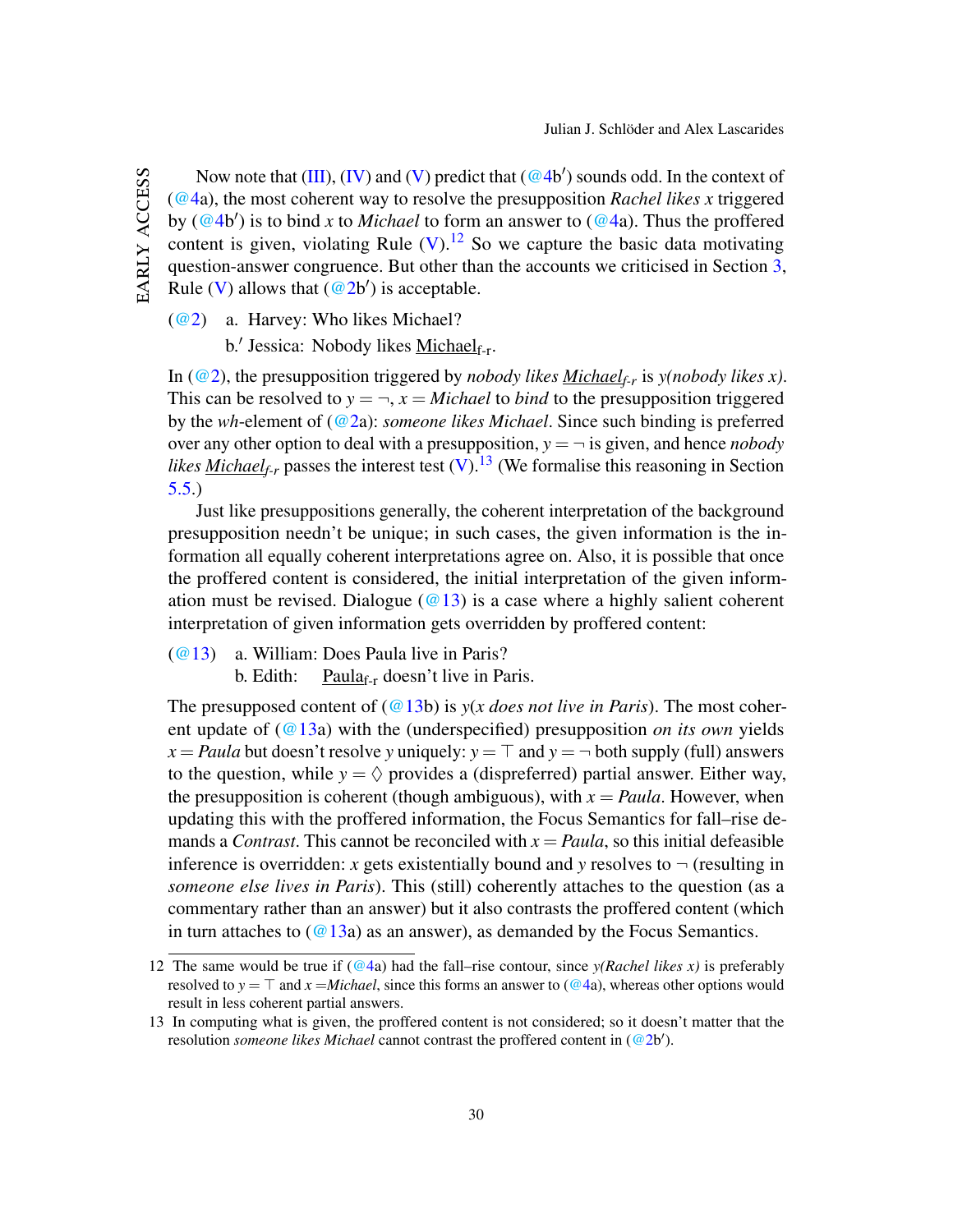EARLY ACCESS early access

Understanding Focus

Since the contours trigger different presuppositions, the focal placement alone doesn't determine whether the foreground can be interesting. Rather, interest is governed by the focal placement and contour in combination. Unlike  $(Q13b)$ ,  $(@13b')$  $(@13b')$  is predicted to be infelicitous.

[\(@13\)](#page-11-2) a. William: Does Paula live in Paris? #b.' Edith: Paula $_{fall}$  doesn't live in Paris.

The presupposition of  $(Q13b')$  is *x does not live in Paris*; in the context of  $(Q13a)$ , the most coherent resolution is  $x = Paula$ . So by Rule [\(V\)](#page-28-3), [\(@13b](#page-11-2)') is not interesting and thus incoherent. In contrast, [\(@13b](#page-11-2)) also initially resolves *x=Paula*, but does not resolve the polarity of the answer. *Mutatis mutandis* this also explains why [\(@42b](#page-31-0)) is coherent (where the focus is on the polarity).

<span id="page-31-0"></span>[\(@4](http://jjsch.github.io/audio/paula-pitch2-2.html)2) a. William: Does Paula live in Paris? b. Edith: Paula does not $_{fall}$  live in Paris.

Also, Rule [\(V\)](#page-28-3) generalises Rooth's [\(1992\)](#page-46-8) notion of a contrasting alternative. For Rooth, a focus is contrasting if there is a contextually salient alternative (some instance of the background  $\varphi$ ) that is not the alternative selected in the proffered content. In such cases, the necessary condition for interest is satisfied: if an instance of  $\varphi$  (that is not  $\varphi(f)$ ) is contextually available, then it is not given that  $\varphi(f)$  (unless other information would lead one to bind *x* to *f* over the contrasting alternative).

# 4.9 Beyond interest

Our necessary condition is at best a small component of what *interest* is. Fundamentally, interest is paralinguistic and subjective. [Bolinger](#page-44-2) [\(1985\)](#page-44-2) suggests the Boston Strangler might utter [\(@43a](#page-31-1)) while a sane individual prefers [\(@43b](#page-31-1)).

<span id="page-31-1"></span> $(Q<sup>2</sup>43)$  a. I'm looking for a girl<sub>fall</sub> to strangle.

b. He's looking for a girl to strangle $_{fall}$ .

For the Boston Strangler, it's clear that he will strangle someone, so who exactly is his matter of interest. Without what Bolinger rightly calls mind-reading, we cannot account for such variation.

Also, [Bresnan](#page-44-11) [\(1971\)](#page-44-11) and [Bolinger](#page-44-1) [\(1972\)](#page-44-1) note that it is difficult to focus constituents with apparent low semantic content; for example, one cannot focus *someone* in ( $@44b$ ), but the more informative *policeman* in ( $@44b''$ ).

- <span id="page-31-2"></span>[\(@4](http://jjsch.github.io/audio/killed.html)4) a. William: What did John do?
	- $#b.$  Edith: John killed some $_{fall}$ one.
	- b.' Edith: John  $killed_{fall}$  someone.<br>b.'' Edith: John killed a policeman
	- b." Edith: John killed a <u>policeman</u><sub>fall</sub>.<br>#b.'" Edith: John killed<sub>fall</sub> a policeman.
	- John  $killed<sub>fall</sub>$  a policeman.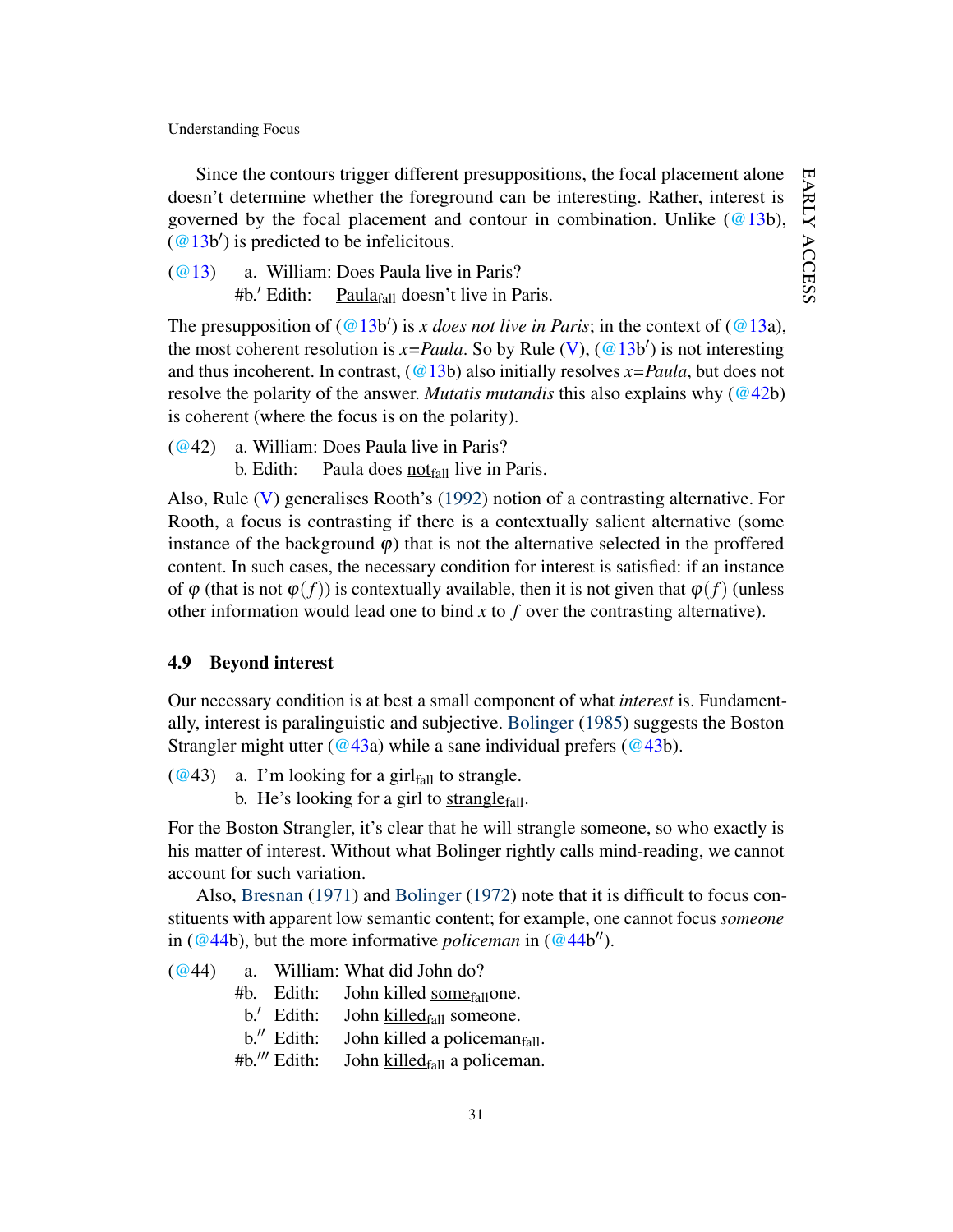EARLY ACCESS early access Rule [\(V\)](#page-28-3) can explain this: In [\(@44b](#page-31-2)) the presupposed background is *John killed x* for a quantifier *x*. Since *someone* requires a domain of restriction of *people* (as opposed to, say, animals), the quantifier *x* is of type *quantifier(people)*. [14](#page-32-0) Since *John killed nobody* is a dispreferred response to  $(Q44a)$ , it is given that *x* resolves to a nonempty quantifier (i.e., one that entails *someone*). *John killed someone* is therefore given and so by Rule [\(V\)](#page-28-3),  $(\textcircled{44b})$  is anomalous and  $(\textcircled{44b}')$  is the correct way to mark interest. But *John killed a policeman* is not given, so [\(@44b](#page-31-2)") is fine. However, explaining why  $(Q44b''')$  is infelicitous requires principles going beyond interest.

Clearly, there are linguistic constraints other than Rule [\(V\)](#page-28-3) on focus. Notably, if there are multiple parts of a clause that could in principle be focal— according to some mechanism like interest, givenness, or congruence — there is a tendency to place focus on the right-most of them [\(Selkirk](#page-47-4) [1984\)](#page-47-4). This entails that  $(\textcircled{44b}^{\prime\prime})$  is preferred over [\(@44b](#page-31-2)'''). Thus, unlike Bolinger, we do not say that 'policeman' in [\(@44b](#page-31-2)") is *the* or *the most* interesting constituent, since *prima facie* 'killed' has an equally good claim to this distinction. Rather, it is *one* of the constituents that *can* be marked as interesting, and other principles (possibly not related to interest at all) govern the placement among these.<sup>[15](#page-32-1)</sup>

# 4.10 Coherence

Coherence relations play another useful role: if one cannot find a relevant segment, or the background does not cohere with it, then the dialogue is incoherent.

- <span id="page-32-2"></span>[\(@4](http://jjsch.github.io/audio/fire3.html)5) *Context: Jessica and Katrina are both job hunting.*
	- a. Harvey: Did you get a job?
	- b. Jessica: Katrina $f_{\text{rf}}$  got a job.
	- #b.' Jessica: Katrina got a job<sub>f-r</sub>.
	- #b." Jessica: Katrina got a  $job_{fall}$ .

No coherent interpretation can be computed of the presupposition *Katrina got an x* that's triggered by  $(\mathcal{Q}45b', b'')$  in the context  $(\mathcal{Q}45a)$ , as there is no value for *x* that makes it a coherent response (in particular, *x=job* doesn't work, because *Katrina got a job* and *Jessica got a job* are logically independent, and so this resolution isn't an indirect answer to  $(Q45a)$ ). But if a presupposition cannot be coherently related to

<span id="page-32-0"></span><sup>14</sup> There seems to be a difference between focussing *someone* and *someone*. We would locate this difference within the type of *x*: the former having type *quantifier(people)* and the latter having type *quantifier*, but cannot go into detail here.

<span id="page-32-1"></span><sup>15</sup> Based on similar observations, [Wagner](#page-47-13) [\(2006\)](#page-47-13) suggests that givenness might be gradient. Analogously, interest might be gradient. We are sympathetic to this, but leave the matter open.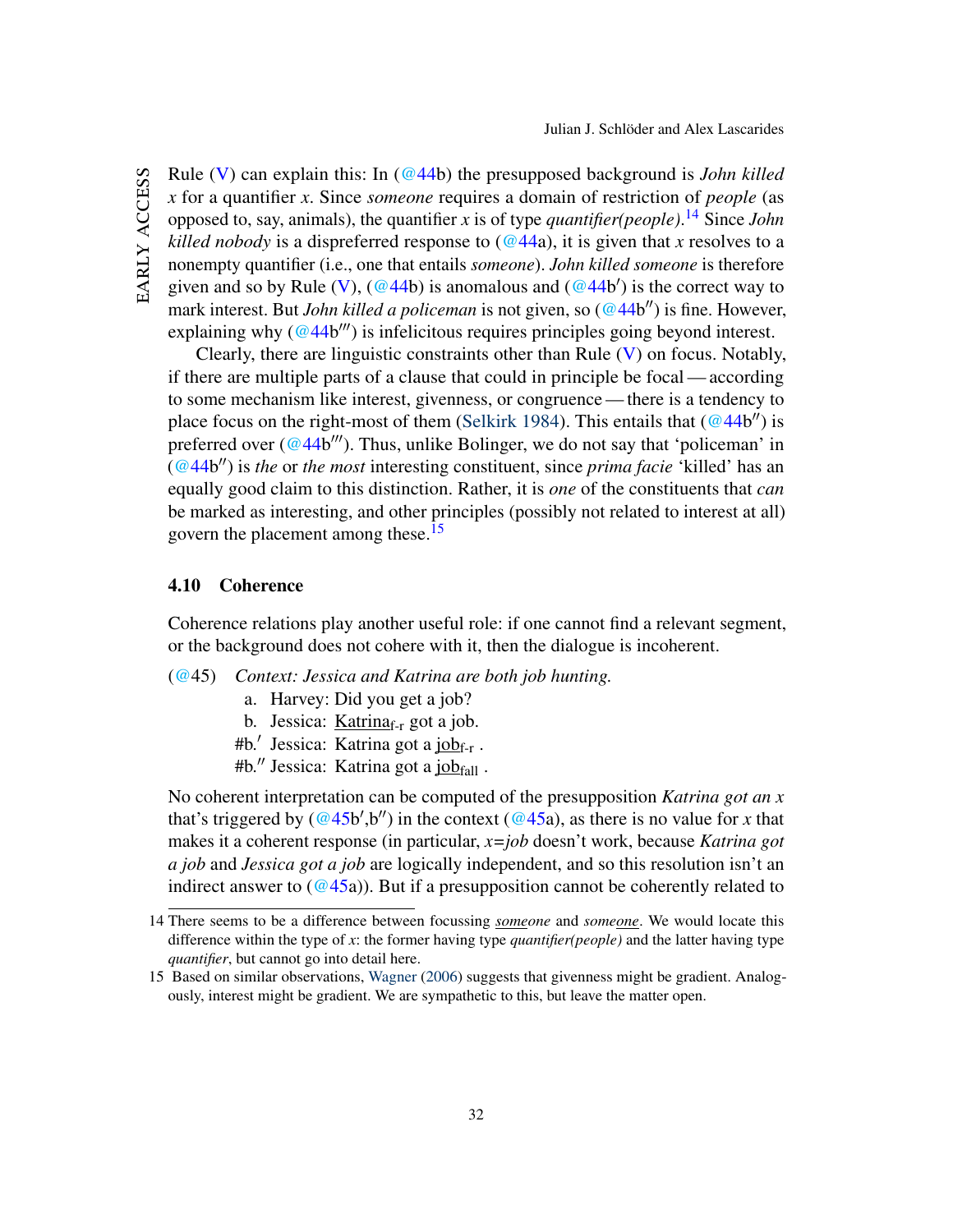its context, the dialogue is infelicitous [\(Asher & Lascarides](#page-44-4) [1998\)](#page-44-4). A similar defect explains the infelicity of  $(\mathcal{Q}46b')$ .<sup>[16](#page-33-1)</sup>

<span id="page-33-0"></span> $(Q<sup>2</sup>46)$  a. Julian: Is Nicholas coming to my talk? b. Alex:  $\frac{\text{Ernie}_{f-r}}{\text{is coming to your talk}}$ . #b.' Alex:  $\text{Ernie}_{f-r}$  isn't coming to your talk.

In [\(@46b](#page-33-0)) the proffered content attaches to the question [\(@46a](#page-33-0)) as a *Plan-Correction* [\(Asher & Lascarides](#page-44-3) [2003:](#page-44-3) p320), meaning that Alex cooperatively amending Julian's conversational strategy according to what she infers about their *goals*. It is accommodatable in  $(Q46)$  that Julian's goal is, say, to know how challenging the question session will be; by answering *Ernie is coming* Alex is giving relevant, possibly *better*, information towards this goal. But it is much harder to accommodate that *Ernie is not coming* attaches as a Plan-Correction to [\(@46a](#page-33-0))— or indeed with any other relation. Hence,  $(\mathcal{Q}_4 6b')$  is infelicitous because, unrelated to intonation, it is a *non sequitur*.

# 4.11 Summary: Intonated discourse update

In sum, our proposed analysis of intonation is as follows:

- i. The grammar produces a foreground–background pair  $\langle f, \varphi \rangle$ , where  $\varphi$  features a free variable x of the same semantic type as  $f$ , where  $f$  is the (unique) focal constituent (recall that our analysis is currently restricted to pitch contours with only one such constituent).
- ii. From *f* and ϕ, compute the *proffered* and (underspecified) *presupposed* content according to the Focus Semantics  $(I, II)$  $(I, II)$  $(I, II)$ .
- iii. Compute the *relevant segment* according to general principles for computing how the proffered content updates the discourse (Rule [III\)](#page-28-1).
- iv. Compute whether and how the *presupposed* content attaches to the relevant segment, again via general principles for presupposition resolution. The result is the *given* information (Rule [IV\)](#page-28-0).
- v. Check whether the given information and proffered content satisfy the necessary condition on interest (Rule [V\)](#page-28-3).
- vi. If all is well, update the discourse with both the presupposed and proffered content — again via reasoning about discourse coherence and respecting the coherence relations entailed by the Focus Semantics (Rules [I](#page-15-1) and [II\)](#page-17-1).

<span id="page-33-1"></span><sup>16</sup> We thank the audience of the 2017 Rutgers Semantics & Pragmatics Colloquium, in particular Sam Carter, for pressing us on  $(\omega$ 46).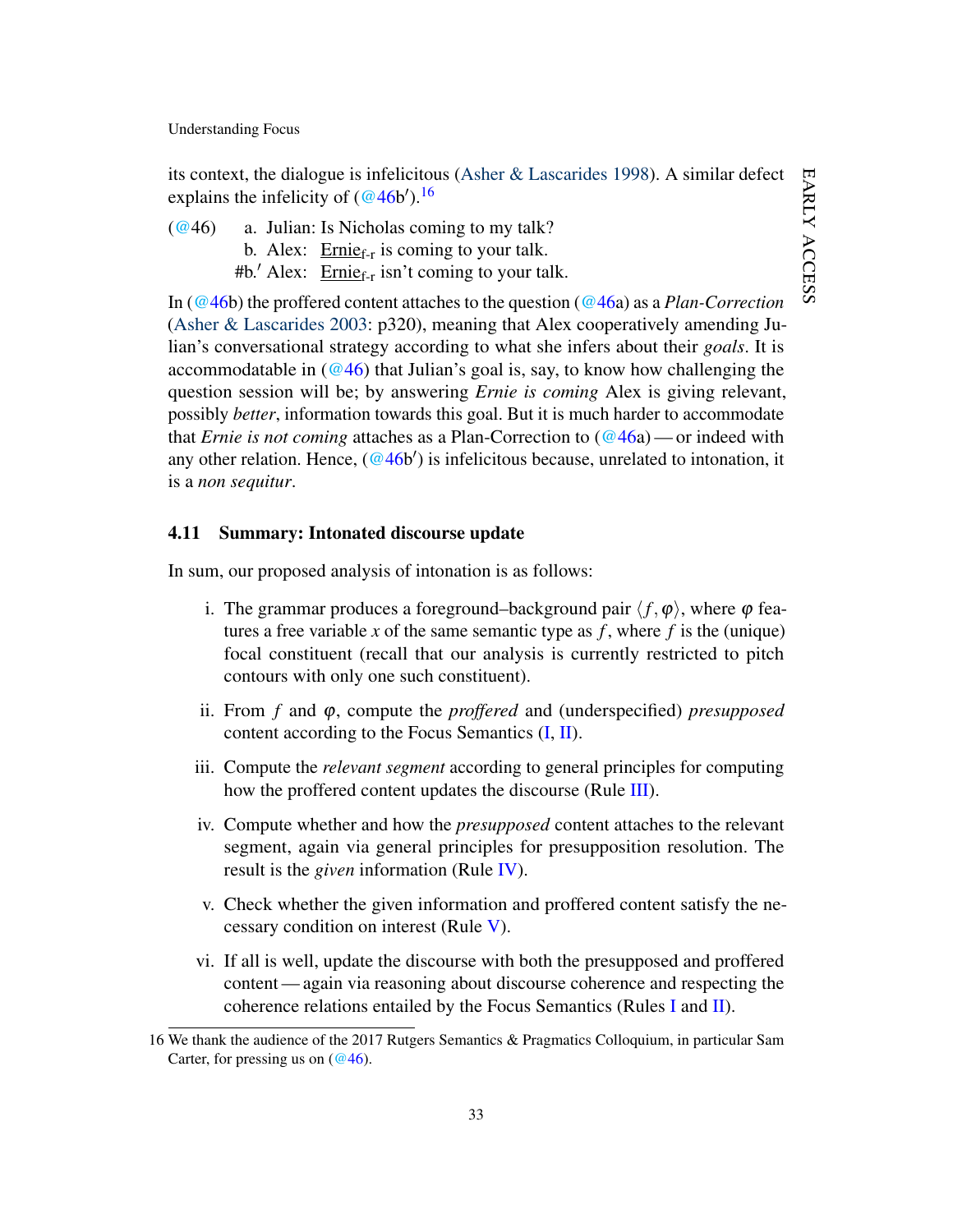EARLY ACCESS early access Steps (i–ii) serve to define the meaning representation of the utterance given its intonational form (though we forego *deriving* these within the grammar): for present purposes,  $\varphi$  and  $f$  are simply computed by  $\lambda$ -abstracting the focal constituent (but this is a simplification). Steps (iii–v) jointly are a *check* on the felicity conditions of those proposed (underspecified) meaning representations. This check makes use of notions related to coherent discourse update, but does not amount to an *actual* update to the current context; this is executed in Step (vi) only if the felicity condition in (v) is satisfied.

# <span id="page-34-0"></span>5 Formalised account

We now formally regiment the above analysis within Segmented Discourse Representation Theory (SDRT, [Asher & Lascarides](#page-44-3) [\(2003\)](#page-44-3)). We use SDRT because it has already been used extensively to model the interaction between discourse coherence and presuppositions and provides an axiomatisation for interpreting discourse so that coherence is *maximised* [\(Asher & Lascarides](#page-44-9) [2011\)](#page-44-9). We start by giving a brief description of SDRT, to then use it to formalise principles [\(I–](#page-15-1)[V\)](#page-28-3).

### 5.1 Discourse structure

SDRT models discourse structure by connecting the contents of utterances with *coherence relations* like *Narration*, *Elaboration* and *Correction*. Logical forms in SDRT consist of a set of *labels*  $\pi_1$ ,  $\pi_2$ ,... that each represent a unit of discourse, and an *assignment function*  $\mathcal F$  that associates each label  $\pi$  with a formula  $\varphi$ , representing the unit's interpretation. We write  $\mathcal{F}(\pi) = \varphi$  or  $\pi : \varphi$  to express this mapping. The content  $\varphi$  can consist of coherence relations among labels, so  $\mathcal F$  induces a partial order:  $\pi_1$  *outscopes*  $\pi_2$  if  $\pi_2$  occurs in  $\mathcal{F}(\pi_1)$ . A *coherent* logical form—known as an SDRS — has a unique root under this partial order.

Cue phrases (e.g., *then*, *therefore*, *but*) can entail coherence relations, but frequently they are inferred via commonsense reasoning with linguistic and nonlinguistic information. But ambiguity can persist: simplifying somewhat (ignoring presuppositions, tense and so on), [\(47\)](#page-34-1) could express that because the meeting was cancelled, Nicholas stayed at home [\(48\)](#page-34-2) or that the meeting was cancelled because Nicholas stayed at home [\(49\)](#page-35-0).

<span id="page-34-1"></span>(47) The meeting was cancelled. Nicholas stayed at home.  $\pi_1$  : (*ix*)(*meeting*(*x*)  $\land$  *cancel*(*e*<sub>1</sub>*,x*))  $\pi_2$ : (*iy*)(*stay*(*e*<sub>2</sub>,*n*)  $\wedge$  *home*(*y*)  $\wedge$  *at*(*e*<sub>2</sub>,*y*))

<span id="page-34-2"></span>(48)  $\pi_0$  : *Result*( $\pi_1, \pi_2$ )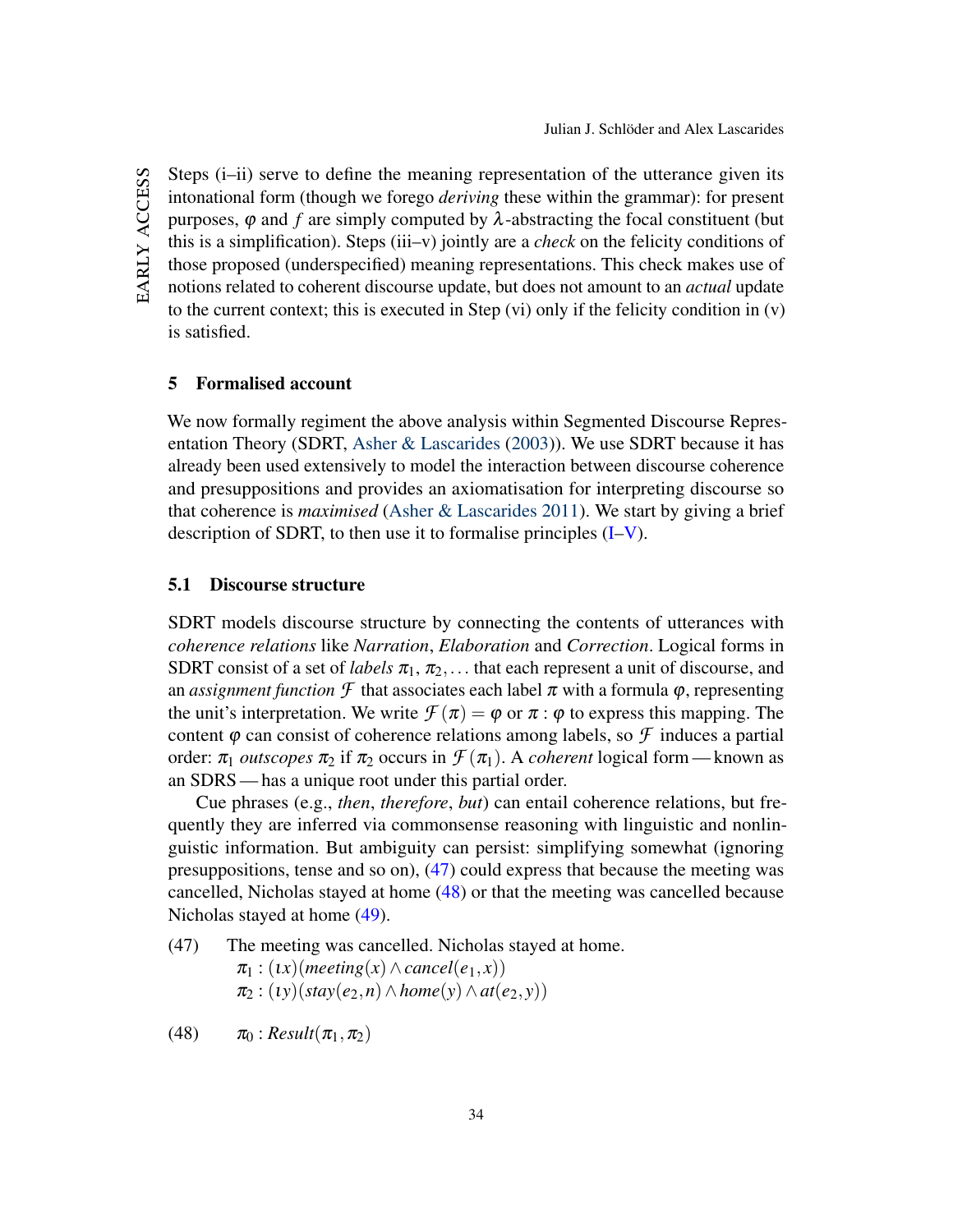<span id="page-35-0"></span>(49)  $\pi_0$  : *Explanation* $(\pi_1, \pi_2)$ 

SDRSs are assigned a dynamic semantics, where one starts to unpack its content from its root label. The semantics of a coherence relation  $R(\pi_1, \pi_2)$  is defined in terms of its arguments' contents (i.e.,  $\mathcal{F}(\pi_1)$  and  $\mathcal{F}(\pi_2)$ ). For instance, the general rubric for *veridical* relations like *Explanation* and *Narration* is given in [\(50\)](#page-35-1), where  $C$  and  $C'$  are the contexts of interpretation (typically, sets of world-assignment pairs),  $\wedge$  corresponds to *dynamic conjunction* (i.e.,  $[\![\varphi \wedge \psi]\!] = [\![\varphi]\!] \circ [\![\psi]\!]$ ), and  $\varphi_{R(\pi_1, \pi_2)}$  is content that is specific to the coherence relation *R* and is specified in terms of  $\mathcal{F}(\pi_1)$ and  $\mathcal{F}(\pi_2)$ :

<span id="page-35-1"></span>(50)  $C[\![R(\pi_1, \pi_2)]\!]\!C'$  *iff*  $C[\![\mathcal{F}(\pi_1) \wedge \mathcal{F}(\pi_2) \wedge \varphi_{R(\pi_1, \pi_2)}]\!]\!C'.$ 

For example, *Background* is a veridical relation, where  $\varphi_{Background(\pi_1, \pi_2)}$  is equivalent to the condition that the event  $e_1$  described by  $\pi_1$  spatio-temporally overlaps the event  $e_2$  described by  $\pi_2$ . Other relevant relations for present purposes are *Elaboration* (which entails that the second-part is a more specific description of the event described in the first part), *Continuation* (which entails that the first-part and second-part share a topic), and *Contrast* (which we described in Section [4.3\)](#page-18-1). See the appendix of [Asher & Lascarides](#page-44-3) [\(2003\)](#page-44-3) for a glossary of coherence relations and their meanings.

#### 5.2 Construction of logical form and maximising discourse coherence

These dynamic semantics capture how to *evaluate* an interpretation of a discourse. But *constructing* which logical form is the intended interpretation is a different task, carried out in a separate logic [\(Asher & Lascarides](#page-44-3) [\(2003\)](#page-44-3) provide detailed motivation for this separation).

This *glue logic* consists of *default axioms* that model how commonsense reasoning with both linguistic and nonlinguistic information validates defeasible inferences about which available unit(s) in the context the current unit connects to, which coherence relations connect them, and how other underspecified elements are resolved (e.g., anaphora and the relative semantic scope of presuppositions). The glue logic reasons over *underspecified logical forms* (ULFs), which in turn express *partial descriptions* of fully specific logical forms (SDRSs).

ULFs are computed from surface forms. Pronouns introduce a condition  $x = ?$ , which means that  $x$  must be co-referent with an available antecedent, but exactly which antecedent isn't known. More generally, a ULF uses a variable ? of an appropriate sort whenever a specific value of some construction isn't known. For instance,  $\lambda$  :?( $\alpha$ , $\beta$ ) means that  $\beta$  is connected to  $\alpha$ , forming part of the discourse segment  $\lambda$ , but the coherence relation isn't known.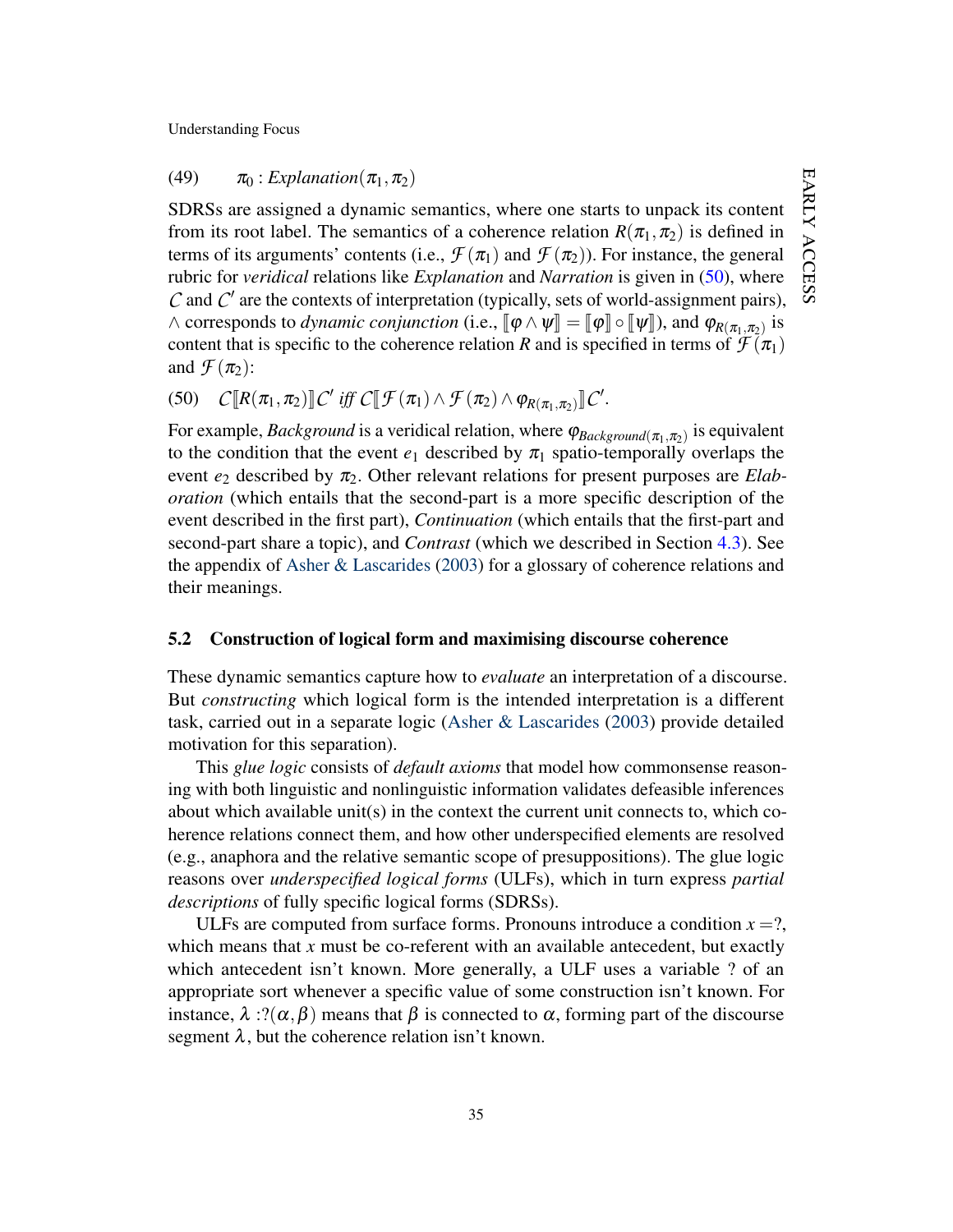early access The glue logic contains axioms expressing (defeasible) pragmatic preferences and uses them to enrich the information in an ULF. These axioms use a defeasible conditional:  $\varphi > \psi$  means *If*  $\varphi$ *, normally*  $\psi$ *.* For example, IQAP is a glue-logic default axiom which stipulates that normally, a response to a question is an indirect answer (IQAP stands for *Indirect Question Answer Pair* and its semantics entails that direct answers are also indirect answers):

 $(IQAP)$  ( $\lambda$  :?( $\alpha$ , $\beta$ )  $\land$  interrogative( $\alpha$ )  $\land$  spk( $\alpha$ )  $\neq$  spk( $\beta$ ))  $>\lambda$  : *IQAP*( $\alpha$ , $\beta$ )

In words, if  $\beta$  is connected to  $\alpha$  but we don't (yet) know with what coherence relation,  $\alpha$  is an interrogative and  $\alpha$  and  $\beta$  are said by different people, then normally,  $β$  answers  $α$ .

In addition to such axioms, SDRT formalises that one (always) interprets discourses in a way that *Maximises Discourse Coherence*. As we have mentioned throughout, discourse coherence is not a yes/no matter; it can vary in quality. SDRT's principle MDC defines factors that affect that quality. Roughly put, they are as follows (formal details are in [Asher & Lascarides](#page-44-3) [\(2003:](#page-44-3) p233)):

### Maximise Discourse Coherence (MDC).

EARLY ACCESS

Given competing interpretations of a discourse, select for  $\leq^c$ -maximality. For SDRS  $K'$ ,  $K$ , it is the case that  $K' \leq^c K$  *iff* all of the following hold:

- i. If  $K'$  is consistent, then so is  $K$ .
- ii. *Prefer rich structure:*  $K$  has at least as many coherence relations as  $K'$ .
- iii. *Prefer flat structure: K* has at most as many labels as  $K'$  unless  $K'$  has a *semantic clash* and *K* does not.[17](#page-36-0)
- iv. *Prefer better relations:* Each rhetorical connection in *K* is at least as coherent as those in  $K'$ . Recall that the *Contrast* connection varies in quality (see Section [4.3\)](#page-18-1); similarly, a *Continuation* is better the more specific the common topic of the contents it relates are.

<span id="page-36-1"></span>(51) a.  $\pi_1$ : If a shepherd goes to the mountains,  $\pi_2$ : he normally brings his dog.  $\pi_3$ : He brings a good walking stick too. b.  $\pi_0$ : *If*( $\pi_1, \pi$ )  $\pi$ : *Parallel*( $\pi$ <sub>2</sub>, $\pi$ <sub>3</sub>) c.  $\pi_0$ : *If*( $\pi_1, \pi_2$ ) ∧ *Parallel*( $\pi_2, \pi_3$ )

<span id="page-36-0"></span><sup>17</sup> A *semantic clash* occurs if a segment  $\alpha$  of an SDRS appears both veridically and nonveridically (i.e., one segment outscoping  $\alpha$  entails  $\alpha$ 's content, but another segment outscoping  $\alpha$  does not). The SDRS [\(51c](#page-36-1)) is an example of a semantic clash, because the content of  $\pi_2$  occurs veridically in *Parallel* but nonveridically in the *If* (-then) relation; [\(51b](#page-36-1)) is thus more coherent (despite having more labels).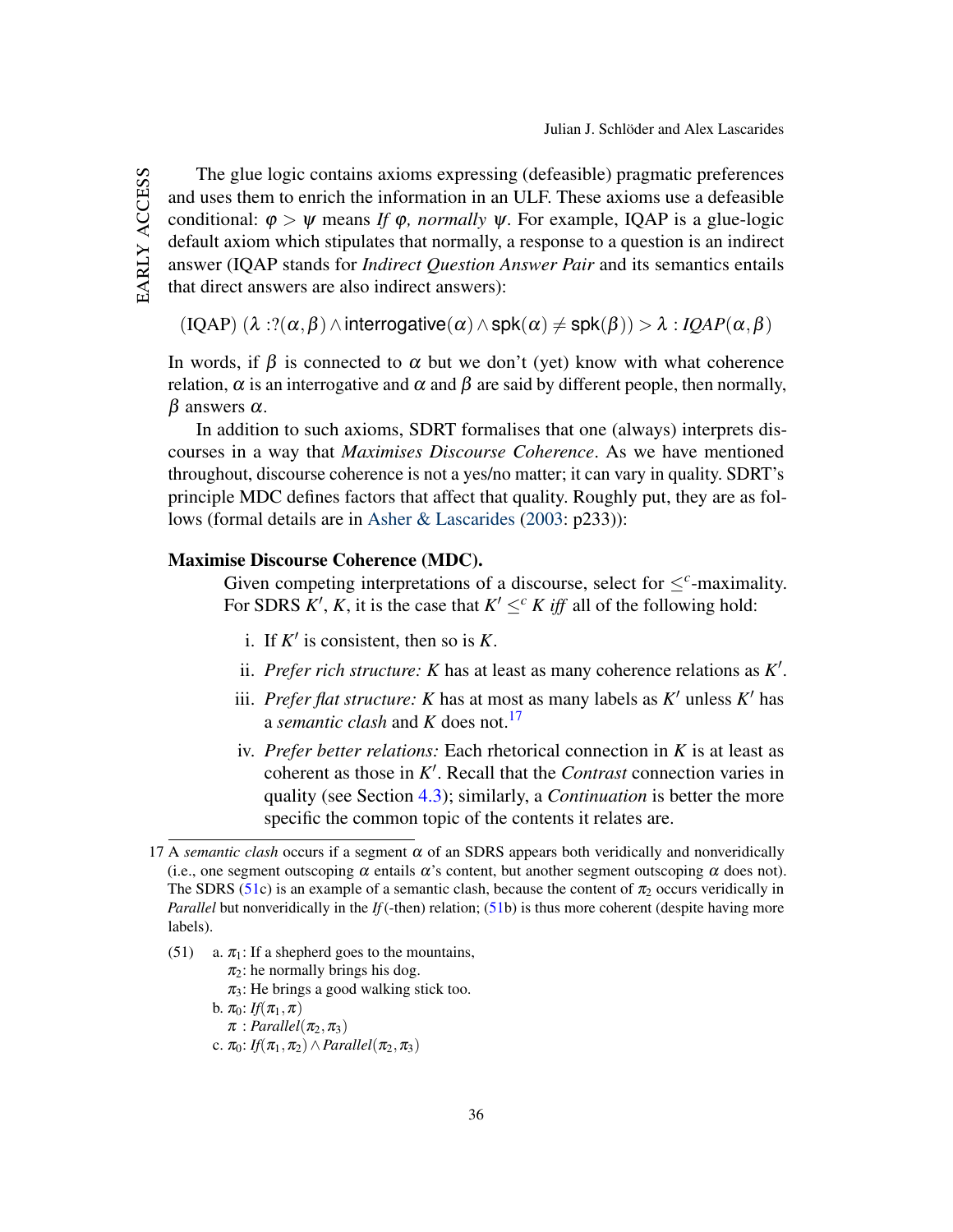v. *Prefer resolution: K* resolves (as computed by dynamic update through the coherence relations) at least as many underspecifications as  $K'$  does.

There isn't always a *unique* maximally coherent interpretation. For instance, MDC does not distinguish between the two alternative SDRSs [\(48\)](#page-34-2) and [\(49\)](#page-35-0) of [\(47\)](#page-34-1).

We are ready to define discourse update. The definition uses the nonmonotonic proof theory  $\vdash_g$  that validates intuitively compelling patterns of the conditional >, such as Defeasible Modus Ponens ( $\varphi, \varphi > \psi \sim_{\varrho} \psi$  but  $\varphi, \neg \psi, \varphi > \psi \nsucc_{\varrho} \psi$ ) [\(Asher](#page-44-3) [& Lascarides](#page-44-3) [2003:](#page-44-3) ch5).

<span id="page-37-2"></span>**Definition 1** (Update). Let  $\Gamma$  be a ULF for the discourse context and  $\pi : \mathcal{K}$  be a ULF representing new information. Then  $update(\Gamma, \pi : \mathcal{K})$  is the set of all (and only) those SDRSs that satisfy the glue logic consequences of attaching  $\pi$  to some available segment  $\alpha$  in  $\Gamma$ . More formally:  $K \in update(\Gamma, \pi : \mathcal{K})$  *iff* K is an SDRS and there is an available segment  $\alpha$  in  $\Gamma$  such that for all glue-formulae  $\varphi$ 

If 
$$
\Gamma
$$
,  $\pi$  :  $\mathcal{K}, \lambda$  :? $(\alpha, \pi) \rightarrow_{g} \varphi$ , then  $K \models \varphi$ ,

where  $K \models \varphi$  means that the fully specific SDRS *K* includes the (underspecified, partial) information in  $\varphi$ .

To obtain the pragmatically preferred interpretation, one then selects the  $\leq^c$ -maximal SDRSs from *update*( $\Gamma$ ,  $\mathcal{K}$ ).<sup>[18](#page-37-0)</sup> If *update*( $\Gamma$ ,  $\pi$  :  $\mathcal{K}$ ) = 0, the discourse is incoherent.

# 5.3 Presuppositions

Following [van der Sandt](#page-47-9) [\(1992\)](#page-47-9), SDRT assumes that the linguistic grammar derives a ULF in which proffered content is separated from presupposed content and their relative semantic scope is underspecified. For instance, in both theories the presupposition trigger *regret* yields the logical form for [\(52a](#page-37-1)) given in [\(52b](#page-37-1)):

<span id="page-37-1"></span>(52) a. A man didn't regret smoking.

b. proffered:  $\pi_1 : \exists x (man(x) \land \neg \text{regret}(e, x, \land \text{smoke}(e', x))$  $presupposed: \pi_2 : \textit{smoke}(e', x)$ 

How the presupposed and proffered contents coherently relate to their context is resolved in the glue logic. First update with the presuppositions. Glue logic axioms (defeasibly) entail that presuppositions *bind* to a prior unit; when binding isn't coherent, another axiom entails that the presupposition is *accommodated* by attaching it to the outscoping-maximal unit where such attachment is coherent

<span id="page-37-0"></span><sup>18</sup> It is possible to axiomatise MDC within a *dynamic* glue logic and thereby including it in the definition of *update* [\(Asher & Lascarides](#page-44-9) [2011\)](#page-44-9), but the added formalism would distract here.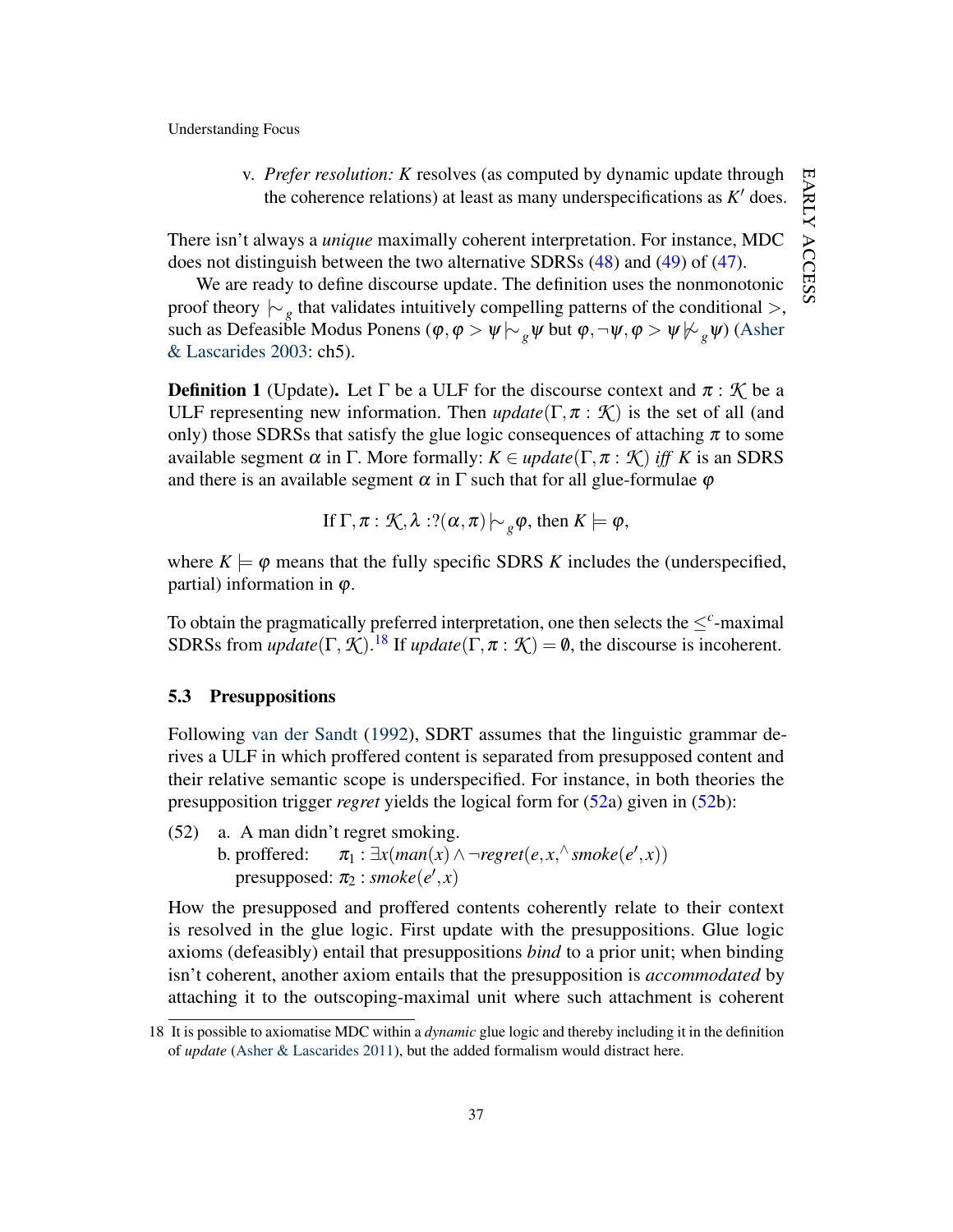(i.e., local accommodation is dispreferred). These defaults don't apply to proffered content.

For example, simplifying somewhat (only the ULF labels that contribute to anaphoric or semantic scope ambiguities are shown), the grammar generates for the two sentences in  $(53a)$  $(53a)$  the ULFs  $(53b)$  $(53b)$  and  $(53c)$  $(53c)$  (where presupposed content is marked with  $\partial$ ).

<span id="page-38-0"></span>(53) a. A man had a health scare. But he didn't regret smoking.

b. π<sup>1</sup> : ∃*x*∃*y*(*man*(*x*)∧*health-scare*(*y*)∧*have*(*e*1, *y*, *x*))

- c.  $\pi_2$  : *Contrast*( $\pi, \pi_3$ ),  $\pi = ?$ 
	- $\pi_3$ :  $\neg regret(e_2, z, \neg$   $smoke(e_3, z))$
	- $\pi_4 : \partial \text{smoke}(e_3, z), z = ?$
- d.  $\pi_2$ : *Background*( $\pi_1, \pi_4$ ) ∧ *Contrast*( $\pi_1, \pi_3$ )

Sentence-initial *but* introduces a *Contrast* relation whose first argument is anaphoric ( $\pi$  =?). Given number and gender constraints (omitted here), the only candidate for resolving  $z = ?$  is  $z = x$ . So x must be made available, which means that the presupposition  $\pi_4$  must connect to  $\pi_1$ . Both these discourse units describe *states*, and so the glue logic axioms validate a (defeasible) inference that they connect as *Background*( $\pi_1, \pi_4$ ). MDC then predicts that  $\pi = ?$  resolves to  $\pi = \pi_1$ : this forms a better quality *Contrast* (and a flatter structure) than the alternative (i.e., *Contrast*( $\pi, \pi$ <sub>3</sub>) where  $\pi$ : *Background*( $\pi$ <sub>1</sub>, $\pi$ <sub>4</sub>)). So the final SDRS is as shown in [\(53d](#page-38-0)): this entails that smoking occurred, even though *smoking* was syntactically outscoped by *not*.

### 5.4 Intonated discourse update

We now formalise our model from Section [4.](#page-15-0) Definition [2](#page-38-1) formalises the Focus Semantics [\(I,](#page-15-1) [II\)](#page-17-1).

<span id="page-38-1"></span>**Definition 2** (Focus Semantics). Let  $\langle f, \varphi \rangle$  be the foreground–background pair of the current utterance. The discourse update associated with  $\langle f, \varphi \rangle$  is an update with  $\pi^b : \partial \mathcal{K}_{\pi^b}, \pi^f : \mathcal{K}_{\pi^f}$  and  $\pi : R^{cntr}(\pi^b, \pi^f),$  where:

- $\mathcal{K}_{\pi^f}$  is the ULF corresponding to  $\varphi(f)$ .
- If the contour is falling, then  $R^{cntr} = ?_{topic}$  (which can be resolved to *Continuation* or *Elaboration*) and  $K_{\pi^b}$  is the ULF corresponding to  $\varphi$ , where *x* occurs free in  $\varphi$  and of the same type as  $f$ , and the semantic index (an eventuality term) of  $\varphi$  is syntactically distinct in  $\mathcal{K}_{\pi^b}$  and  $\mathcal{K}_{\pi^f}$  (although they can denote the same eventuality).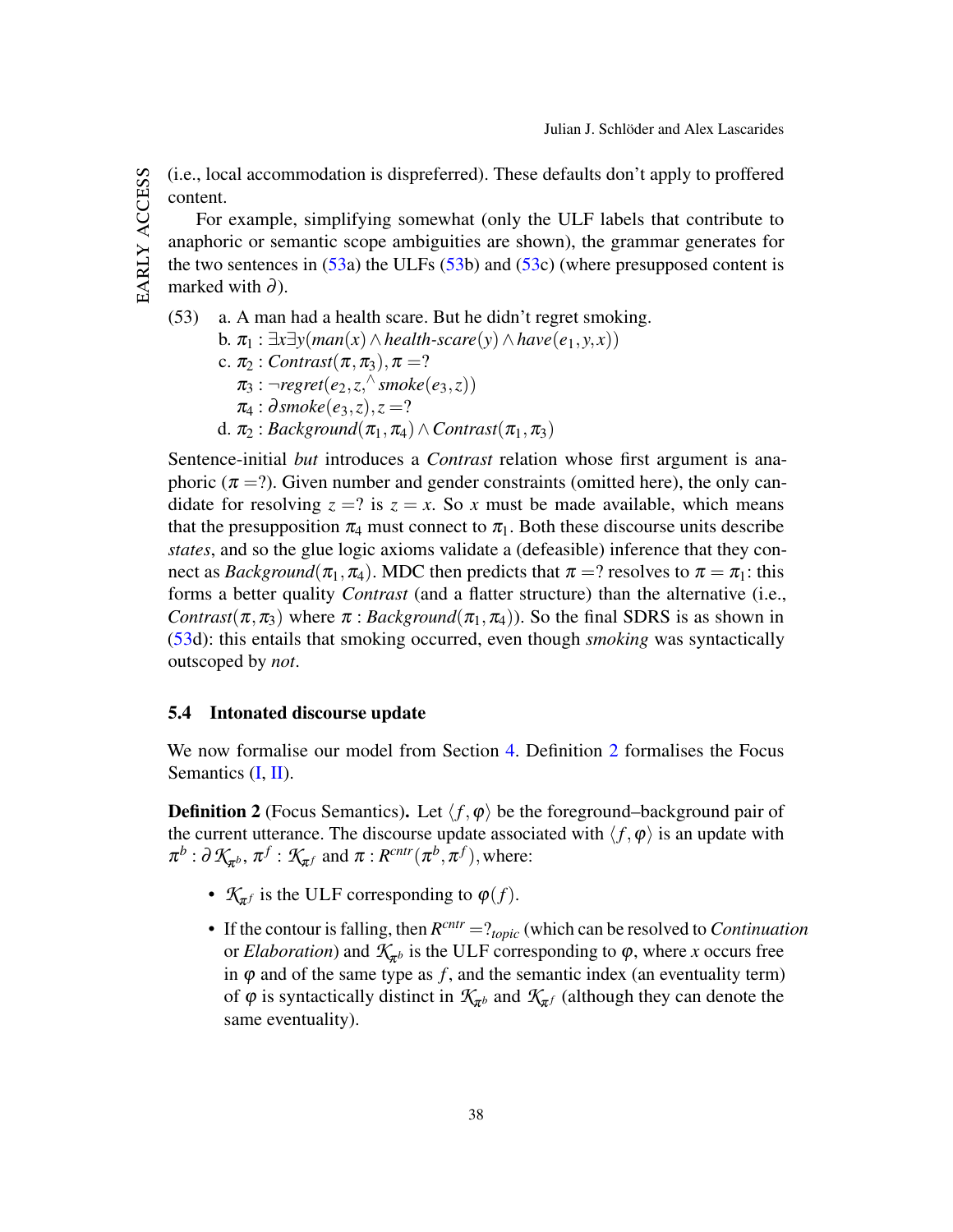• If the contour is fall–rise, then  $R^{cntr} =$  *Contrast* and  $K_{\pi^b}$  is the ULF corres-EARLY ACCESS early ponding to  $?_{mod}(\varphi)$ , where *x* occurs free in  $\varphi$  and of the same type as *f*, and ?<sub>*mod*</sub> underspecifies *modality* — that is, it can resolve to  $\top$ ,  $\Diamond$  or  $\neg$ . Again, the semantic index of  $\varphi$  is syntactically distinct in  $\mathcal{K}_{\pi^b}$  and  $\mathcal{K}_{\pi^f}$ . access

Note how focal placement *in combination* with contour produces distinct contents with which to update the discourse context. Specifically, the presupposition that's triggered from prosodic form — i.e., the underspecified logical form  $\mathcal{K}_{\pi^b}$  — depends on both focal placement and contour: the focal placement determines  $\varphi$ ; the contour determines whether its polarity is underspecified and how it relates to the proffered content.

To compute what is given (Rule [IV\)](#page-28-0), compute the maximally coherent interpreation of the relevant segment, updated with the background content.

<span id="page-39-2"></span>**Definition 3** (Givenness). The relevant segment  $\alpha^r$  is the segment of the prior discourse where  $\mathcal{K}_{\pi^f}$  most coherently attaches. If there are multiple such segments let  $\alpha^r$  be the minimal segment (w.r.t. the order induced by outscoping) that outscopes all most coherent attachment points. Write  $\Gamma \upharpoonright \alpha^r$  for the subset of  $\Gamma$  containing  $\alpha^r$ and all segments outscoped by  $\alpha^r$ . Then,  $\phi$  is *given* if and only if for all maximally  $\text{coherent } K \in update(\Gamma \mid \alpha^r, \pi^b : \mathcal{K}_{\pi^b}), K \models \phi.$ 

<span id="page-39-1"></span>**Definition 4** (Intonated Discourse Update). Let  $\Gamma$  be the prior context and  $\langle f, \varphi \rangle$  be the foreground–background pair of the current utterance.

- i. Compute the ULFs  $\mathcal{K}_{\pi^f}$  and  $\mathcal{K}_{\pi^b}$  as in Definition [2.](#page-38-1)
- ii. If  $update(\Gamma, \pi^f : \mathcal{K}_{\pi^f}) = \emptyset$ , break.
- iii. If  $update(\Gamma \upharpoonright \alpha^r, \pi^b : \mathcal{K}_{\pi^b}) = \emptyset$ , break.
- iv. If  $K_{\pi}$  is given, break.
- v. Do discourse update on  $\Gamma$  with  $\pi^b : \partial K_{\pi^b}, \pi^f : K_{\pi^f}$  and  $R^{cntr}(\pi^b, \pi^f)$ .

One can express  $(ii-iv)$  as monotonic axioms in the glue logic to reduce Definition [4](#page-39-1) to standard SDRT-update (Definition [1\)](#page-37-2). For simplicity, we won't do this here.

#### <span id="page-39-0"></span>5.5 Some formal analyses

As mentioned in Section [3,](#page-7-0) intonation can affect the illocutionary force of an utterance:  $(\textcircled a 16b)$  is interpreted as agreement, but  $(\textcircled a 16b')$  is a rejection move.

- $(@16)$  a. Amy: Harry is the biggest liar in town.
	- b. Bob: The biggest  $f_{\text{collfall}}$  maybe.
	- b.' Bob: The biggest  $\underline{fool}_{f-r}$  maybe.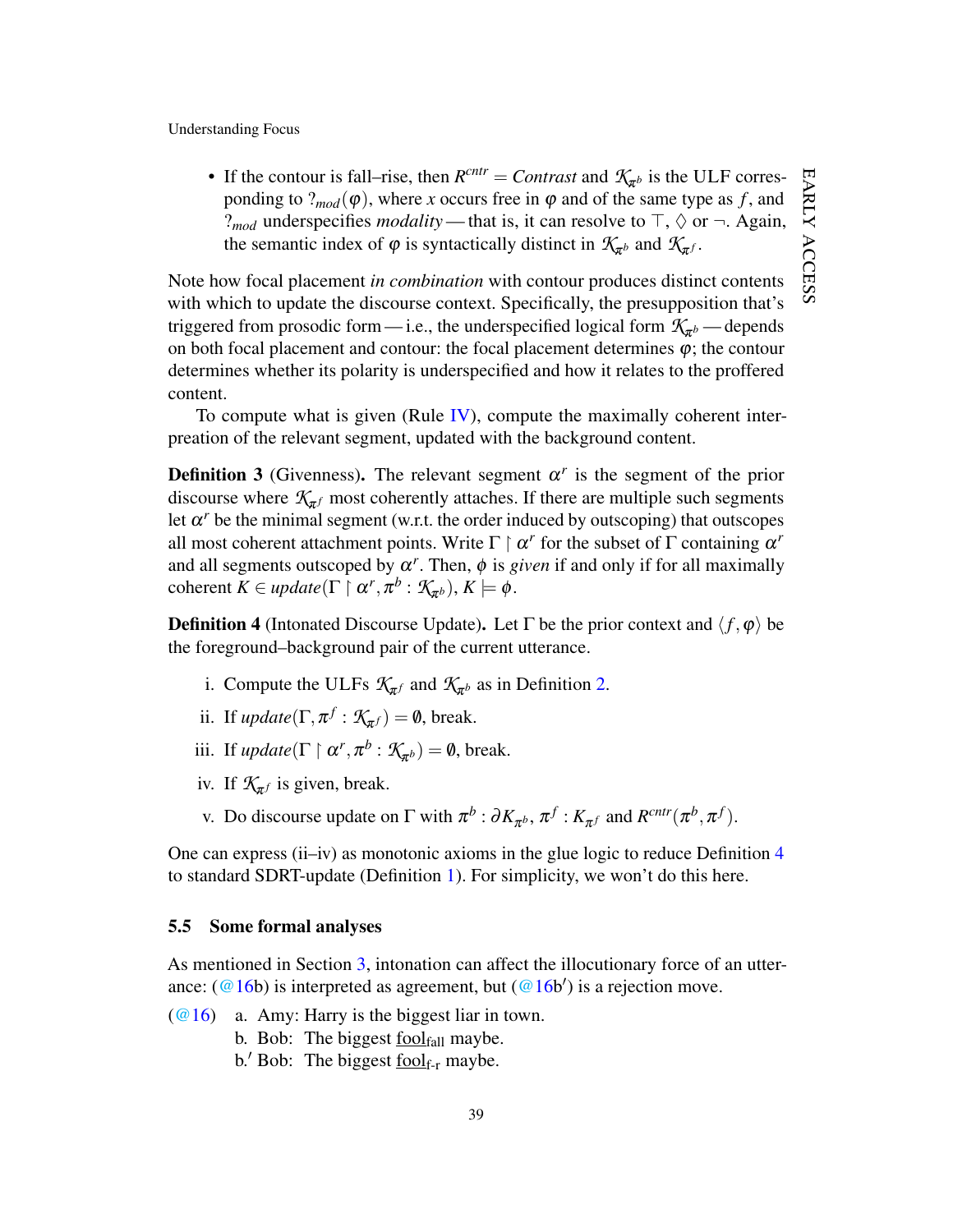Simplifying somewhat (treating "maybe" as equivalent to  $\Diamond$ , omitting tense, treating subject pro-drop like a pronoun and over-simplifying the semantics of "biggest") the ULF of  $(Q16a)$  is  $(54a)$  $(54a)$  and the Focus Semantics (Definition [2\)](#page-38-1) yields the ULFs  $(54b)$  $(54b)$  and  $(54b')$  for  $(@16b)$  $(@16b)$  and  $(@16b')$ :

EARLY ACCESS early access

<span id="page-40-0"></span>\n- (54) a. 
$$
\alpha^r : \text{liar}(e_{\alpha^r}, h) \wedge \text{biggest}(e_{\alpha^r})
$$
 Harry is the biggest liar.
\n- b.  $\pi : ?_{\text{topic}}(\pi^b, \pi^f)$ .  $\pi^b : \partial \Diamond (P(e_{\beta}^l, x) \wedge \text{biggest}(e_{\beta}^l)) \wedge P = ?$  he is maybe the biggest *P*.  $\pi^f : \Diamond (\text{tool}(e_{\beta}, x) \wedge \text{biggest}(e_{\beta}))$  he is maybe the biggest fool.
\n- b'.  $\pi' : \text{Contrast}(\pi^{rb}, \pi^{cf})$ .  $\pi^{rb} : \partial ?_{\text{mod}} \Diamond (P(e_{\beta}^l, x) \wedge \text{biggest}(e_{\beta}^l)) \wedge P = ?$  *y*(he is maybe the biggest *P*).  $\pi^{cf} : \Diamond (\text{tool}(e_{\beta}, x) \wedge \text{biggest}(e_{\beta}))$  he is maybe the biggest fool.
\n

In [\(54a](#page-40-0)b), one must first ensure that  $\pi^b$  can coherently update the context  $\alpha^r$  to yield given information that doesn't entail  $\pi^f$ . MDC prefers binding P to the available antecedent *liar* (and x to the available antecedent Harry) rather than resolving  $P$  via existential quantification. Thus the proffered content isn't given and discourse update can proceed. First, resolving P to *liar* validates the relation Accept between  $\alpha^r$  and  $\pi^b$ . Then, the underspecified relation ?*topic* resolves to *Continuation*: the glue logic axioms don't validate inferring *Elaboration* (conventionally, "liar" is not more specific than "fool", nor "fool" more specific than "liar"). Since flat structures are preferred by MDC, the final discourse structure is:  $\pi_0$  :  $Accept(\alpha^r, \pi^b) \wedge Continuation(\pi^b, \pi^f)$ . Its dynamic semantics entail that Bob is committed to Harry being the biggest liar and also maybe the biggest fool.

Now consider ( $@16ab'$ ), where the ULFs are [\(54a](#page-40-0)) and [\(54b](#page-40-0)'). First compute how just the presupposed background content  $\pi^{b}$  would update  $\alpha^{r}$ . As with [\(54a](#page-40-0)b), binding *P* to the available antecedent *liar* and binding *x* to Harry is preferred (via MDC). The underspecified modality  $?_{mod}$  can resolve to  $\top$  (in which case Bob's response can be paraphrased as *Maybe he is*),  $\Diamond$  (assuming that  $\Diamond \Diamond \phi \models \Diamond \phi$ , this is also paraphrased as *Maybe he is*) or  $\neg$  ( assuming  $\neg \Diamond \phi$  is equivalent to  $\Box \neg \phi$ , this is paraphrased as the correction *He's definitely not*). All of these yield coherent updates, and render the proffered content  $\pi^{ff}$  not given. So the example passes the interest test.

However, when updating the context with both  $\pi^{b}$  and  $\pi^{f}$  a clearly preferred resolution of the modality emerges via MDC. Specifically,  $?_{mod} = \neg$  maximises contrast. Compare:

(55) a. *Harry is definitely not the biggest liar, but he is maybe the biggest fool* b. *Harry is maybe the biggest liar,* ?*but (also) maybe the biggest fool*.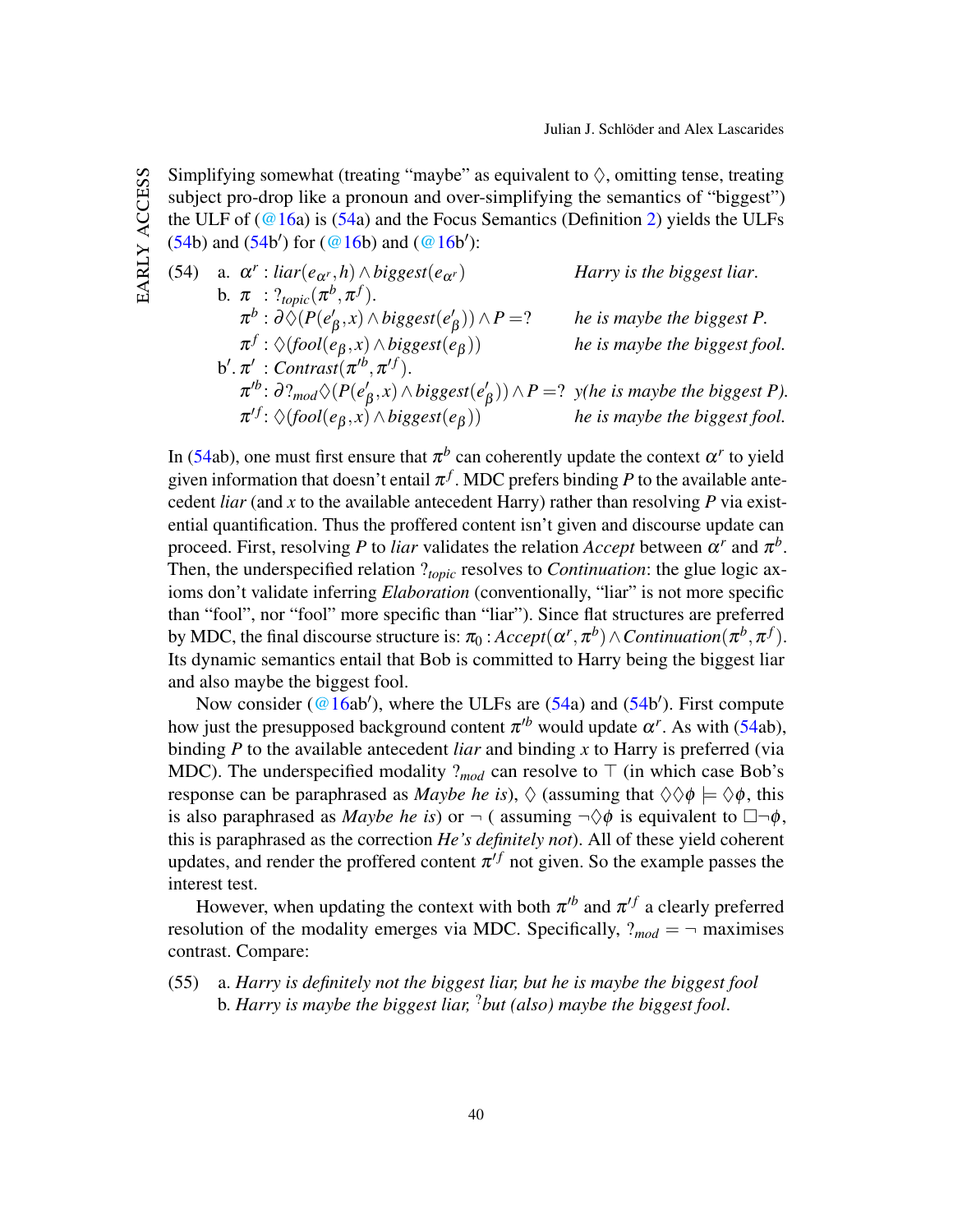EARLY ACCESS early access

Understanding Focus

Saying what Harry is *vs*. what he is *not* yields a better contrast then contrasting two things that he is. So by MDC,  $?_{mod}$  resolves to  $\neg$ . Thus, the contents of  $\pi^{/b}$  and  $\alpha^{r}$ are contrary, so the glue logic infers a *Correction* relation, yielding [\(56\)](#page-41-0).

<span id="page-41-0"></span>

| (56) | $\pi_0$ : Correction $(\alpha^r, \pi^{rb}) \wedge$ Contrast $(\pi^{rb}, \pi^{ff})$ . |                                  |
|------|--------------------------------------------------------------------------------------|----------------------------------|
|      | $\alpha^r$ : liar $(e_{\alpha^r}, h) \wedge biggest(e_{\alpha^r})$                   | Harry is the biggest liar.       |
|      | $\pi^{b}$ : $\neg \Diamond (liar(e_{\alpha^{r}}, h) \wedge biggest(e_{\alpha^{r}}))$ | Harry is not the biggest liar.   |
|      | $\pi^{tf}$ : $\Diamond (fool(e_{\beta}, h) \land biggest(e_{\beta}))$                | Harry is maybe the biggest fool. |

Now we give the formal account of how our semantics predicts felicity judgements and implicatures in the context of *wh*-questions.

[\(@2\)](#page-2-1) a. Harvey: Who likes Michael? b.' Jessica: Nobody likes Michael<sub>f-r</sub>.

Definition [2](#page-38-1) yields the ULF of [\(@2b](#page-2-1)') given by  $\pi$ ,  $\pi^b$  and  $\pi^f$  in [\(57\)](#page-41-1), and these must update Harvey's move  $\alpha^r$  (where we have already resolved the presupposition triggered by the *wh*-question). Here,  $\alpha^f$  and  $\alpha^b$  are equally coherent attachment points for the proffered content  $\pi^f$ ; it attaches to  $\alpha^f$  as an answer and to  $\alpha^b$  as a Correction. So  $\alpha^r$  is their supersegment.

<span id="page-41-1"></span>(57)  $\alpha^r : Background(\alpha^b, \alpha^f).$ α *f*  $Who$  likes Michael? α *b* : ∃*y*.*like*(*y*,*m*) *someone likes Michael*  $\pi$  : *Contrast* $(\pi^b, \pi^f)$ .  $\pi^b$ :  $\partial$ ?<sub>mod</sub>(¬∃*z.like*(*z*,*x*))∧*x* =? *y*(nobody likes *x*) π *f* : ¬∃*z*.*like*(*z*,*m*) *nobody likes Michael*

First check that proffered content isn't given. The glue logic validates that  $\pi^b$  *binds* to  $\alpha^b$ , thereby resolving  $?_{mod} = \neg$  and  $x = m$ . So interest is satisfied —  $\pi^f$  isn't entailed by this result. But  $x = m$  *cannot* be a part of the *final* update with  $\pi^f$ , whatever the resolution of ?*mod*:

<span id="page-41-2"></span>(58) a.  $?_{mod} = \top \rightsquigarrow \pi^b$ : *nobody likes Michael*. b.  $?_{mod} = \Diamond \leadsto \pi^b$ : possibly, nobody likes Michael. c.  $P_{mod} = \neg \leadsto \pi^b$ : somebody likes Michael.

[\(58c](#page-41-2)) is inconsistent with  $\pi^f$  and the resolutions in [\(58a](#page-41-2)) and [\(58b](#page-41-2)) each fail to establish a contrast.

Thus, in the update with both the background and proffered content (step (v) in Definition [4\)](#page-39-1), *x* is accommodated via an existential quantifier (rather than binding it to *m*). For the usual reasons, resolving  $?_{mod}$  to  $\neg$  maximises contrast with  $\pi^{f}$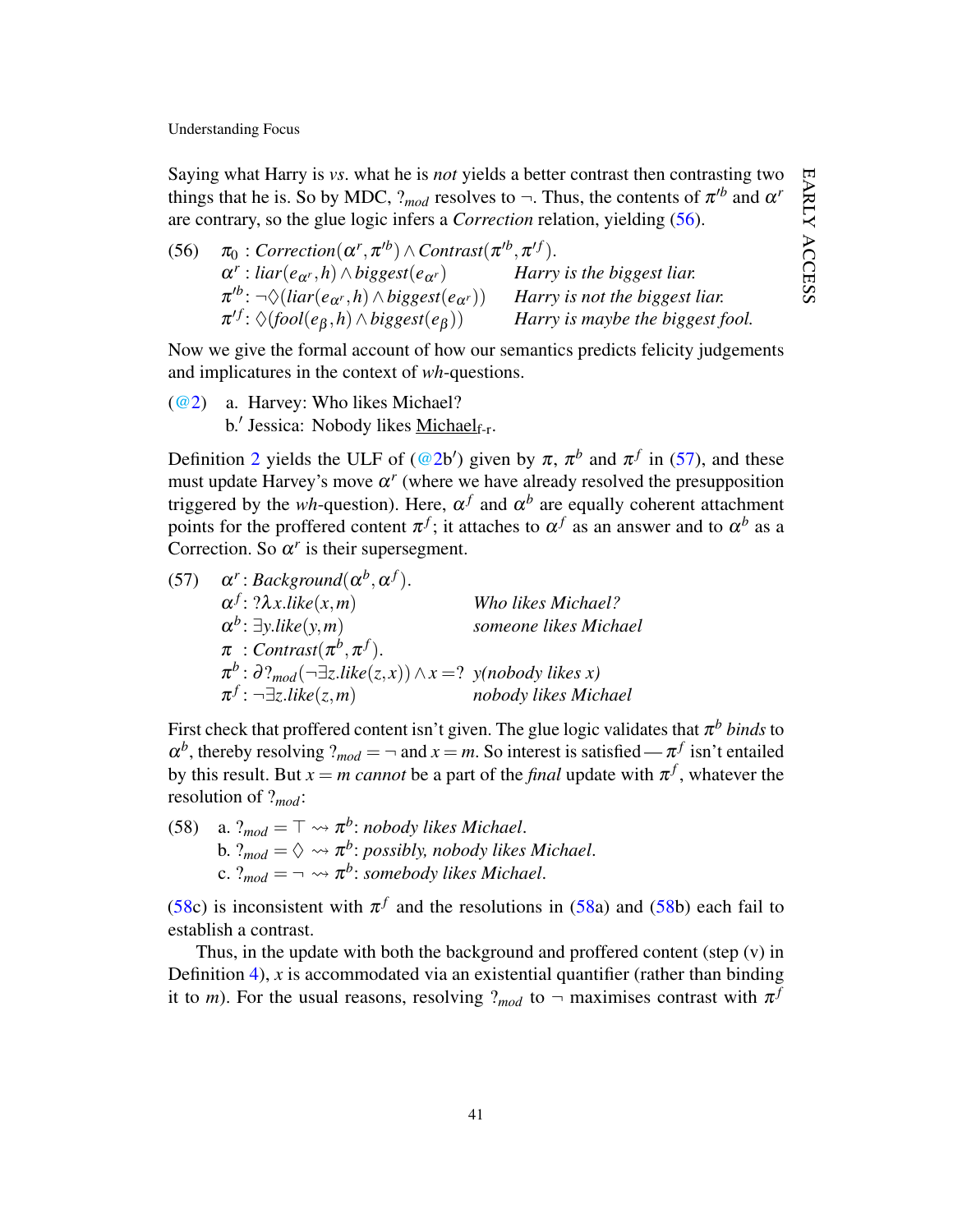(*someone likes someone (other than Michael), but nobody likes Michael*), which yields [\(59\)](#page-42-0):

EARLY ACCESS early access

<span id="page-42-0"></span>(59)  $\pi_0$ : *Background* $(\alpha^f, \pi^b) \wedge$ *Contrast* $(\pi^b, \pi^f) \wedge$  $\textit{Correction}(\alpha^b, \pi^f) \land \textit{QAP}(\alpha^f, \pi^f)$ α *f*  $Who$  likes Michael? α *b* : ∃*z*.*like*(*x*,*m*) *someone likes Michael.*  $\pi^b$ : ∃*x*.∃*z*.*like*(*z*, *x*) *there is someone that somebody likes.* π *f* : ¬∃*z*.*like*(*z*,*m*) *nobody likes Michael.*

Here, Jessica answers Harvey's question but corrects its presupposition. Due to the resolution of  $\pi^b$  Jessica tacitly acknowledges that there was a liking, but she denies that anyone likes Michael. While this sounds odd for *liking*, the relevance of this acknowledgement becomes more apparent when considering a telic verb like *vote*. Replacing 'like' by 'vote' in  $(\mathcal{Q}_2)$  yields the interpretation that Jessica acknowledges that *there was a vote* but proffers that *nobody voted for Michael*.

If  $(Q^2b')$  were uttered with a falling pitch contour, then the background ULF is  $\partial \neg \exists y. like(y, x)$ , and the most coherent way to interpret this sets  $x = m$ , so that it corrects  $\alpha^b$ . But this entails the proffered content, and so by Definition [3](#page-39-2) it is anomalous. Thus with stress on *Michael*, the fall–rise contour successfully voices the denial of the question's presupposition but the falling contour doesn't.

Now, we analyse the infelicity of  $(Q<sup>4</sup>)$ .

[\(@4\)](#page-7-1) a. Harvey: Who likes Michael? #b.' Jessica: Rachel likes **Michael**fall.

As before, the question [\(@4a](#page-7-1)) yields the SDRS rooted at  $\alpha^r$  in [\(60\)](#page-42-1); [\(@4b](#page-7-1)') yields the ULFs  $\pi$ ,  $\pi^b$  and  $\pi^f$ :

<span id="page-42-1"></span>(60)  $\alpha^r$ : *Background* $(\alpha^b, \alpha^f)$  $\alpha^b$ :  $\exists$ *x*.*like*( $e_\alpha$ *,x,m*) α *f* : ?λ*y*.*like*(*e*α, *y*,*m*)  $\pi$  :  $?_{topic}(\pi^b, \pi^f)$  $\pi^b$  : ∂like(e<sup>'</sup>  $\binom{r}{\pi}$ ,  $r, z) \wedge z = ?$  $\pi^f$ : *like*( $e_{\pi}$ ,*r*,*m*)

For the interest test, update  $\alpha^r$  with  $\pi^b$ . The most coherent update resolves *z* to *m*, as this can attach as an answer to  $\alpha^f$ . As then  $\pi^b$  entails  $\pi^f$ , the test fails — [\(@4a](#page-7-1),b') is infelicitous.

If  $(Q_4b')$  is uttered with a fall-rise contour, it remains infelicitous: If Jessica's response has a fall–rise contour, then the ULFs are as above except that  $\pi^b$  features the underspecified modality ?*mod* and *Contrast* replaces ?*topic*. The most coherent update of  $\alpha^r$  with  $\pi^b$  still resolves *z* to *m* and ?<sub>*mod*</sub> to  $\top$  because this results in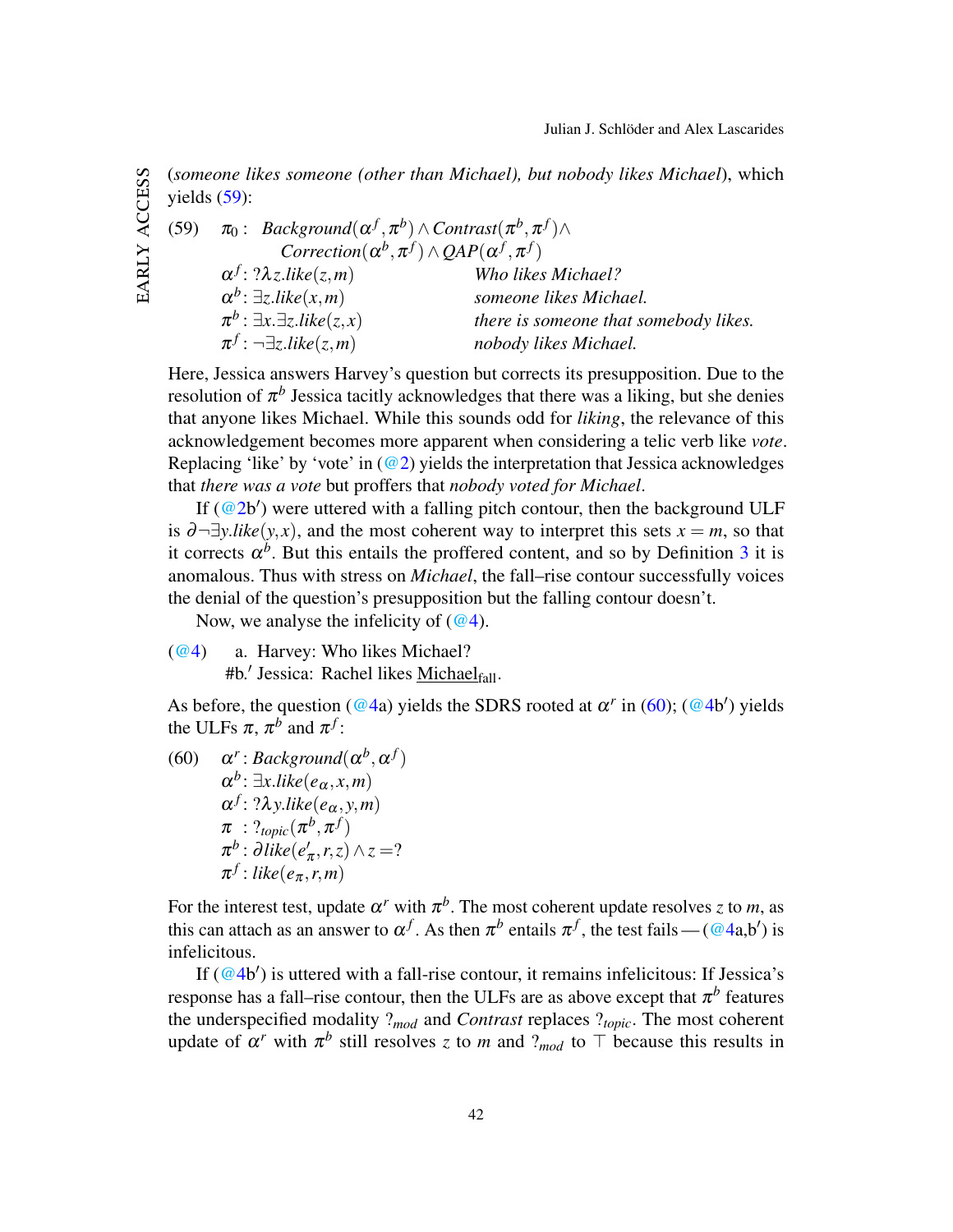an answer to [\(@4a](#page-7-1)), whereas  $?_{mod} = \neg$  or  $?_{mod} = \Diamond$  provide only *partial* answers (SDRT makes complete answers more coherent). So this is also infelicitous.

All semi-formal analyses from Section [4](#page-15-0) can be analogously formalised. For instance, consider [\(@17\)](#page-14-2). The presupposition of ( $@17b$ ) — *y*(*Harvey lives in x*) — is initially resolved to  $x = Cleveland$ , so the interest test is passed. Computing maximal contrast (resolving ?<sub>*mod*</sub> =  $\neg$ ) yields a logical form where [\(@17b](#page-14-2)) can be paraphrased as *I don't live in Cleveland, but in NYC*.

[\(@17\)](#page-14-2) a. Louis: I heard you live in Cleveland now. b. Harvey: I live in New York City $_{f-r}$ 

Thus, in conclusion, our account solves the challenges we raised in Section [3](#page-7-0) and retains the good predictions of prior models. We account for data like  $(Q<sup>4</sup>)$ that motivate congruence and also for  $(\mathcal{Q}_2)$  and predict the implicatures missed by [Steedman](#page-47-1) [\(2014\)](#page-47-1) (Section [3.6\)](#page-13-0). Also, we replicate Constant's [\(2012\)](#page-45-2) good predictions about the fall-rise contour (Section [4.7\)](#page-26-3), but not the bad ones (Section [3.7\)](#page-14-0).

#### 6 Conclusion

We have proposed a formal semantic analysis of two pitch contours in English discourse. We model focus and contour jointly: both the *placement* of the stress and the overall *contour* determine which (underspecified) presupposition gets triggered. The most coherent interpretation of this presupposition in context then determines whether the focal element (determined by where the stress is placed) can be *interesting* (and so felicitous), or not. We do not provide a model theory of interest, nor even a definition. Rather, we impose a necessary condition — interesting content must be coherently related to the given information, but not be entailed by it.

While there may be ambiguity in mapping a raw acoustic signal to a specific intonation contour [\(Calhoun](#page-45-3) [2007\)](#page-45-3), we postulated no ambiguity in the mapping from such a specific contour to its meaning representation. Distinct pragmatic interpretations in distinct contexts are then determined entirely by how discourse coherence interacts with linguistic and nonlinguistic content, according to principles also used in analysing other linguistic phenomena such as anaphora, elided constructions and presuppositions [\(Hobbs](#page-45-11) [1985,](#page-45-11) [Kehler](#page-46-13) [2002,](#page-46-13) [Asher & Lascarides](#page-44-4) [1998\)](#page-44-4). The fall–rise contour is often a vehicle for conveying content indirectly, but what exactly is implicated varies radically from one context to another. We capture that variation by underspecifying certain semantic elements, and then capturing how those elements are resolved to specific values via reasoning about discourse coherence and its interaction with compositional and lexical semantics, and world knowledge.

Our model extends the empirical coverage of prior accounts, both in terms of felicity judgements and predicted implicatures. However, we have not modelled certain perlocutionary effects that the prior literature attests: that the fall-rise can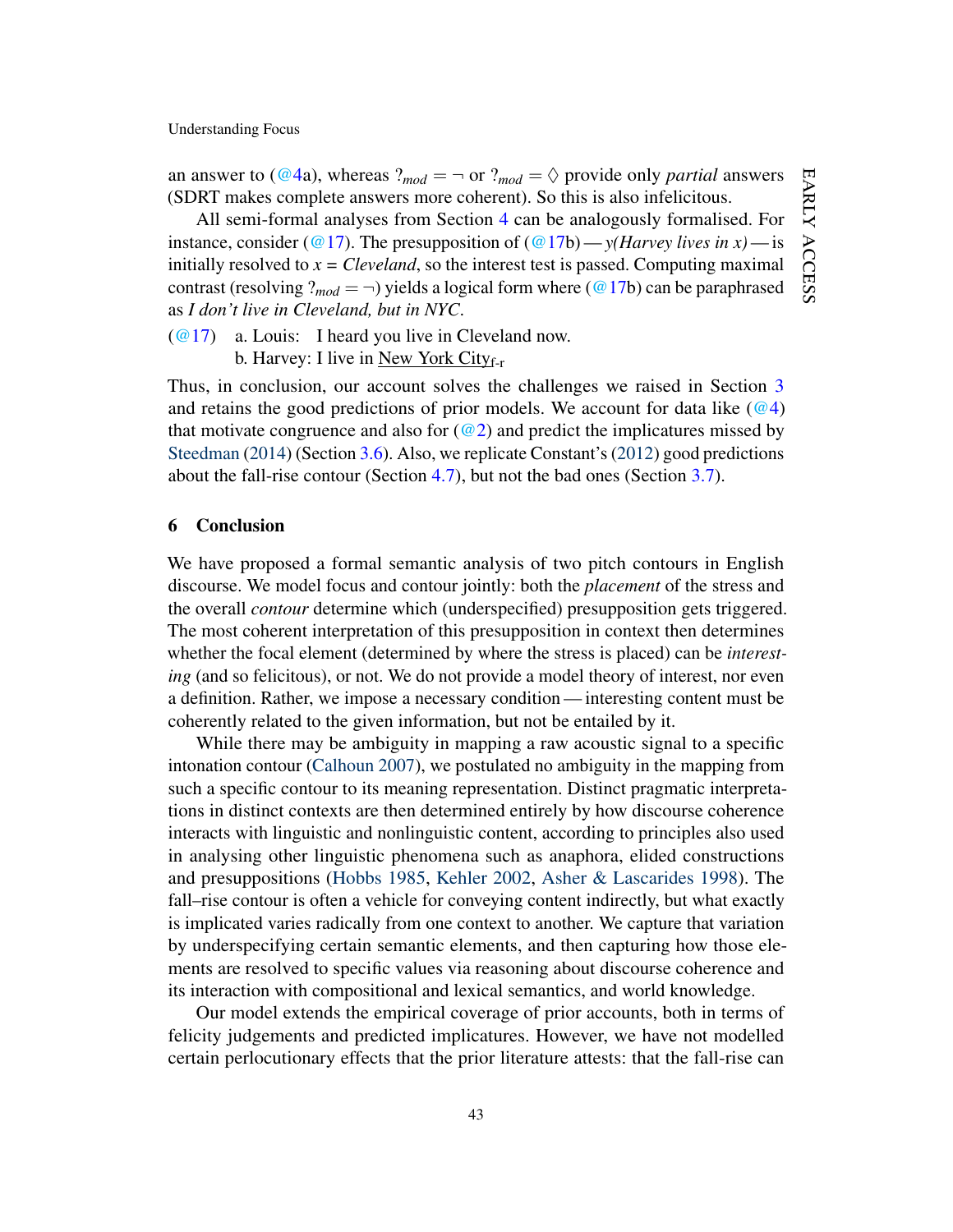EARLY ACCESS early access

sometimes add an implicature paraphrasable as *I thought you knew* [\(Ladd](#page-46-1) [1980,](#page-46-1) [Steedman](#page-47-1) [2014\)](#page-47-1). We ignore them here, but have formalised them elsewhere [\(Schlöder](#page-47-0) [& Lascarides](#page-47-0) [2015\)](#page-47-0). Further, we have here treated only two pitch contours — so we offer just a first step towards achieving a coverage as broad as [Steedman](#page-47-1) [\(2014\)](#page-47-1). But ours achieves formally precise *pragmatic* derivations, not just semantic ones.

We hope to have demonstrated the pitfalls of ignoring contour in the study of focus, but also to have shown a promising avenue to address them by combining principles of discourse coherence with underspecified presuppositions and a notion of what can be interesting.

### **References**

- <span id="page-44-8"></span>Asher, Nicholas. 1999. Discourse and the focus/background distinction. In Peter Bosch & Rob van der Sandt (eds.), *Focus: Linguistic, cognitive, and computational perspectives*, 247–267. Cambridge: Cambridge University Press.
- <span id="page-44-4"></span>Asher, Nicholas & Alex Lascarides. 1998. The semantics and pragmatics of presupposition. *Journal of Semantics* 15(3). 239–300. [http://dx.doi.org/10.1093/jos/15.](http://dx.doi.org/10.1093/jos/15.3.239) [3.239.](http://dx.doi.org/10.1093/jos/15.3.239)
- <span id="page-44-3"></span>Asher, Nicholas & Alex Lascarides. 2003. *Logics of conversation*. Cambridge: Cambridge University Press.
- <span id="page-44-9"></span>Asher, Nicholas & Alex Lascarides. 2011. Reasoning dynamically about what one says. *Synthese* 183(5). 5–31. [http://dx.doi.org/10.1007/s11229-011-0016-4.](http://dx.doi.org/10.1007/s11229-011-0016-4)
- <span id="page-44-7"></span>Beaver, David I & Brady Z Clark. 2009. *Sense and sensitivity: How focus determines meaning*. Oxford: Wiley–Blackwell.
- <span id="page-44-0"></span>Boersma, Paul & Vincent van Heuven. 2001. Praat, a system for doing phonetics by computer. *Glot International* 5(9/10). 341–345. [http://dx.doi.org/11245/1.](http://dx.doi.org/11245/1.200596) [200596.](http://dx.doi.org/11245/1.200596)
- <span id="page-44-1"></span>Bolinger, Dwight. 1972. Accent is predictable (if you're a mind-reader). *Language* 48(3). 633–644. [http://dx.doi.org/10.2307/412039.](http://dx.doi.org/10.2307/412039)
- <span id="page-44-6"></span>Bolinger, Dwight. 1982. Intonation and its parts. *Language* 58(3). 505–533. [http:](http://dx.doi.org/10.2307/413847) [//dx.doi.org/10.2307/413847.](http://dx.doi.org/10.2307/413847)
- <span id="page-44-2"></span>Bolinger, Dwight. 1985. Two views of accent. *Journal of Linguistics* 21(1). 79–123. [http://dx.doi.org/10.1017/S0022226700010033.](http://dx.doi.org/10.1017/S0022226700010033)
- <span id="page-44-11"></span>Bresnan, Joan W. 1971. Sentence stress and syntactic transformations. *Language* 47(2). 257–281. [http://dx.doi.org/10.2307/412081.](http://dx.doi.org/10.2307/412081)
- <span id="page-44-5"></span>Büring, Daniel. 2003. On D-trees, beans, and B-accents. *Linguistics and Philosophy* 26(5). 511–545. [http://dx.doi.org/10.1023/A:1025887707652.](http://dx.doi.org/10.1023/A:1025887707652)
- <span id="page-44-10"></span>Büring, Daniel. 2004. Focus suppositions. *Theoretical Linguistics* 30(1). 65–76. [http://dx.doi.org/10.1515/thli.2004.007.](http://dx.doi.org/10.1515/thli.2004.007)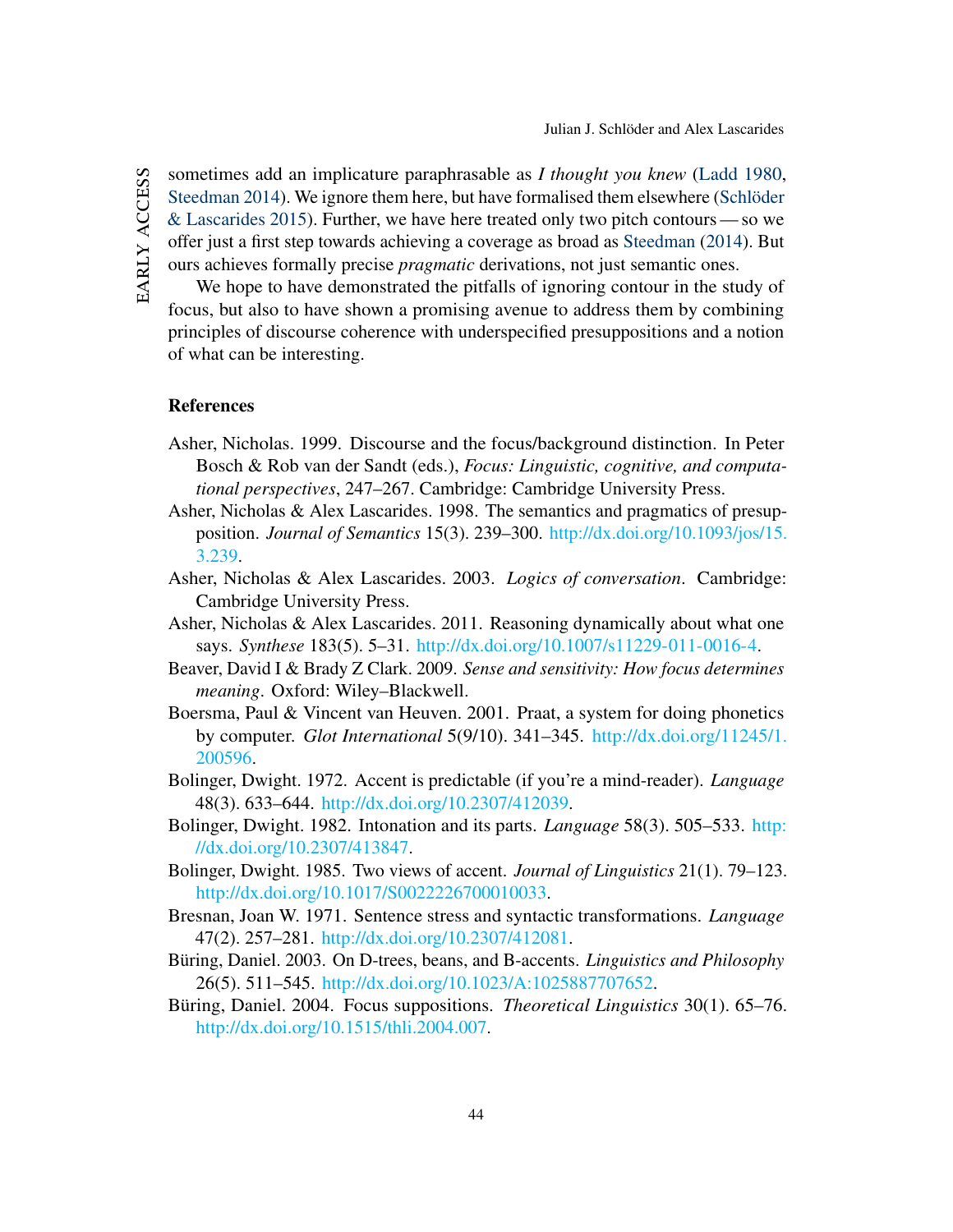- <span id="page-45-5"></span>Büring, Daniel. 2006. Focus projection and default prominence. In Valéria Molnár & Susanne Winkler (eds.), *The architecture of focus*, 321–346. Berlin: de Gruyter.
- <span id="page-45-6"></span>Büring, Daniel. 2016. (Contrastive) topic. In Caroline Féry & Shinichiro Ishihara (eds.), *The oxford handbook of information structure*, 64–85. Oxford: Oxford University Press. [http://dx.doi.org/10.1093/oxfordhb/9780199642670.013.002.](http://dx.doi.org/10.1093/oxfordhb/9780199642670.013.002)
- <span id="page-45-3"></span>Calhoun, Sasha. 2007. *Information structure and the prosodic structure of english: A probabilistic relationship*: University of Edinburgh dissertation. [http://hdl.](http://hdl.handle.net/1842/8120) [handle.net/1842/8120.](http://hdl.handle.net/1842/8120)
- <span id="page-45-14"></span>Carston, Robin. 1996. Metalinguistic negation and echoic use. *Journal of Pragmatics* 25(3). 309–330. [http://dx.doi.org/10.1016/0378-2166\(94\)00109-X.](http://dx.doi.org/10.1016/0378-2166(94)00109-X)
- <span id="page-45-2"></span>Constant, Noah. 2012. English rise-fall-rise: a study in the semantics and pragmatics of intonation. *Linguistics and Philosophy* 35(5). 407–442. [http://dx.doi.org/10.](http://dx.doi.org/10.1007/s10988-012-9121-1) [1007/s10988-012-9121-1.](http://dx.doi.org/10.1007/s10988-012-9121-1)
- <span id="page-45-1"></span>Dryer, Matthew S. 1996. Focus, pragmatic presupposition, and activated propositions. *Journal of Pragmatics* 26(4). 475–523. [http://dx.doi.org/10.1016/0378-](http://dx.doi.org/10.1016/0378-2166(95)00059-3) [2166\(95\)00059-3.](http://dx.doi.org/10.1016/0378-2166(95)00059-3)
- <span id="page-45-10"></span>Féry, Caroline & Shinichiro Ishihara (eds.). 2016. *The oxford handbook of information structure*. Oxford: Oxford University Press. [http://dx.doi.org/10.1093/](http://dx.doi.org/10.1093/oxfordhb/9780199642670.001.0001) [oxfordhb/9780199642670.001.0001.](http://dx.doi.org/10.1093/oxfordhb/9780199642670.001.0001)
- <span id="page-45-0"></span>Geurts, Bart & Rob van der Sandt. 2004a. Interpreting focus. *Theoretical Linguistics* 30(1). 1–44. [http://dx.doi.org/10.1515/thli.2004.005.](http://dx.doi.org/10.1515/thli.2004.005)
- <span id="page-45-9"></span>Geurts, Bart & Rob van der Sandt. 2004b. Interpreting focus again. *Theoretical Linguistics* 30(2–3). 149–161. [http://dx.doi.org/10.1515/thli.2004.30.2-3.149.](http://dx.doi.org/10.1515/thli.2004.30.2-3.149)
- <span id="page-45-4"></span>Halliday, Michael A K. 1967. Notes on transitivity and theme in english: Part 2. *Journal of Linguistics* 3(2). 199–244. [http://dx.doi.org/10.1017/](http://dx.doi.org/10.1017/S0022226700016613) [S0022226700016613.](http://dx.doi.org/10.1017/S0022226700016613)
- <span id="page-45-7"></span>Hara, Yurie & Robert van Rooij. 2007. Contrastive topics revisited: A simpler set of topic-alternatives. North East Linguistic Society (NELS) 38.
- <span id="page-45-11"></span>Hobbs, Jerry. 1985. On the coherence and structure of discourse. Tech. Rep. CSLI-85-37 Center for the Study of Language and Information, Stanford University.
- <span id="page-45-8"></span>Hobbs, Jerry. 1990. The Pierrehumbert-Hirschberg theory of intonational meaning made simple: Comments on Pierrehumbert and Hirschberg. In Jerry Morgan Philip R Cohen & Martha E Pollack (eds.), *Intentions in communication*, 313– 323. Cambridge, MA: MIT Press.
- <span id="page-45-12"></span>Hobbs, Jerry R, Mark E Stickel, Douglas E Appelt & Paul Martin. 1993. Interpretation as abduction. *Artificial Intelligence* 63(1–2). 69–142. [http:](http://dx.doi.org/10.1016/0004-3702(93)90015-4) [//dx.doi.org/10.1016/0004-3702\(93\)90015-4.](http://dx.doi.org/10.1016/0004-3702(93)90015-4)
- <span id="page-45-13"></span>Horn, Laurence. 1989. *A natural history of negation*. Chicago, IL: University of Chicago Press.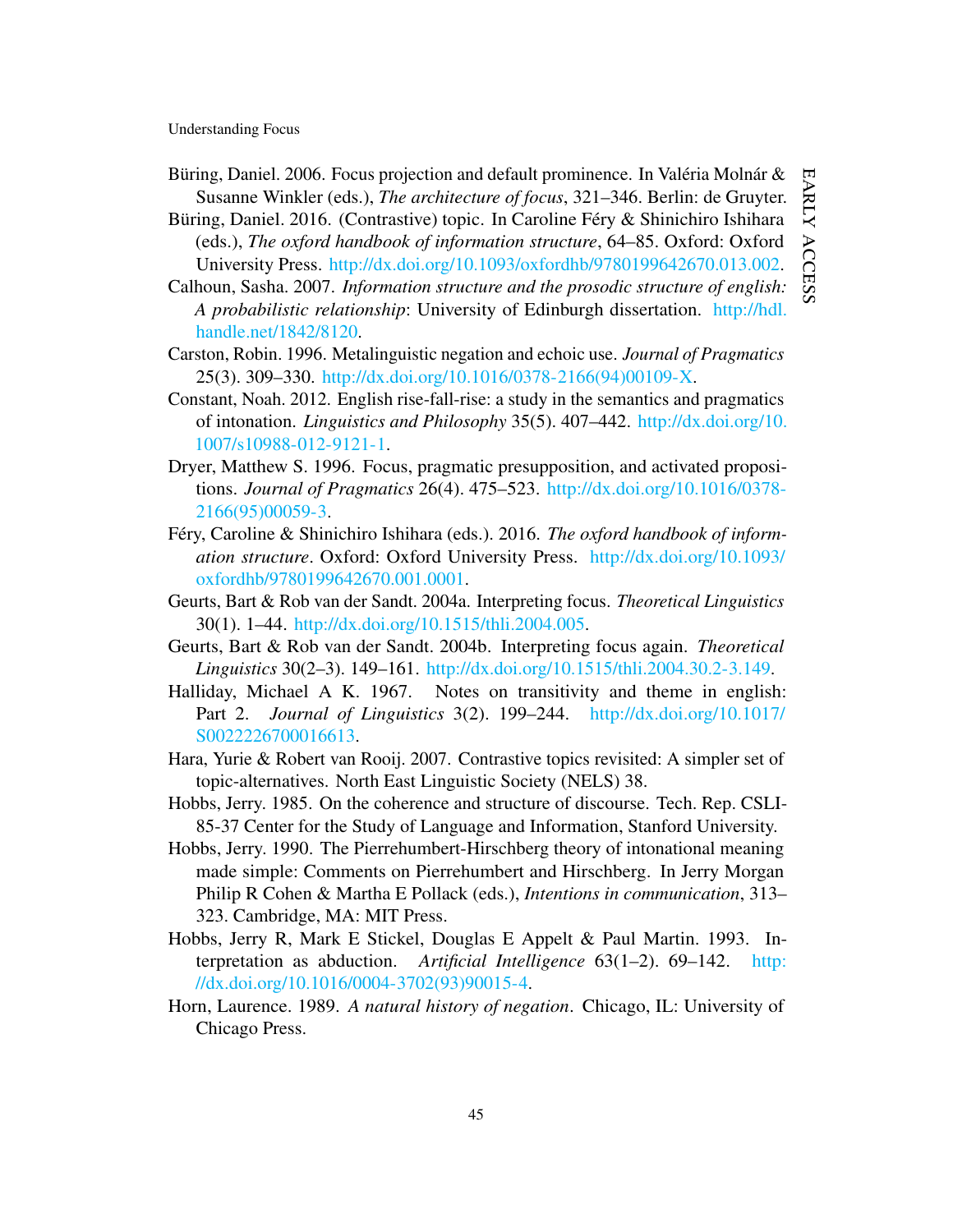- <span id="page-46-13"></span><span id="page-46-12"></span><span id="page-46-11"></span><span id="page-46-10"></span><span id="page-46-9"></span><span id="page-46-8"></span><span id="page-46-7"></span><span id="page-46-6"></span><span id="page-46-5"></span><span id="page-46-4"></span><span id="page-46-3"></span><span id="page-46-2"></span><span id="page-46-1"></span><span id="page-46-0"></span>Jackendoff, Ray. 1972. *Semantic interpretation in generative grammar*. Cambridge, MA: MIT Press.
	- Kehler, Andrew. 2002. *Coherence, reference and the theory of grammar*. Stanford, CA: CSLI Publications.
	- Kratzer, Angelika. 1989. An investigation of the lumps of thought. *Linguistics and philosophy* 12(5). 607–653. [http://dx.doi.org/10.1007/BF00627775.](http://dx.doi.org/10.1007/BF00627775)
	- Krifka, Manfred. 1991. A compositional semantics for multiple focus constructions. In Steven K Moore & Zachary Wyner Adam (eds.), *Proceedings of the 1st Semantics and Linguistic Theory Conference (SALT 1)*, 127–158. [http://dx.doi.](http://dx.doi.org/10.3765/salt.v1i0.2492) [org/10.3765/salt.v1i0.2492.](http://dx.doi.org/10.3765/salt.v1i0.2492)
	- Ladd, D Robert. 1980. *The structure of intonational meaning: Evidence from english*. Bloomington & London: Indiana University Press.
	- de Marneffe, Marie-Catherine & Judith Tonhauser. 2019. Inferring meaning from indirect answers to polar questions: The contribution of the rise-fall-rise contour. In Malte Zimmermann, Klaus von Heusinger & Edgar Onea Gaspar (eds.), *Questions in discourse*, Leiden: Brill Publishing. [http://dx.doi.org/https://doi.](http://dx.doi.org/https://doi.org/10.1163/9789004378322_006) [org/10.1163/9789004378322\\_006.](http://dx.doi.org/https://doi.org/10.1163/9789004378322_006)
	- Partee, Barbara. 1991. Topic, focus and quantification. In Steven K Moore & Adam Zachary Wyner (eds.), *Proceedings of the 1st Semantics and Linguistic Theory Conference (SALT 1)*, 159–188. [http://dx.doi.org/10.3765/salt.v1i0.2918.](http://dx.doi.org/10.3765/salt.v1i0.2918)
	- Pierrehumbert, Janet & Julia Hirschberg. 1990. The meaning of intonational contours in the interpretation of discourse. In J. Morgan P. R. Cohen & M. E. Pollack (eds.), *Intentions in Communication*, 271–311. Cambridge, MA: MIT Press.
	- Reese, Brian. 2007. *Bias in questions*: University of Texas at Austin dissertation. [http://hdl.handle.net/2152/3280.](http://hdl.handle.net/2152/3280)
	- Roberts, Craige. 2012. Information structure in discourse: Towards an integrated formal theory of pragmatics. *Semantics and Pragmatics* 5(6). 1–69. [http:](http://dx.doi.org/10.3765/sp.5.6) [//dx.doi.org/10.3765/sp.5.6.](http://dx.doi.org/10.3765/sp.5.6)
	- Rooth, Mats. 1992. A theory of focus interpretation. *Natural Language Semantics* 1(1). 75–116. [http://dx.doi.org/10.1007/BF02342617.](http://dx.doi.org/10.1007/BF02342617)
	- Rooth, Mats. 1999. Association with focus or association with presupposition? In Peter Bosch & Rob van der Sandt (eds.), *Focus: Linguistic, cognitive, and computational perspectives*, 232–244. Cambridge: Cambridge University Press.
	- Rooth, Mats. 2016. Alternative semantics. In Caroline Féry & Shinichiro Ishihara (eds.), *The oxford handbook of information structure*, 19–40. Oxford: Oxford University Press. [http://dx.doi.org/10.1093/oxfordhb/9780199642670.013.19.](http://dx.doi.org/10.1093/oxfordhb/9780199642670.013.19)
	- Sæbø, Kjell Johan. 2016. Information structure and presupposition. In Caroline Féry & Shinichiro Ishihara (eds.), *The oxford handbook of information structure*, 128–146. Oxford: Oxford University Press. [http://dx.doi.org/10.1093/oxfordhb/](http://dx.doi.org/10.1093/oxfordhb/9780199642670.013.012) [9780199642670.013.012.](http://dx.doi.org/10.1093/oxfordhb/9780199642670.013.012)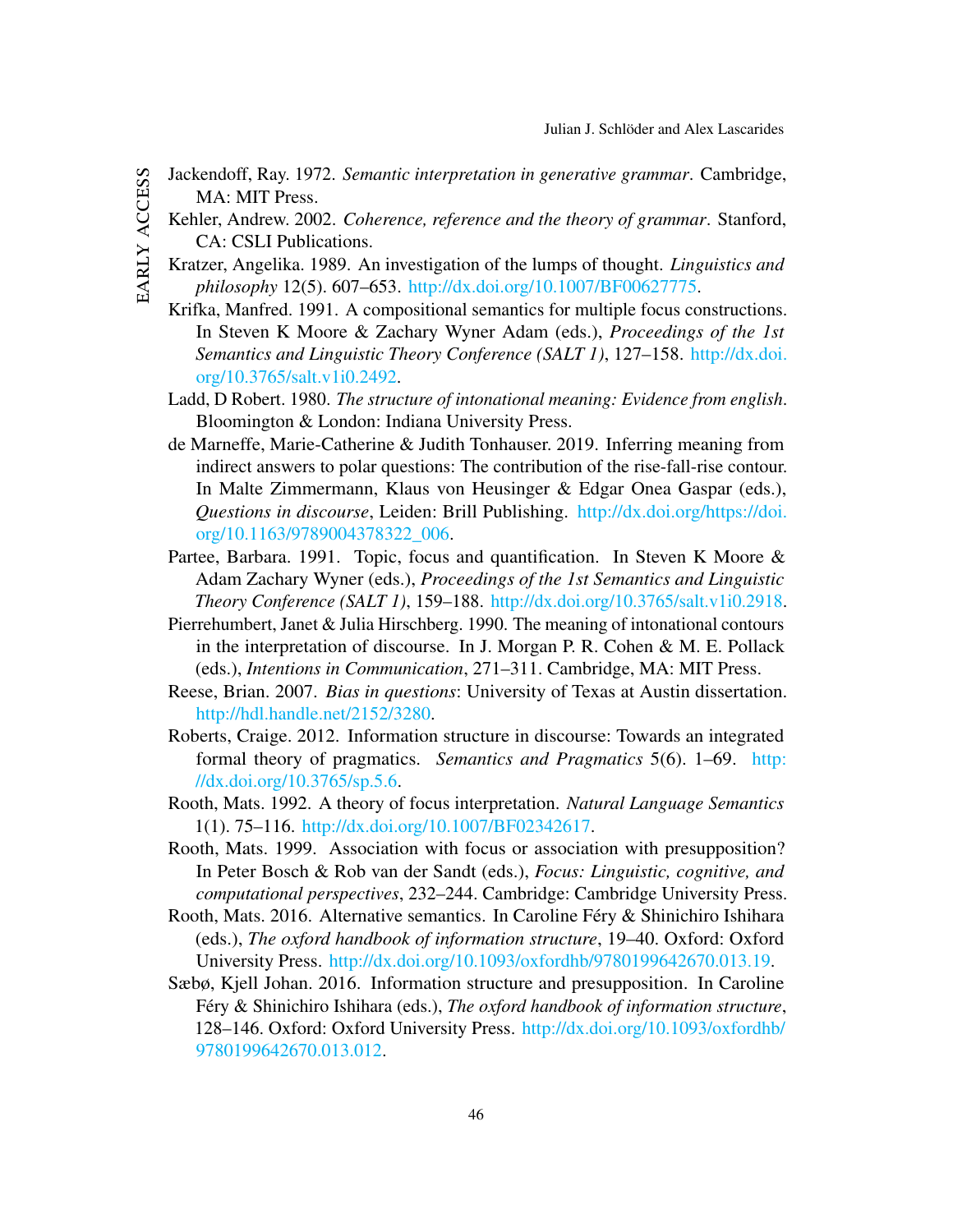- <span id="page-47-11"></span>Šafářová, Marie. 2005. The semantics of rising intonation and interrogatives. In Emar Maier, Corien Bary & Janneke Huitink (eds.), *Sinn und Bedeutung 9*, 355–369. [https://ojs.ub.uni-konstanz.de/sub/index.php/sub/article/view/774/665.](https://ojs.ub.uni-konstanz.de/sub/index.php/sub/article/view/774/665)
- <span id="page-47-9"></span>van der Sandt, Rob. 1992. Presupposition projection as anaphora resolution. *Journal of Semantics* 9(4). 333–377. [http://dx.doi.org/10.1093/jos/9.4.333.](http://dx.doi.org/10.1093/jos/9.4.333)
- <span id="page-47-0"></span>Schlöder, Julian J & Alex Lascarides. 2015. Interpreting english pitch contours in context. In Christine Howes & Staffan Larsson (eds.), *Workshop on the Semantics and Pragmatics of Dialogue (SemDial) 19*, 131–139. [http://semdial.](http://semdial.org/anthology/papers/Z/Z15/Z15-3018/) [org/anthology/papers/Z/Z15/Z15-3018/.](http://semdial.org/anthology/papers/Z/Z15/Z15-3018/)
- <span id="page-47-5"></span>Schwarzschild, Roger. 1999. GIVENness, AvoidF and other constraints on the placement of accent. *Natural language semantics* 7(2). 141–177. [http://dx.doi.](http://dx.doi.org/10.1023/A:1008370902407) [org/10.1023/A:1008370902407.](http://dx.doi.org/10.1023/A:1008370902407)
- <span id="page-47-4"></span>Selkirk, Elisabeth O. 1984. *Phonology and syntax*. Cambridge, MA: MIT Press.
- <span id="page-47-2"></span>Silverman, Kim, Mary Beckman, John Pitrelli, Mori Ostendorf, Colin Wightman, Patti Price, Janet Pierrehumbert & Julia Hirschberg. 1992. ToBI: a standard for labeling english prosody. In *International conference on spoken language processing 2*, 867–870.
- <span id="page-47-1"></span>Steedman, Mark. 2014. The surface-compositional semantics of english intonation. *Language* 90(1). 2–57. [http://dx.doi.org/10.1353/lan.2014.0010.](http://dx.doi.org/10.1353/lan.2014.0010)
- <span id="page-47-13"></span>Wagner, Michael. 2006. Givenness and locality. In Masayuki Gibson & Jonathan Howell (eds.), *Semantics and Linguistic Theory (SALT) 16*, 295–312. [http:](http://dx.doi.org/10.3765/salt.v16i0.2938) [//dx.doi.org/10.3765/salt.v16i0.2938.](http://dx.doi.org/10.3765/salt.v16i0.2938)
- <span id="page-47-7"></span>Wagner, Michael. 2012. Contrastive topics decomposed. *Semantics and Pragmatics* 5(8). 1–54. [http://dx.doi.org/10.3765/sp.5.8.](http://dx.doi.org/10.3765/sp.5.8)
- <span id="page-47-8"></span>Wagner, Michael, Elise McClay & Lauren Mak. 2013. Incomplete answers and the rise-fall-rise contour. In Raquel Fernández & Amy Isard (eds.), *Workshop on the Semantics and Pragmatics of Dialogue (SemDial) 17*, 140–149. [http:](http://semdial.org/anthology/papers/Z/Z13/Z13-3018/) [//semdial.org/anthology/papers/Z/Z13/Z13-3018/.](http://semdial.org/anthology/papers/Z/Z13/Z13-3018/)
- <span id="page-47-6"></span>Walker, Marilyn A. 1996a. Inferring acceptance and rejection in dialogue by default rules of inference. *Language and Speech* 39(2–3). 265–304. [http://dx.doi.org/](http://dx.doi.org/10.1177/002383099603900306) [10.1177/002383099603900306.](http://dx.doi.org/10.1177/002383099603900306)
- <span id="page-47-12"></span>Walker, Marilyn A. 1996b. Limited attention and discourse structure. *Computational Linguistics* 22(2). 255–264.
- <span id="page-47-10"></span>Ward, Gregory & Julia Hirschberg. 1988. Intonation and propositional attitude: the pragmatics of L\*+ H LH%. In *5th eastern states conference on linguistics*, 512–522.
- <span id="page-47-3"></span>Watson, Duane G, Michael K Tanenhaus & Christine A Gunlogson. 2008. Interpreting pitch accents in online comprehension: H\* vs. L+H\*. *Cognitive Science* 32(7). 1232–1244. [http://dx.doi.org/10.1080/03640210802138755.](http://dx.doi.org/10.1080/03640210802138755)